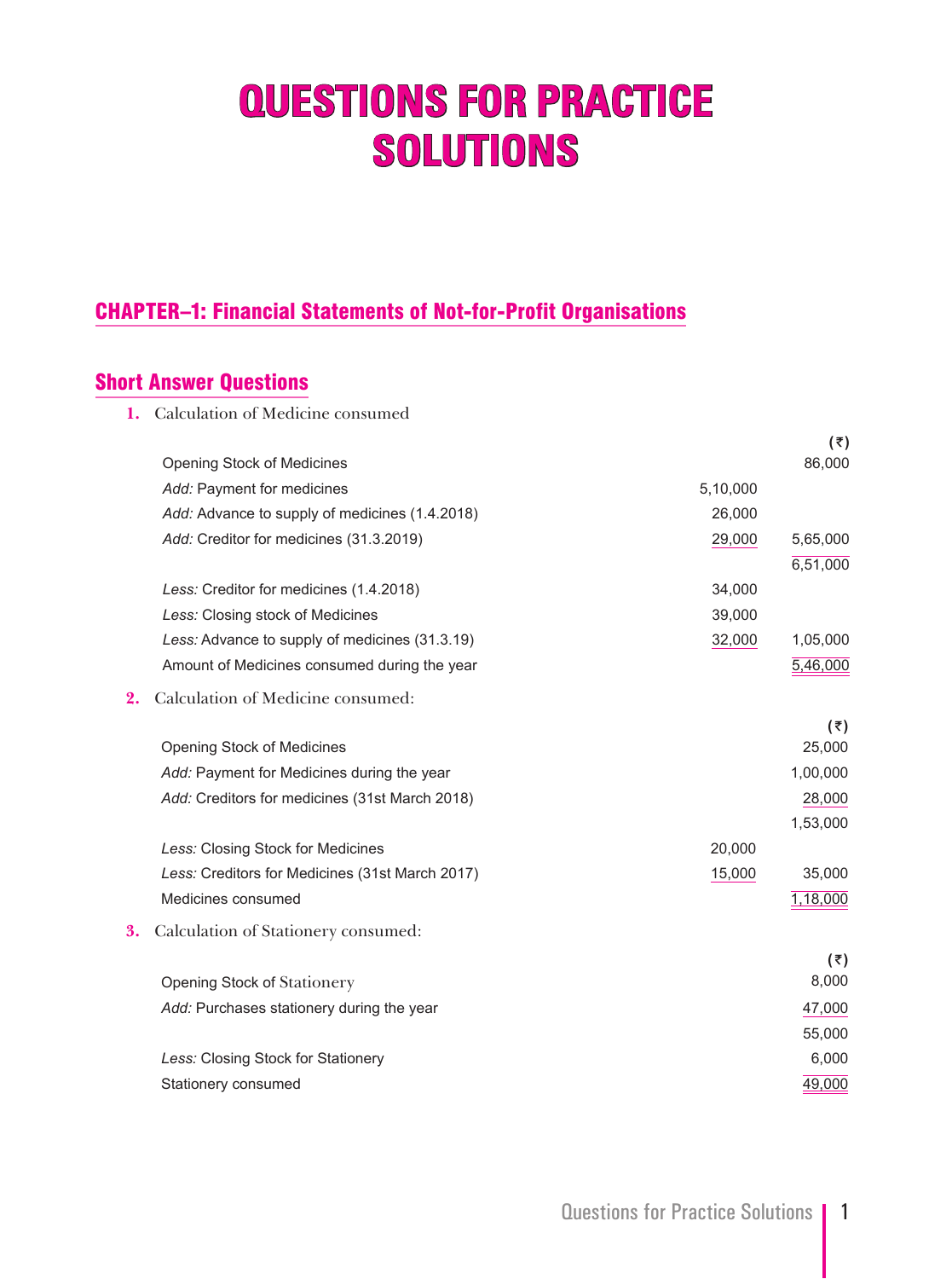| 4. |                                    | (₹)    |
|----|------------------------------------|--------|
|    | Match Fund (as on 31st March 2009) | 17,000 |
|    | Add: Donation for Match Fund       | 9,000  |
|    | Add: Sale of Match Ticket          | 3,000  |
|    |                                    | 29,000 |
|    | Less: Match exp. paid              | 30,000 |
|    | Loss from Match Fund               | (1000) |
|    |                                    |        |

### Income and Expenditure Account

To Loss on Match Fund 1,000

|                    | (for the year ended $31st$ March $2010$ ) |                |  |
|--------------------|-------------------------------------------|----------------|--|
| <b>Expenditure</b> |                                           | <b>Incomes</b> |  |

| 5                                                                  |          |
|--------------------------------------------------------------------|----------|
| <b>Particulars</b>                                                 | (₹)      |
| Subscriptions received during the year 2017-18                     | 2,65,000 |
| Add: Received in advance on 31st March, 2017                       | 12,000   |
|                                                                    | 2,77,000 |
| Less: Received in advance on 31st March, 2018                      | 30,000   |
|                                                                    | 2,47,000 |
| Less: Outstanding on 31st March, 2017                              | 40,000   |
|                                                                    | 2,07,000 |
| Less: Total Subscriptions to be shown in Income & Expenditure A/c: |          |
| $(250$ members $\times$ ₹1,000)                                    | 2,50,000 |
| Subscriptions Outstanding as on 31st March, 2018                   | 43.000   |

#### **6.** Income and Expenditure Account

| Dr.                        |      |        | (for the year ended $31st March, 2011$ ) | Cr.    |
|----------------------------|------|--------|------------------------------------------|--------|
| <b>Expenditures</b>        |      | (₹)    | <b>Incomes</b>                           | (5)    |
| <b>To Salary</b>           | 2200 |        | <b>By Subscription</b>                   | 25,500 |
| Add Outstanding            | 200  | 2.400  | By Entrance Fee                          | 2000   |
| To Rent                    |      | 800    | By Donation (3000 - 1000)                | 2000   |
| To Electricity             |      | 3.500  | By Hall Rent                             | 2,500  |
| To Taxes                   |      | 2.600  | By Interest on F.D.                      | 195    |
| To Printing and Stationery |      | 800    | $(13000 \times 2/12 \times 9/100)$       |        |
| To Loss on sale of book    |      | 500    |                                          |        |
| <b>To Surplus</b>          |      | 21,595 |                                          |        |
|                            |      | 32,195 |                                          | 32,195 |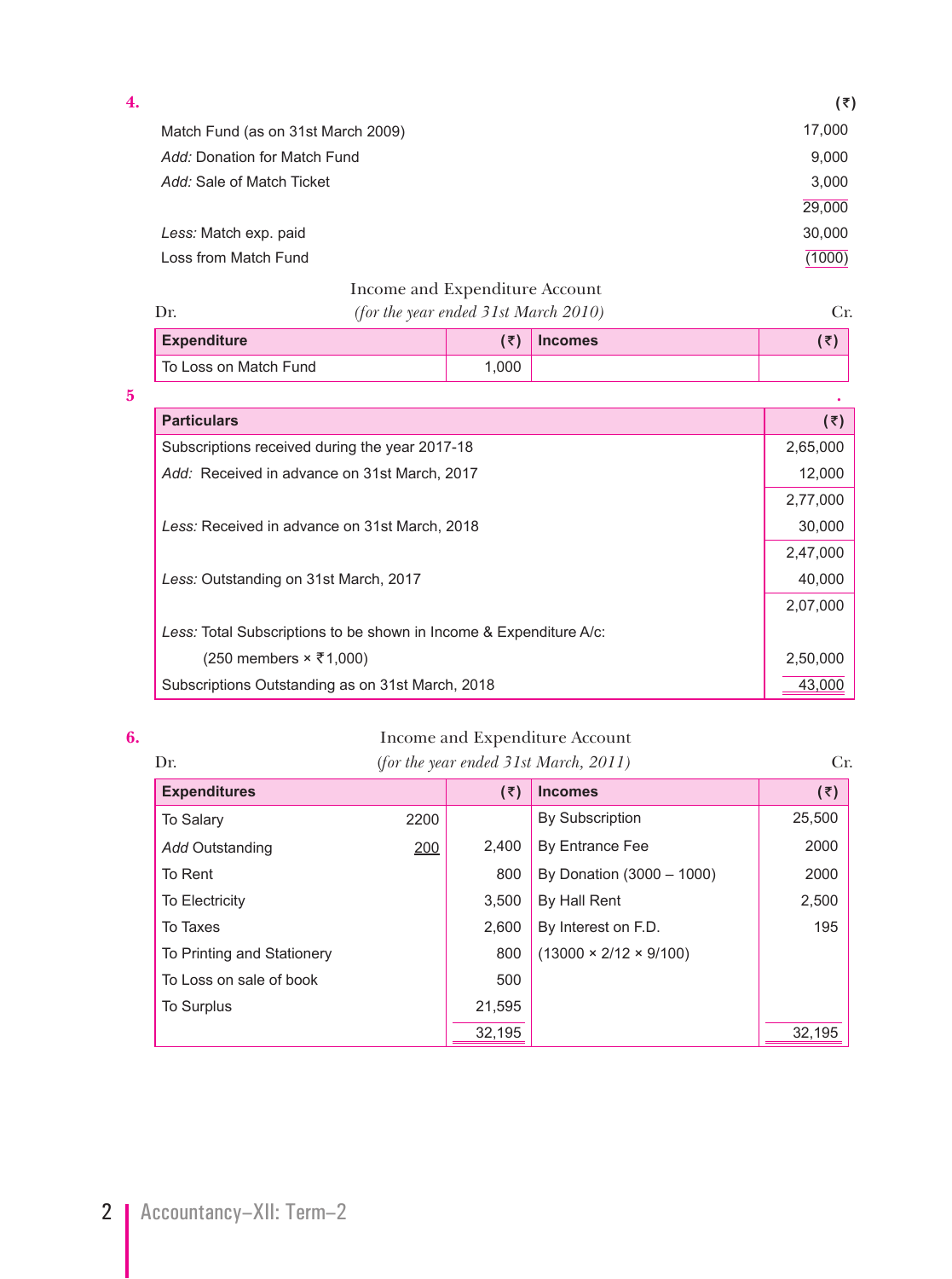| 7.  | Subscription Received during the year                                                                                                                        |                 | 2,45,000                                |
|-----|--------------------------------------------------------------------------------------------------------------------------------------------------------------|-----------------|-----------------------------------------|
|     | Add: Advance subscription (31st March 2017)<br>Add: Outstanding subscription (For the year ended 31-3-2018)                                                  |                 | 24,500<br>23,100<br>2,92,600            |
|     | Less: Outstanding Subscription received (31-3--2017)<br>Less: Advance Subscription received (31-3-2018)<br>Amount credited to Income and Expenditure Account | 14000<br>26,400 | 40,400<br>2,52,200                      |
| 8.  | Subscription Received during the year                                                                                                                        |                 | 50,000                                  |
|     | Add: Subscription received in Advance (31-3-2020)                                                                                                            |                 | 8,000                                   |
|     | Add: Subscription Outstanding (31-3-2021)                                                                                                                    |                 | 6,000<br>64,000                         |
|     | Less: Subscription received for (2019--20)                                                                                                                   | 18,500          |                                         |
|     | Less: Subscription received in Advance (31-3-2021)                                                                                                           | 9,000           | 27,500                                  |
|     | Amount to be credited in Income and Expenditure A/c                                                                                                          |                 | 36,500                                  |
| 9.  | Subscription Received during the year                                                                                                                        |                 | 2,85,000                                |
|     | Add: Subscription Outstanding (31-3-2011)<br>Add: Subscription received in Advance (31-3-2010)                                                               |                 | 9,000<br>8,000<br>3,02,000              |
|     | Less: Subscription Outstanding (31-3-2010)                                                                                                                   | 12,000          |                                         |
|     | Less: Subscription received in Advance (31-3-2011)<br>Amount to be credited in Income and Expenditure A/c                                                    | 7,000           | 19,000<br>2,83,000                      |
| 10. | Opening stock of sport Material                                                                                                                              |                 | 2,200                                   |
|     | Add: Payment to supplier during the year<br>Add: Creditor for Sport Material (31-3-2009)<br>Add: Advance to Suppliers (31-3-2008)                            |                 | 1,20,000<br>9,200<br>15,000<br>1,46,400 |
|     | Less: Closing stock of Sport Material                                                                                                                        | 5,800           |                                         |
|     | Less: Creditor for Sport Material (31-3-2008)                                                                                                                | 7,800           |                                         |
|     | Less: Advance to suppliers (31-3-2099)                                                                                                                       | 25,000          | 38,600                                  |
|     | Sport Material consumed during the year                                                                                                                      |                 | 1,07,800                                |

# Long Answer Questions

#### **1. Income and Expenditure Account**

| (for the year ended $31st March, 2019$ )<br>Dr. |        |        |                            |        | Cr.                 |
|-------------------------------------------------|--------|--------|----------------------------|--------|---------------------|
| <b>Expenditures</b>                             |        | (₹)    | <b>Incomes</b>             |        | $(\overline{\tau})$ |
| To Loss on Sale of furniture                    |        | 300    | <b>By Subscription</b>     | 49,200 |                     |
| <b>To Salaries</b>                              | 42,500 |        | Add: Outstanding           | 10,800 | 60,000              |
| Add: Outstanding (2018-19)                      | 4,250  |        | By Interest on Investments | 650    |                     |
|                                                 | 46,750 |        | Add: Accrued               | 160    | 810                 |
| Less outstanding (2017-18)                      | 3,150  | 43,600 |                            |        |                     |
| To Printing and Stationery                      |        | 21,500 |                            |        |                     |
|                                                 |        |        |                            |        |                     |
| To Depreciation on furniture                    |        | 750    |                            |        |                     |
| $(15,000 \times 10/100 \times 6/12)$            |        |        | <b>By Deficit</b>          |        | 5,340               |
|                                                 |        | 66,150 |                            |        | 66,150              |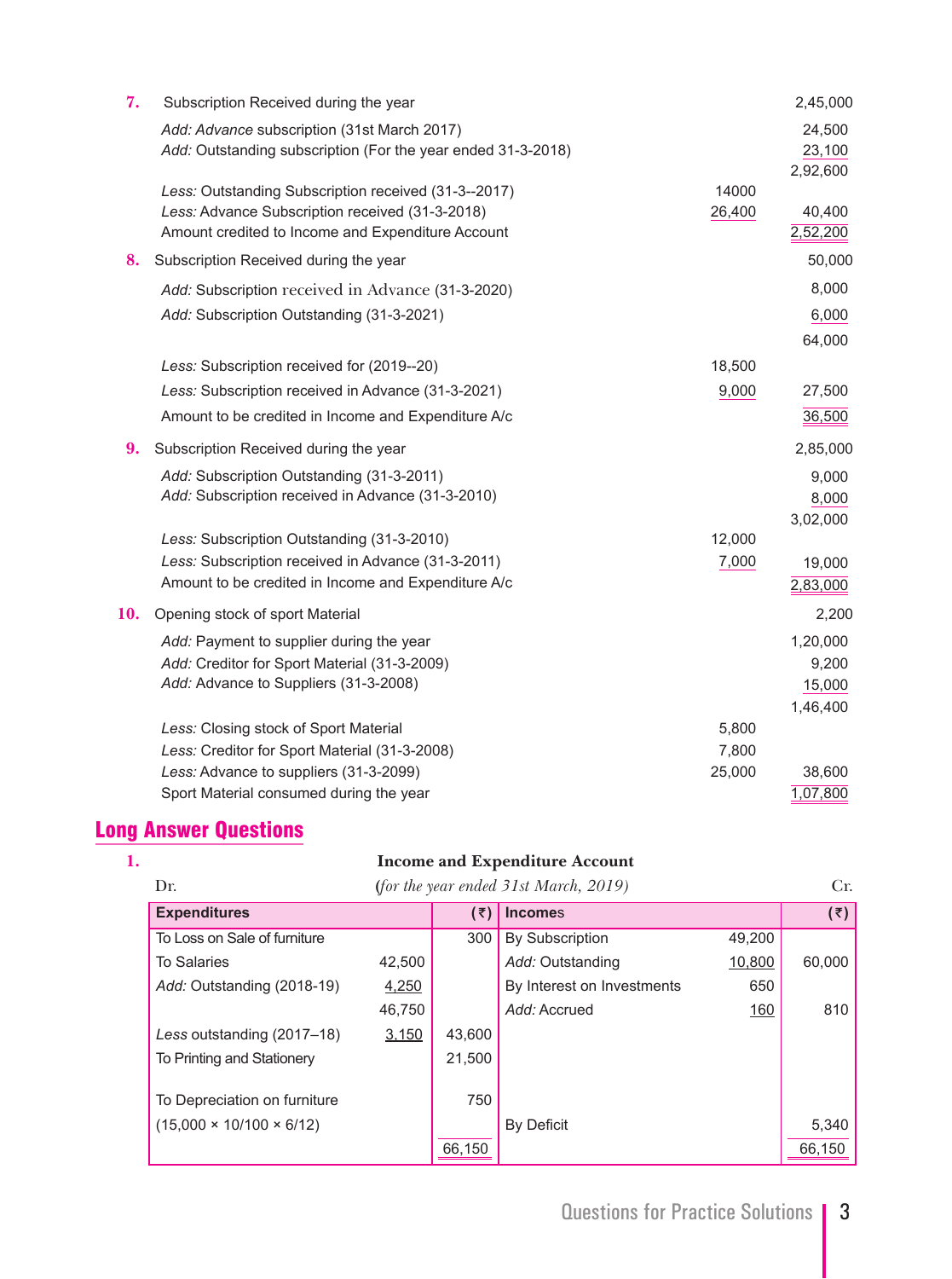# **2. Queen's Club Income and Expenditure Account**

| Dr.                          |        | (For the year ended 31st March 2018) | Cr                                   |          |                     |
|------------------------------|--------|--------------------------------------|--------------------------------------|----------|---------------------|
| <b>Expenditures</b>          |        | (5)                                  | <b>Incomes</b>                       |          | $(\overline{\tau})$ |
| <b>To Salaries</b>           |        | 1,66,000                             | <b>By Subscription</b>               | 1,80,000 |                     |
| To Stationery consumed       |        |                                      | Less: O/s (2016-17)                  | (12,000) |                     |
| $(72000 + 32000 - 5400)$     |        | 33,800                               | Less: Advance for (2018-19) (18,000) |          | 1,50,000            |
| To Rent                      | 48,000 |                                      | By Interest on Investment            | 65000    |                     |
| Add: Outstanding             | 4,000  |                                      | <b>Add Accured Interest</b>          | 10,000   | 75,000              |
|                              | 52,000 |                                      | By Donation                          |          | 1,12,000            |
| Less: Outstanding (2016-17)  | 4,000  | 48,000                               | By Sale of Concert Tickets           |          | 2,47,000            |
| To Telephone Expenses        | 8,000  |                                      |                                      |          |                     |
| Less prepaid                 | 2,000  | 6000                                 |                                      |          |                     |
| To Sport Material Consumed   |        | 69,000                               |                                      |          |                     |
| $(12,000 + 78,000 - 21,000)$ |        |                                      |                                      |          |                     |
| To Misc. Expenses            |        | 24,000                               |                                      |          |                     |
| To concert expenses          |        | 58,000                               |                                      |          |                     |
| To Depreciation on Building  |        | 80,000                               |                                      |          |                     |
| To Surplus                   |        | 99,200                               |                                      |          |                     |
|                              |        | 5,84,000                             |                                      |          | 5,84,000            |

[**Hints**: 1. O/s Rent for March,  $2018 = \frac{48,000 - 4,000}{11} = 4,000$ 

### 2. Donations being not specific purpose, are credited to Income and Expenditure A/c

3. Interest on Investment:

| ₹10,00,000 × 6/100 = 60,000             | $= 60,000$ |
|-----------------------------------------|------------|
| ₹5,00,000 × 6/100 × 6/12                | $= 15,000$ |
| Interest due                            | 75,000     |
| Less: Interest received during the year | 65,000     |
| Interest outstanding                    | 10,0001    |

#### **3. Youth Club**

# **Income and Expenditure Account**

| Dr.                        | (for the year ended $31st March, 2010$ ) |         |                                        |            |          |
|----------------------------|------------------------------------------|---------|----------------------------------------|------------|----------|
| <b>Expenditures</b>        |                                          | ั₹)     | <b>Incomes</b>                         |            | (₹)      |
| To Salaries paid           |                                          | 105,000 | By Subscription                        | 1,79,000   |          |
| To Lighting expenses       |                                          | 9,700   | Less: Advanced (3,000)                 |            |          |
| <b>To Stationery</b>       | 7,400                                    |         | Less : O/s (PY) (9,000)                | 12,000     |          |
| Less : $O/s$ (PY)          | 800                                      | 6,600   |                                        | 1,67,000   |          |
| To Misc. Expenses          |                                          | 23,000  | Add: O/s (CY)                          | <u>700</u> | 1,67,700 |
| To Interest paid on Loan   | 9,200                                    |         | By Net proceeds from Refreshment Rooms |            | 49,000   |
| Add Outstanding (3 months) | 3,067                                    | 12,267  | By Locker Rent received                | 5,400      |          |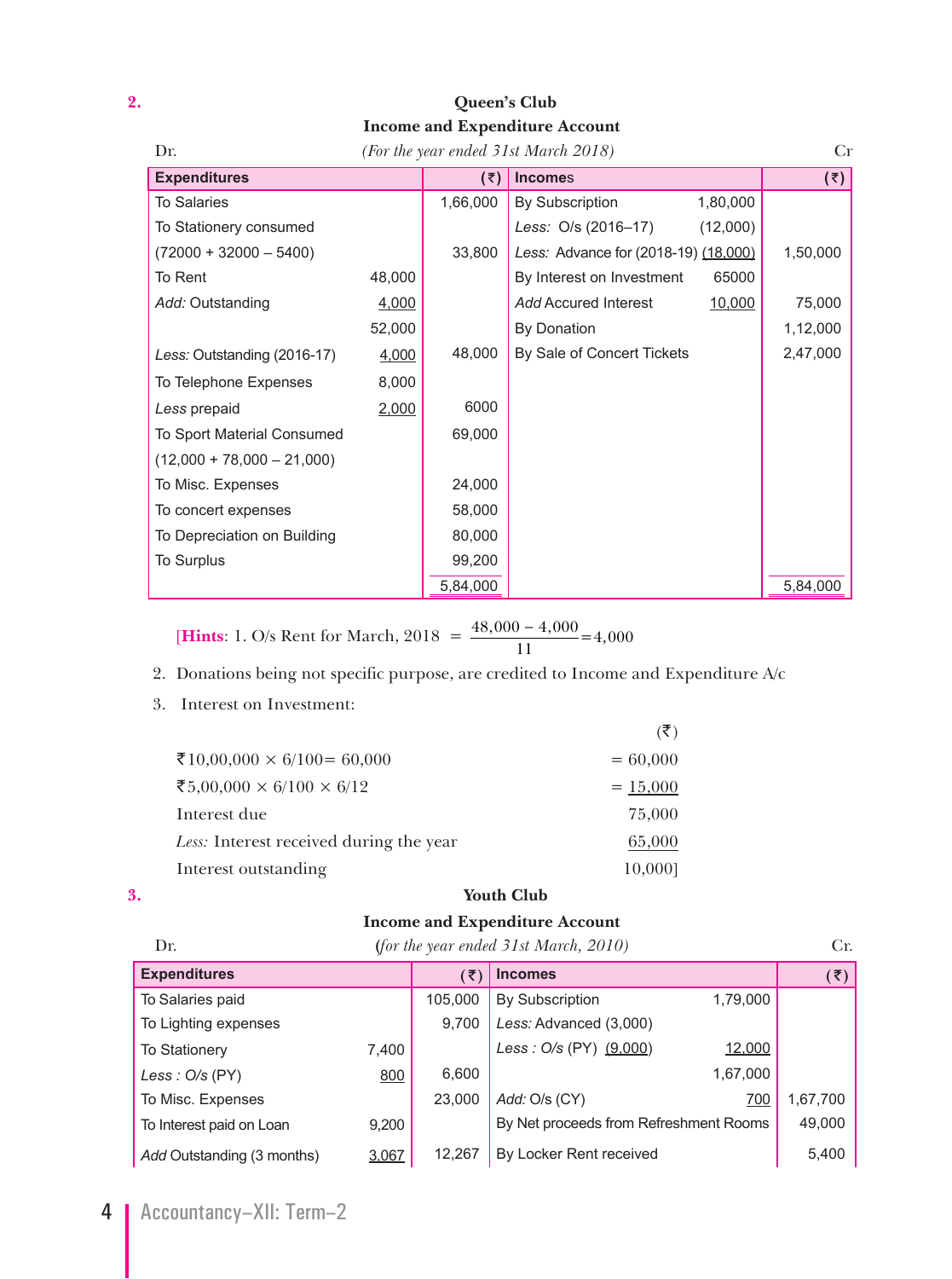| To Rent and Rates | 13,400 |          |
|-------------------|--------|----------|
| Less : Prepaid    | 2,000  | 11,400   |
| To Surplus        |        | 54,133   |
|                   |        | 2,22,100 |

| 4.                         |                                                                                 | <b>Gems Club</b>     |                           |               |                    |  |
|----------------------------|---------------------------------------------------------------------------------|----------------------|---------------------------|---------------|--------------------|--|
| Dr.                        | <b>Income and Expenditure Account</b><br>(for the year ending 31st March, 2018) |                      |                           | Cr.           |                    |  |
| <b>Expenditures</b>        |                                                                                 | $(\bar{\mathbf{z}})$ | <b>Incomes</b>            |               | $(\overline{\xi})$ |  |
| <b>To Salaries</b>         | 64,500                                                                          |                      | By Interest on Investment | 2,400         |                    |  |
| Add: Outstanding           | 8,000                                                                           | 72,500               | Add: Accured Interest     | 1,600         | 4,000              |  |
| To Misc. Expenses          |                                                                                 | 52,000               | <b>By Donations</b>       |               | 17,000             |  |
| To Telephone Charges       |                                                                                 | 12,000               | <b>By Subscriptions</b>   | 3,00,000      |                    |  |
| To Printing and Stationery |                                                                                 | 16,000               | Add Outstading (CY)       | 20,000        |                    |  |
| $(12000 + 19000 - 15000)$  |                                                                                 |                      |                           | 3,20,000      |                    |  |
| To Surplus                 |                                                                                 | 2,46,100             | Less: Advance (Next year) | <u>15,000</u> | 3,05,000           |  |
|                            |                                                                                 |                      | By Rent received          | 70,000        |                    |  |
|                            |                                                                                 |                      | <b>Add Accured</b>        | 2,000         | 72,000             |  |
|                            |                                                                                 |                      | By Sale of old Newspaper  |               | 600                |  |
|                            |                                                                                 | 3,98,600             |                           |               | 3,98,600           |  |

CHAPTER–2: **Reconstitution of Partnership: Retirement and Death of a Partner**s

# Short Answer Questions

| <b>Journal</b> |                                                     |     |      |                 |                 |  |
|----------------|-----------------------------------------------------|-----|------|-----------------|-----------------|--|
| <b>Date</b>    | <b>Particulars</b>                                  |     | L.F. | Dr. $(\bar{z})$ | Cr. $(\bar{z})$ |  |
| 2017           | Kavi's Capital A/c                                  | Dr. |      | 81,000          |                 |  |
| Feb. 1         | To Ravi's Capital A/c                               |     |      |                 | 18,000          |  |
|                | To Kumar's Capital A/c                              |     |      |                 | 18,000          |  |
|                | To Guru's Capital A/c                               |     |      |                 | 45.000          |  |
|                | (Being adjustment of Goodwill on Guru's retirement) |     |      |                 |                 |  |

**1. In the Books of the firm**

#### **Working Note:**

#### **1. Calculation of Gaining Ratio:**

|           | Kavi        | Ravi             | <b>Kumar</b>     | Guru            |
|-----------|-------------|------------------|------------------|-----------------|
| New Ratio | 3/5         | 1/5              | 1/5              |                 |
| Old Ratio | 3/8         | 2/8              | 2/8              | 1/8             |
|           | 9/40 (Gain) | 2/40 (Sacrifice) | 2/40 (Sacrifice) | 1/8 (Sacrifice) |

**2.** Old Ratio = 3 : 2 : 1

Dinkar Share = 3/6, Navita Share = 2/6

**zzz**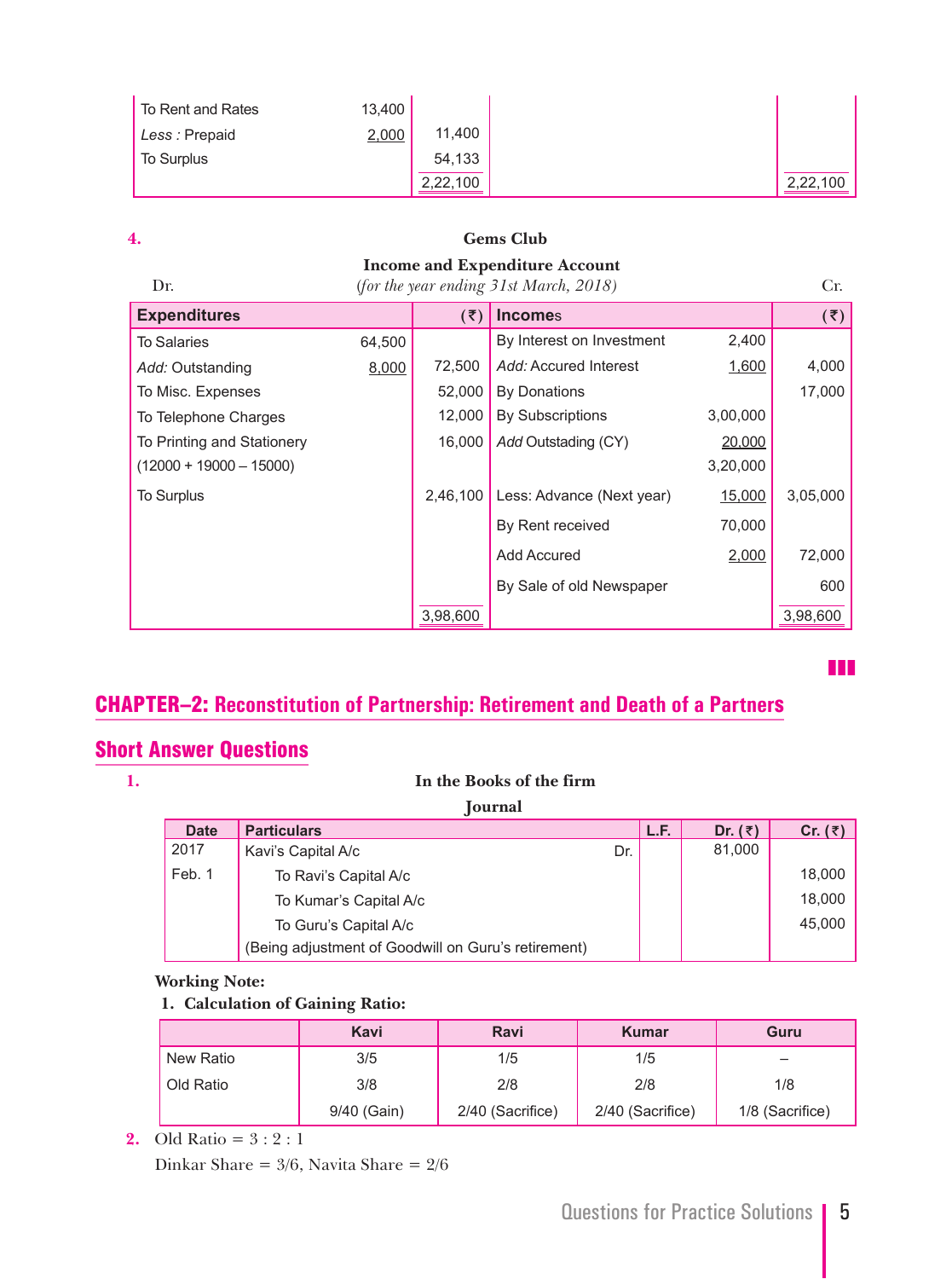Vani Share  $= 1/6$  Navita died 30 June, 2017 goods sold during the period = ₹6,00,000 Profits =  $6,00,000 \times \frac{10}{100} = 60,000$ <br>Navita share in profit  $= 60,000 \times 2/6 = 20,000$ 

| 3. | <b>Journal Entries</b> |                                                     |     |      |           |           |
|----|------------------------|-----------------------------------------------------|-----|------|-----------|-----------|
|    | <b>Date</b>            | <b>Particulars</b>                                  |     | L.F. | Dr. $(3)$ | Cr. $(3)$ |
|    |                        | A's Capital A/c                                     | Dr. |      | 1,35,000  |           |
|    |                        | B's Capital A/c                                     | Dr. |      | 1,35,000  |           |
|    |                        | C's Capital A/c                                     | Dr. |      | 90,000    |           |
|    |                        | D's Capital A/c                                     | Dr. |      | 90,000    |           |
|    |                        | To Goodwill A/c                                     |     |      |           | 4,50,000  |
|    |                        | (Being already appeared goodwill written off)       |     |      |           |           |
|    | $\mathbf{I}$           | A's Capital A/c                                     | Dr. |      | 1,20,000  |           |
|    |                        | B's Capital A/c                                     | Dr. |      | 20,000    |           |
|    |                        | To C's Capital A/c                                  |     |      |           | 20,000    |
|    |                        | To D's Capital A/c                                  |     |      |           | 1,20,000  |
|    |                        | (Being adjustment of goodwill made)                 |     |      |           |           |
|    | $\mathbf{III}$         | Profit and Loss Appropriation A/c                   | Dr. |      | 1,20,000  |           |
|    |                        | To A's Capital A/c                                  |     |      |           | 60,000    |
|    |                        | To B's Capital A/c                                  |     |      |           | 40,000    |
|    |                        | To C's Capital A/c                                  |     |      |           | 20,000    |
|    |                        | (Being profit distributed among remaining partners) |     |      |           |           |

#### **Working Notes:**

(i) Old Ratio of Partners = 3 : 3 : 2 : 2  
\nNew Ratio of Partners = 3 : 2 : 1  
\nCalculation of Gaining Ratios:  
\nGaining ratio = New Ratio – Old Ratio  
\n
$$
A = \frac{3}{6} - \frac{3}{10} = \frac{15 - 9}{30} = \frac{6}{30} \text{(Gain)}\nB = \frac{2}{6} - \frac{3}{10} = \frac{10 - 9}{30} = \frac{1}{3} \text{(Gain)}\nC = \frac{1}{6} - \frac{2}{10} = \frac{5 - 6}{30} = \frac{-1}{30} \text{(Scarifice)}
$$
\n
$$
D = \frac{2}{10} = \frac{6}{30} \text{(Sacrifice)}
$$

(ii) D's share of goodwill = 6,00,000  $\times \frac{6}{20}$  $\frac{6}{30}$ =1,20,000

C's share of goodwill =  $6,00,000 \times \frac{1}{30} = 20,000$ 

(iii) Already appeared goodwill will be written off by all partners in their old ratio.

(iv) Profit after D's retirement will be distributed in new ratio among remaining partners.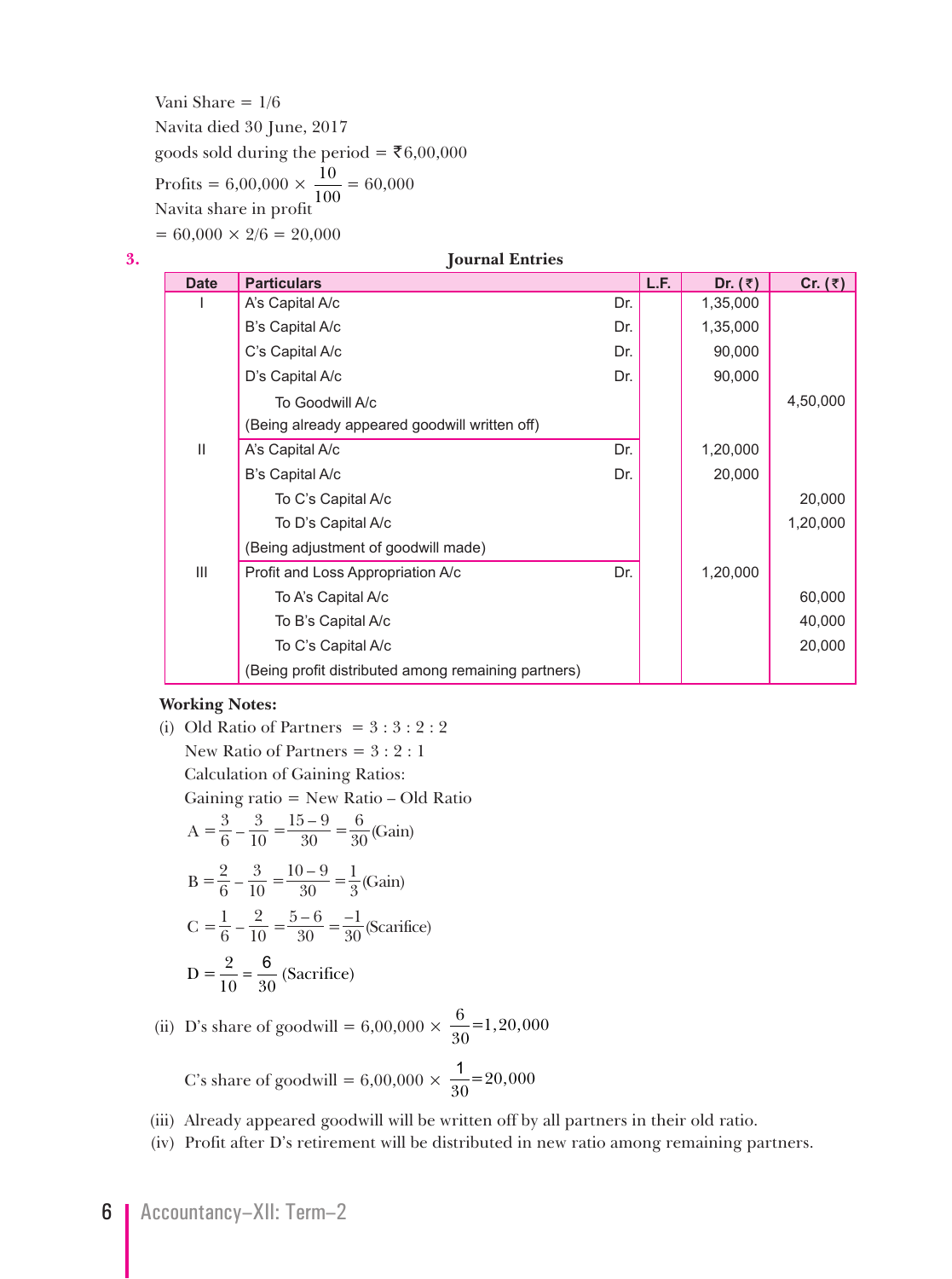**4.** Gaining Ratio = New Ratio – Old Ratio A's Gain =  $\frac{11}{15} - \frac{6}{15}$ 15  $11-6$  $=\frac{11-6}{15}=\frac{5}{15}$ (Gain) B's Gain =  $\frac{4}{15} - \frac{5}{15}$ 15  $4 - 5$  $=\frac{4-5}{15}=\left(\frac{-1}{15}\right)$  Sacrifice C's Sacrifice =  $\frac{4}{15}$ 

Total goodwill of firm = ₹90,000

A's Gain =  $90,000 \times 5/15 = 30,000$ 

B's Sacrifice =  $90,000 \times 1/15 = 6,000$ 

C's Sacrifice =  $90,000 \times 4/15 = 24,000$ 

#### **Journal entry**

| <b>Date</b> | <b>Particulars</b>                           | L.F. | Dr. $(\bar{z})$ | Cr. (   |
|-------------|----------------------------------------------|------|-----------------|---------|
| 2017        | A's Capital A/c<br>Dr.                       |      | 30,000          |         |
| April 1     | To B's Capital A/c                           |      |                 | $6,000$ |
|             | To C's Capital A/c                           |      |                 | 24,000  |
|             | (Being adjustment entry passed for Goodwill) |      |                 |         |

#### **5.** Average Profit  $=$   $\frac{\text{Total Profit}}{\text{N}}$  $\frac{\text{Total Profit}}{\text{No. of years}} = \frac{14,000 + 18,000 + 16,000 + (-10,000) + 16,000}{5}$

$$
\overline{5}
$$

$$
=\frac{54,000}{5} = 10,800
$$

Period between 1st April 2009 to 30th April 2009 = 3 months

3 months profit =  $10,800 \times 3/12 = 2,700$ 

A's share of profit =  $2,700 \times 1/3 = 900$ 

| <b>Journal</b> |                                                            |     |      |                 |                 |
|----------------|------------------------------------------------------------|-----|------|-----------------|-----------------|
| <b>Date</b>    | <b>Particulars</b>                                         |     | L.F. | Dr. $(\bar{z})$ | Cr. $(\bar{z})$ |
| 2009           | Profit and Loss Suspense A/c                               | Dr. |      | 900             |                 |
| 30th June      | To A's Capital A/c                                         |     |      |                 | 900             |
|                | (Being A's share of profit transferred to his Capital A/c) |     |      |                 |                 |

| 6. |             | <b>Journal</b>                                         |     |      |           |           |  |
|----|-------------|--------------------------------------------------------|-----|------|-----------|-----------|--|
|    | <b>Date</b> | <b>Particulars</b>                                     |     | L.F. | Dr. $(3)$ | Cr. $(3)$ |  |
|    |             | Revaluation A/c                                        | Dr. |      | 60,000    |           |  |
|    |             | To Furniture A/c                                       |     |      |           | 30,000    |  |
|    |             | To Plant A/c                                           |     |      |           | 30,000    |  |
|    |             | (Being assets revalued)                                |     |      |           |           |  |
|    |             | Pawan's Capital A/c                                    | Dr. |      | 24,000    |           |  |
|    |             | Raman's Capital A/c                                    | Dr. |      | 24,000    |           |  |
|    |             | Hina's Capital A/c                                     | Dr. |      | 12,000    |           |  |
|    |             | To Revaluation A/c                                     |     |      |           | 60,000    |  |
|    |             | (Being loss on revaluation distributed among partners) |     |      |           |           |  |
|    |             | General Reserve A/c                                    | Dr. |      | 45,000    |           |  |
|    |             | To Pawan's Capital A/c                                 |     |      |           | 18,000    |  |
|    |             | To Raman's Capital A/c                                 |     |      |           | 18,000    |  |
|    |             | To Hina's Capital A/c                                  |     |      |           | 9,000     |  |
|    |             | (Being General Reserve distributed among partners)     |     |      |           |           |  |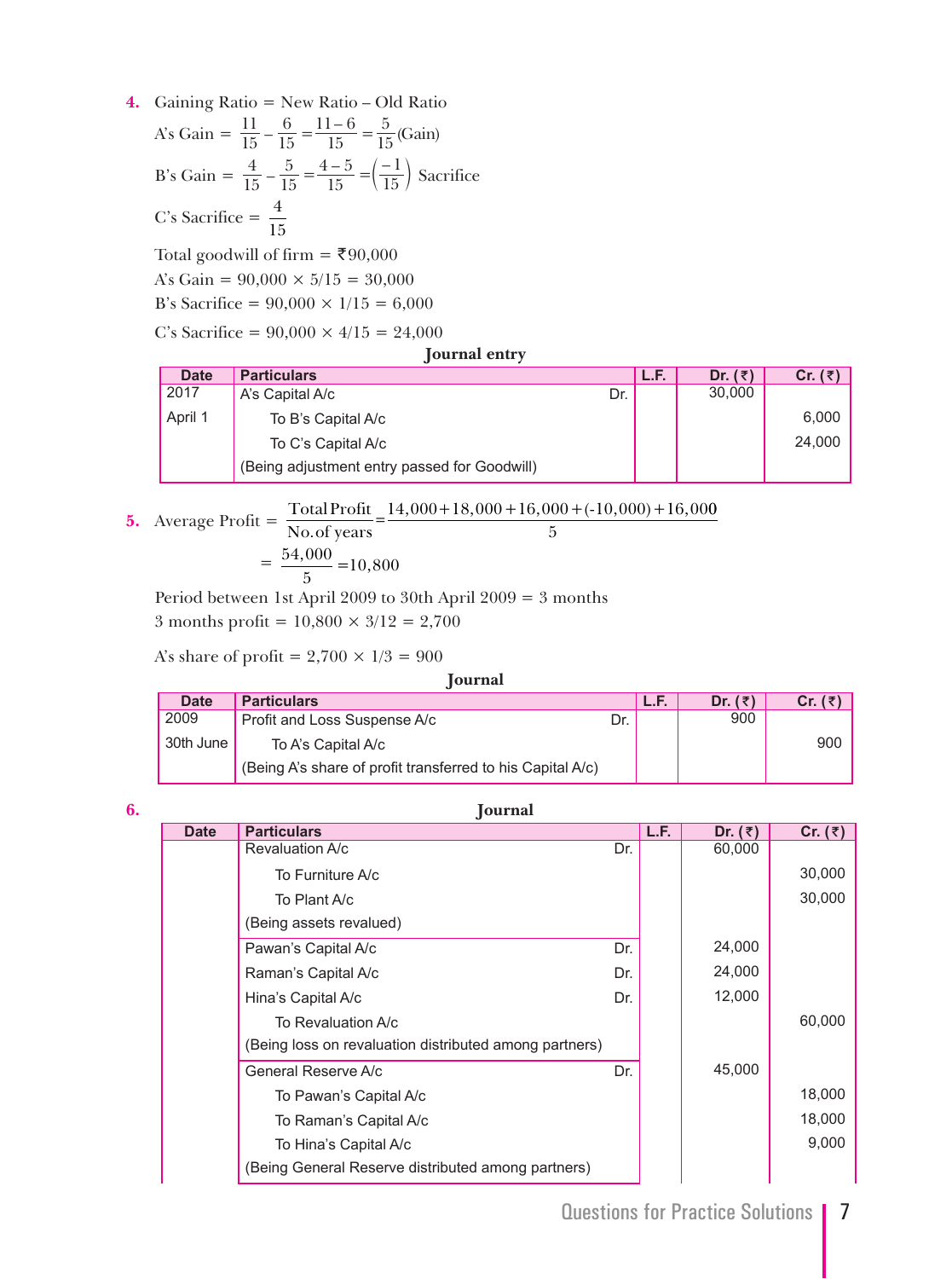|                                                                                                                                     | Dr. | 20,000   |          |
|-------------------------------------------------------------------------------------------------------------------------------------|-----|----------|----------|
| Workmen Compensation Fund                                                                                                           |     |          |          |
| To Claim for Workmen Compensation                                                                                                   |     |          | 12,000   |
| To Pawan's Capital A/c                                                                                                              |     |          | 3,200    |
| To Raman's Capital A/c                                                                                                              |     |          | 3,200    |
| To Hina's Capital A/c                                                                                                               |     |          | 1,600    |
| (Being liability for claim for workmen compensation provided<br>and excess workmen compensation fund distributed among<br>partners) |     |          |          |
| Pawan's Capital A/c                                                                                                                 | Dr. | 22,000   |          |
| Raman's Capital A/c                                                                                                                 | Dr. | 22,000   |          |
| Hina's Capital A/c                                                                                                                  | Dr. | 11,000   |          |
| To Profit and Loss A/c                                                                                                              |     |          | 55,000   |
| (Being accumulated loss distributed among partners)                                                                                 |     |          |          |
| Pawan's Capital A/c                                                                                                                 | Dr. | 1,75,200 |          |
| To Pawan's Executor's A/c                                                                                                           |     |          | 1,75,200 |
| (Being balance in Pawan's capital transferred to his<br>executor's account)                                                         |     |          |          |

# **7. Books of the firm**

 **Journal**

| <b>Date</b> | <b>Particulars</b>                                                                                                         | L.F. | Dr. $(3)$ | Cr. $(3)$ |
|-------------|----------------------------------------------------------------------------------------------------------------------------|------|-----------|-----------|
| 2015        | Manav's Capital A/c                                                                                                        | Dr.  | 95,000    |           |
| Sept. 30    | Narayan's Capital A/c                                                                                                      | Dr.  | 95,000    |           |
|             | To Nath's Capital A/c                                                                                                      |      |           | 1,90,000  |
|             | (Being Nath's share of goodwill adjusted in the capital A/cs<br>of the existing partners in their gaining ratio i.e., 1:1) |      |           |           |
|             | Nath's Capital A/c                                                                                                         | Dr.  | 15,000    |           |
|             | To Profit & Loss A/c                                                                                                       |      |           | 15,000    |
|             | (Being Nath's share in debit balance of Profit & Loss A/c<br>transferred)                                                  |      |           |           |
|             | <b>OR</b>                                                                                                                  |      |           |           |
|             | Manav's Capital A/c                                                                                                        | Dr.  | 7,500     |           |
|             | Nath's Capital A/c                                                                                                         | Dr.  | 15,000    |           |
|             | Narayan's Capital A/c                                                                                                      | Dr.  | 7,500     |           |
|             | To Profit & Loss A/c                                                                                                       |      |           | 30,000    |
|             | (Being Debit balance of Profit and Loss A/c transferred to<br>Partners' Capital accounts)                                  |      |           |           |
|             | Profit & Loss Suspense A/c                                                                                                 | Dr.  | 22,500    |           |
|             | To Nath's Capital A/c                                                                                                      |      |           | 22,500    |
|             | (Being Nath's share of profit upto the date of death<br>transferred)                                                       |      |           |           |
|             | Nath's Capital A/c                                                                                                         | Dr.  | 1,92,500  |           |
|             | To Nath's Executors' A/c                                                                                                   |      |           | 1,92,500  |
|             | (Being amount due to Nath transferred to his executors' A/c)                                                               |      |           |           |

| <b>8.</b> Dr.       | <b>C's Capital Account</b> |                           |       |
|---------------------|----------------------------|---------------------------|-------|
| <b>Particulars</b>  |                            | $(\bar{z})$ Particulars   |       |
| To C's Executor A/c |                            | 14,813   By Balance $b/d$ | 7.500 |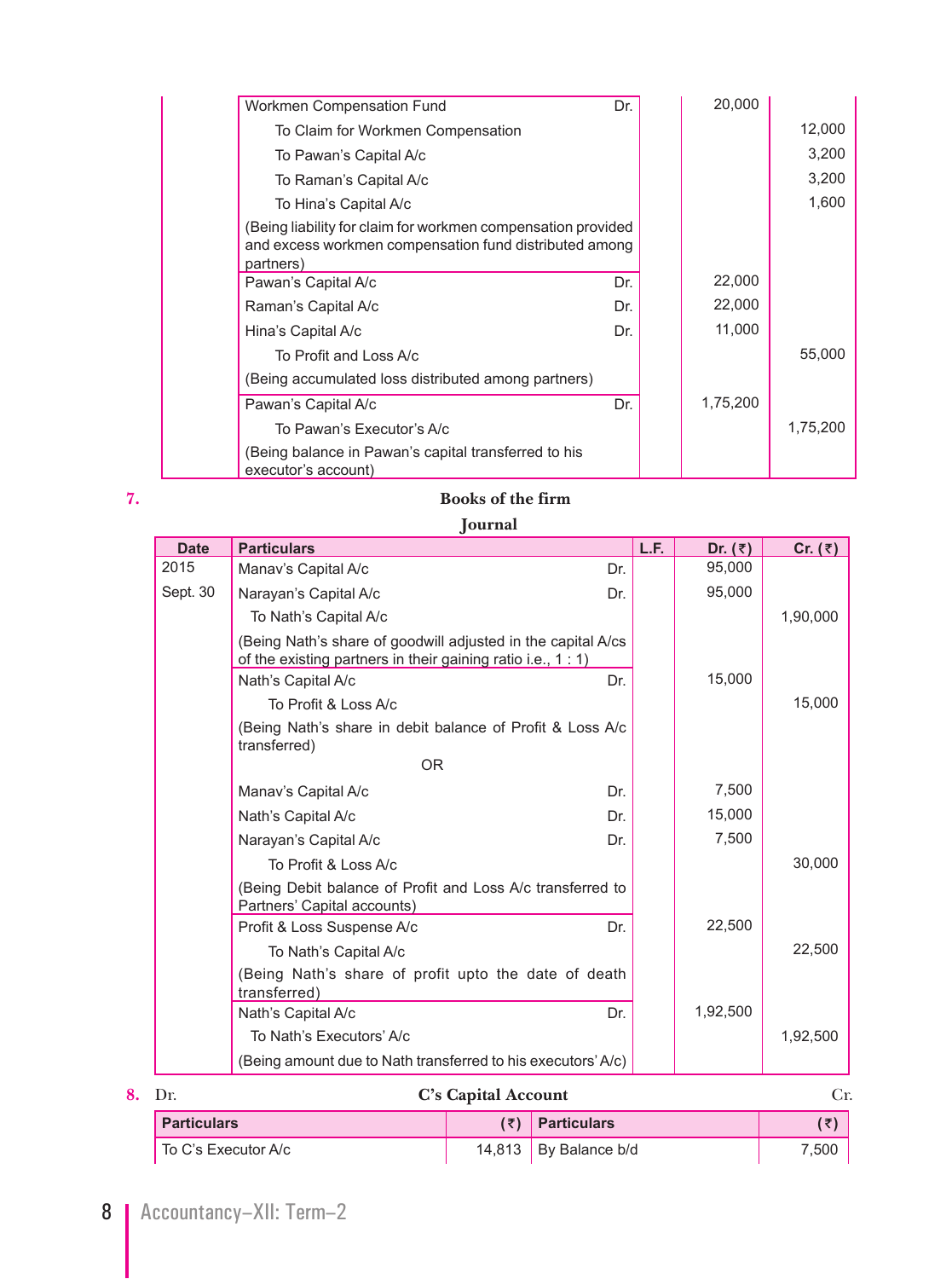|        | By Reserve Fund         | 1,200  |
|--------|-------------------------|--------|
|        | By Interest on Capital  | 113    |
|        | By A's Capital A/c      | 3,500  |
|        | By B's Capital A/c      | 1,750  |
|        | By P and L Suspense A/c | 750    |
| 14,813 |                         | 14,813 |

(i) Calculation of Interest on Capital =  $7,500 \times \frac{6}{10}$  $\frac{6}{100} \times \frac{3}{12} = 113$ (ii) Calculation of Share of Profit = 12,000  $\times \frac{3}{16}$  $\frac{3}{12} \times \frac{1}{4} = 750$ (iii) Share in Goodwill = 10,500  $\times$  2= 21,000  $\times \frac{1}{4}$  = ₹5,250 Average Profit =  $\frac{9,000+10,500+12,000}{3}$  = 10,500

| I |  |
|---|--|
|   |  |
| I |  |
|   |  |

#### **9. Journal Entries**

| <b>Date</b> | <b>Particulars</b>                                                                                                | L.F. | Dr. $(3)$ | Cr. $(3)$ |
|-------------|-------------------------------------------------------------------------------------------------------------------|------|-----------|-----------|
| 2018        | Revaluation A/c<br>Dr.                                                                                            |      | 63,000    |           |
| March 31    | To Furniture A/c                                                                                                  |      |           | 36,000    |
|             | To Plant's A/c                                                                                                    |      |           | 12,000    |
|             | To W.C.F. A/c                                                                                                     |      |           | 15,000    |
|             | (Being value of Assets decreased and claim for W.C.F.<br>accepted)                                                |      |           |           |
|             | Anita's Capital A/c<br>Dr.                                                                                        |      | 21,000    |           |
|             | Babita Capital A/c<br>Dr.                                                                                         |      | 21,000    |           |
|             | Chamanpreet Capital A/c<br>Dr.                                                                                    |      | 21,000    |           |
|             | To Revaluation A/c                                                                                                |      |           | 63,000    |
|             | (Being Loss on Revaluation transferred to Partners' Capital<br>$A/c$ )                                            |      |           |           |
|             | General Reserve A/c<br>Dr.                                                                                        |      | 63,000    |           |
|             | To Anita's Capital A/c                                                                                            |      |           | 21,000    |
|             | To Babita Capital A/c                                                                                             |      |           | 21,000    |
|             | To Chamanpreet Capital A/c                                                                                        |      |           | 21,000    |
|             | (Being General reserve transferred to Partners' Capital A/c)                                                      |      |           |           |
|             | Anita Capital A/c<br>Dr.                                                                                          |      | 2,00,000  |           |
|             | To Anita executor's A/c                                                                                           |      |           | 2,00,000  |
|             | (Being of Anita's Capital transferred to Anita's executor's<br>$A/c$ )                                            |      |           |           |
|             | Anita's executors<br>Dr.                                                                                          |      | 2,00,000  |           |
|             | To Bank A/c                                                                                                       |      |           | 1,00,000  |
|             | To Anita executor's A/c                                                                                           |      |           | 1,00,000  |
|             | (Being ₹1,00,000 paid immediately to her executors and<br>remaining amount transferred to her executors loan A/c) |      |           |           |

**10.** Gaining Ratio = New Ratio–Old Ratio

Bimal gain =  $\frac{1}{2} - \frac{3}{10} = \frac{5-3}{10}$ 10 2 2 1  $-\frac{3}{10} = \frac{5-3}{10} =$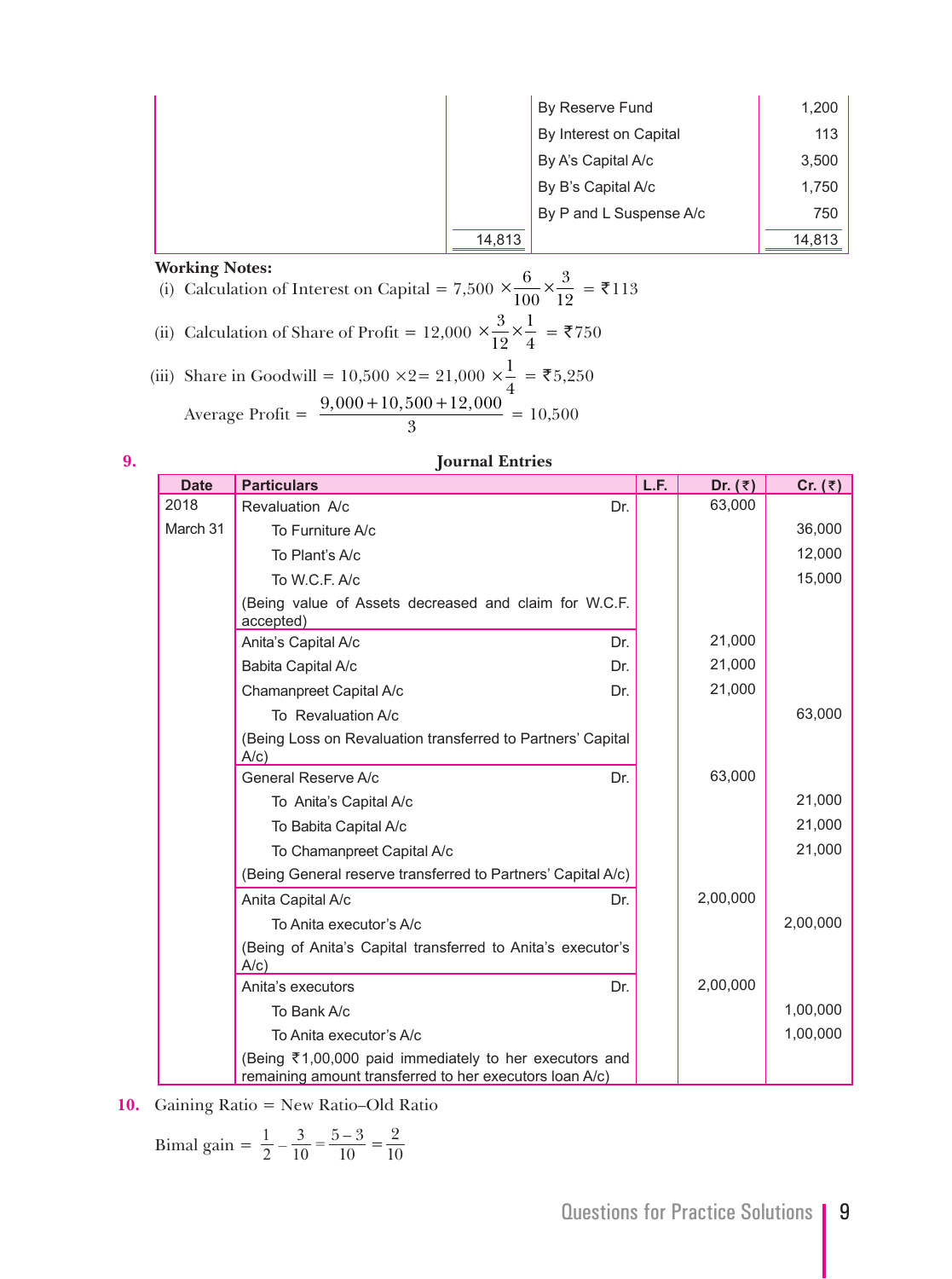Deepak gain =  $\frac{1}{2} - \frac{5}{10}$ 10  $5 - 5$  $=\frac{5-5}{10}=\frac{0}{10}$  (No change)

Firm goodwill = ₹37,500 Bimal gain = 37,500  $\times \frac{2}{10}$  = 7,500 Aman Sacrifice =  $37,500 \times \frac{2}{10} = 7,500$ <br>**Journal entry** 

| <b>Date</b> | <b>Particulars</b>                           |     | L.F. | Dr. $(\bar{z})$ | Cr. $(\bar{z})$ |
|-------------|----------------------------------------------|-----|------|-----------------|-----------------|
| 2009        | Bimal Capital A/c                            | Dr. |      | 7.500           |                 |
| 30th June   | To Aman's Capital A/c                        |     |      |                 | 7.500           |
|             | (Being adjustment entry passed for goodwill) |     |      |                 |                 |

# Long Answer Questions

| 1. Dr.                          |         |              |        |              |                             | Revaluation A/c                                  |                |              | Cr.                         |
|---------------------------------|---------|--------------|--------|--------------|-----------------------------|--------------------------------------------------|----------------|--------------|-----------------------------|
| <b>Particulars</b>              |         |              |        |              | $(\overline{\overline{z}})$ | <b>Particulars</b>                               |                |              | $(\overline{\overline{z}})$ |
| To Bad Debts                    |         |              |        |              | 4,000                       | By Land and Building                             |                |              | 12,000                      |
| To Furniture                    |         |              |        |              | 8,000                       | By provision for D/D                             |                |              | 900                         |
| To Profit transferred to:       |         |              |        |              |                             |                                                  |                |              |                             |
| A's Capital A/c                 |         |              | 300    |              |                             |                                                  |                |              |                             |
| B's Capital A/c                 |         |              | 300    |              |                             |                                                  |                |              |                             |
| C's Capital A/c                 |         |              | 300    |              | 900                         |                                                  |                |              |                             |
|                                 |         |              |        |              |                             |                                                  |                |              |                             |
|                                 |         |              |        |              | 12,900                      |                                                  |                |              | 12,900                      |
| Dr.                             |         |              |        |              |                             | <b>Partners Capital Accounts</b>                 |                |              | Cr.                         |
| <b>Particulars</b>              | A $(3)$ | $B(\bar{z})$ |        | $C(\bar{z})$ |                             | <b>Particulars</b>                               | A( $\bar{z}$ ) | $B(\bar{z})$ | $C(\bar{z})$                |
| To B's Capital A/c              | 10,000  |              |        |              |                             | By balance b/d                                   | 60,000         | 40,000       | 32,000                      |
| To Bank A/c                     |         | 20,000       |        |              |                             | By General Reserve                               | 10,000         | 10,000       | 10,000                      |
| To B's loan                     |         | 41,800       |        |              |                             | By A's Capital A/c (goodwill)                    |                | 10,000       |                             |
| To balance c/d                  | 61,800  |              | 43,800 |              |                             | By Workmen's                                     | 1,500          | 1,500        | 1,500                       |
|                                 |         |              |        |              |                             | <b>Compensation Reserve</b>                      |                |              |                             |
|                                 |         |              |        |              |                             | By Revaluation A/c                               | 300            | 300          | 300                         |
|                                 | 71,800  | 61,800       | 43,800 |              |                             |                                                  | 71,800         | 61,800       | 43,800                      |
| Dr.                             |         |              |        |              | Bank A/c                    |                                                  |                |              | Cr                          |
| <b>Particulars</b>              |         |              |        |              | (5)                         | <b>Particulars</b>                               |                |              | (5)                         |
| To Balance b/d                  |         |              |        |              | 20,000                      | By B's Capital A/c                               |                |              | 20,000                      |
| To Furniture                    |         |              |        |              | 20,000                      | By Balance c/d                                   |                |              | 20,000                      |
|                                 |         |              |        |              | 40,000                      |                                                  |                |              | 40,000                      |
| 2. Dr.<br><b>Particulars</b>    |         |              |        |              | $(\overline{\tau})$         | <b>Revaluation Account</b><br><b>Particulars</b> |                |              | Cr.<br>(5)                  |
| To Provision for doubtful debts |         |              |        |              | 700                         | By Creditors A/c                                 |                |              | 2,500                       |
| To Partners' Capital A/c -      |         |              |        |              |                             |                                                  |                |              |                             |
| Gain on Revaluation             |         |              |        |              |                             |                                                  |                |              |                             |
| X 900<br>600<br>Y               |         |              |        |              |                             |                                                  |                |              |                             |
| Z<br>300                        |         |              |        |              | 1,800                       |                                                  |                |              |                             |
|                                 |         |              |        |              | 2,500                       |                                                  |                |              | 2,500                       |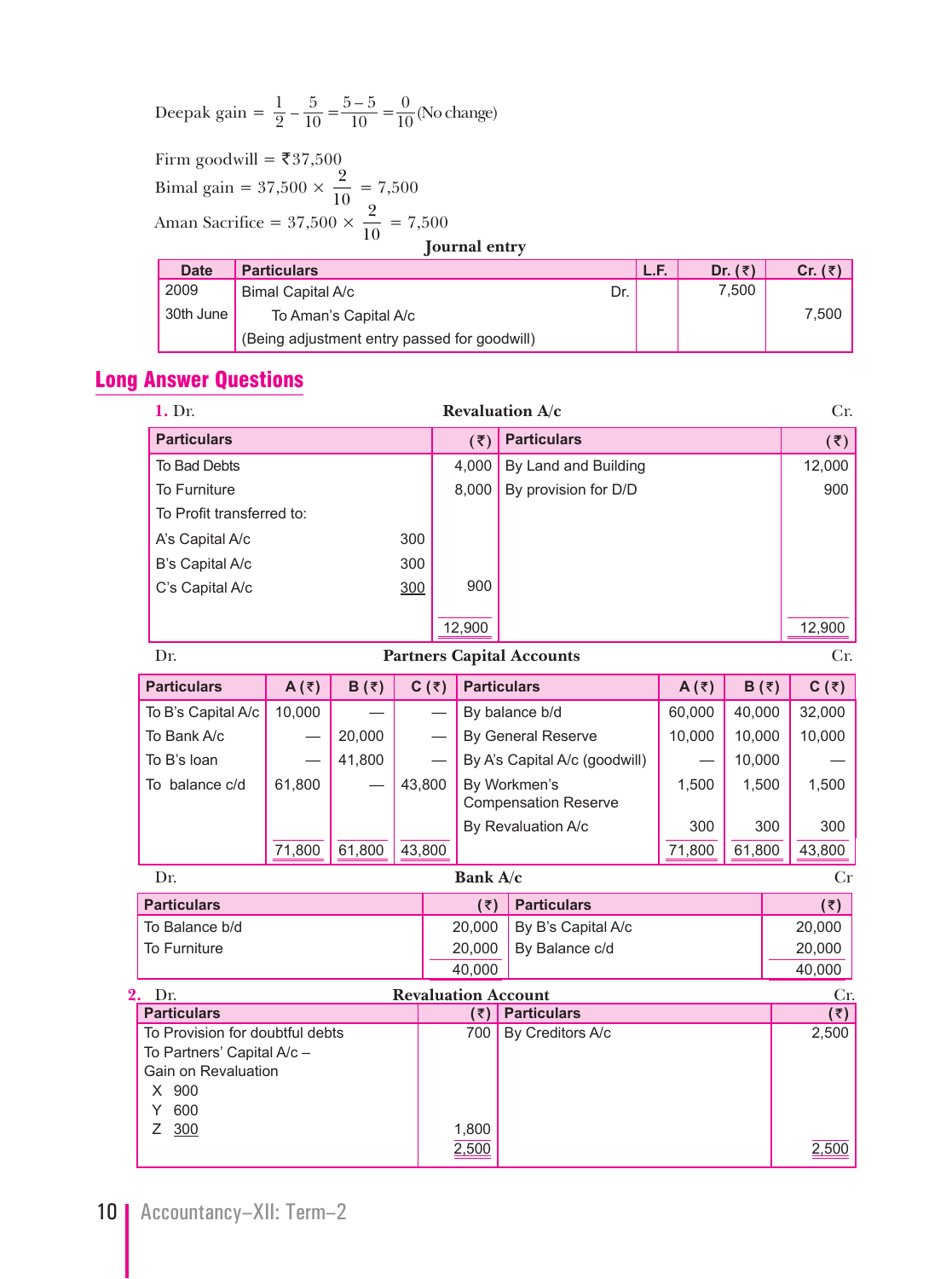| <b>Partners' Capital Accounts</b><br>Dr. |                      |                      |                       |                                                 |                       |                      |                       |
|------------------------------------------|----------------------|----------------------|-----------------------|-------------------------------------------------|-----------------------|----------------------|-----------------------|
| <b>Particulars</b>                       | $X(\overline{\tau})$ | $Y(\overline{\tau})$ | $Z(\overline{\zeta})$ | <b>Particulars</b>                              | $X(\overline{\zeta})$ | $Y(\overline{\tau})$ | $Z(\overline{\zeta})$ |
| To Y's Capital A/c                       | 9,000                |                      |                       | 3,000 By Balance b/d                            | 90,000                | 60,000               | 30,000                |
| To Cash A/c                              |                      | 9.000                |                       | $-\vert$ By G. Reserve A/c                      | 3,000                 | 2.000                | 1,000                 |
| To Y's Loan A/c                          |                      | 68,600               |                       | By Revaluation A/c                              | 900                   | 600                  | 300                   |
| To Balance c/d                           | 89,400               |                      |                       | 29,800 By Workmen's<br><b>Compensation Fund</b> | 4,500                 | 3.000                | 1,500                 |
|                                          |                      |                      |                       | By X's Capital A/c                              |                       | 9.000                |                       |
|                                          |                      |                      |                       | By Z's Capital A/c                              |                       | 3.000                |                       |
|                                          | 98,400               | 77,600               | 32,800                |                                                 | 98,400                | 77,600               | 32,800                |

### **Balance Sheet of X, Y and Z**

#### *as at 31st March, 2020*

| <b>Liabilities</b>      |        | (₹)      | <b>Assets</b>           |        | (₹)      |
|-------------------------|--------|----------|-------------------------|--------|----------|
| <b>Sundry Creditors</b> |        | 14,100   | Cash $(15,000 - 9,000)$ |        | 6,000    |
|                         |        |          | <b>Debtors</b>          | 21,000 |          |
| Y's Loan A/c            |        | 68,600   | Less: Provision for     |        |          |
|                         |        |          | doubtful debts          | 2,100  | 18,900   |
| Capital Accounts:-      |        |          | <b>Stock</b>            |        | 19,000   |
| X                       | 89,400 |          | Machinery               |        | 58,000   |
| Υ                       | 29,800 | 1,19,200 | <b>Building</b>         |        | 1,00,000 |
|                         |        | 2,01,900 |                         |        | 2,01,900 |

#### **Working Notes:**

1. Calculation of Gaining Ratio:

|               | X    |     |                 |   |
|---------------|------|-----|-----------------|---|
| Old Ratio     | 3/6  | 2/6 | 1/6             |   |
| New Ratio     | 3/4  |     | 1/4             |   |
| Gaining Ratio | 3/12 |     | $1/12$ or $3:1$ |   |
| _____         | .    | .   |                 | . |

2. Y's share of Goodwill =  $36,000 \times 2/6 = 12,000$  to be borne by X and Z in their gaining ratio as follows:

- $X = 12,000 \times 3/4 = 9,000$
- $Z = 12,000 \times 1/4 = 3,000$

| 3. | Dr.                                 | <b>Revaluation Account</b> |   |                    | $C_{r}$ |
|----|-------------------------------------|----------------------------|---|--------------------|---------|
|    | <b>Particulars</b>                  | (₹)                        |   | <b>Particulars</b> | (₹)     |
|    | To Stock A/c                        | 4,600                      |   | By Loss trfd. to:  |         |
|    | To Furniture A/c                    | 1,000                      | R | 6,720              |         |
|    | To Plant and Machinery A/c          | 1,500                      | S | 6,720              |         |
|    | To Building A/c                     | 8,000                      |   | 3,360              | 16,800  |
|    | To Provision for Doubtful Debts A/c | 1,700                      |   |                    |         |
|    |                                     | 16,800                     |   |                    | 16,800  |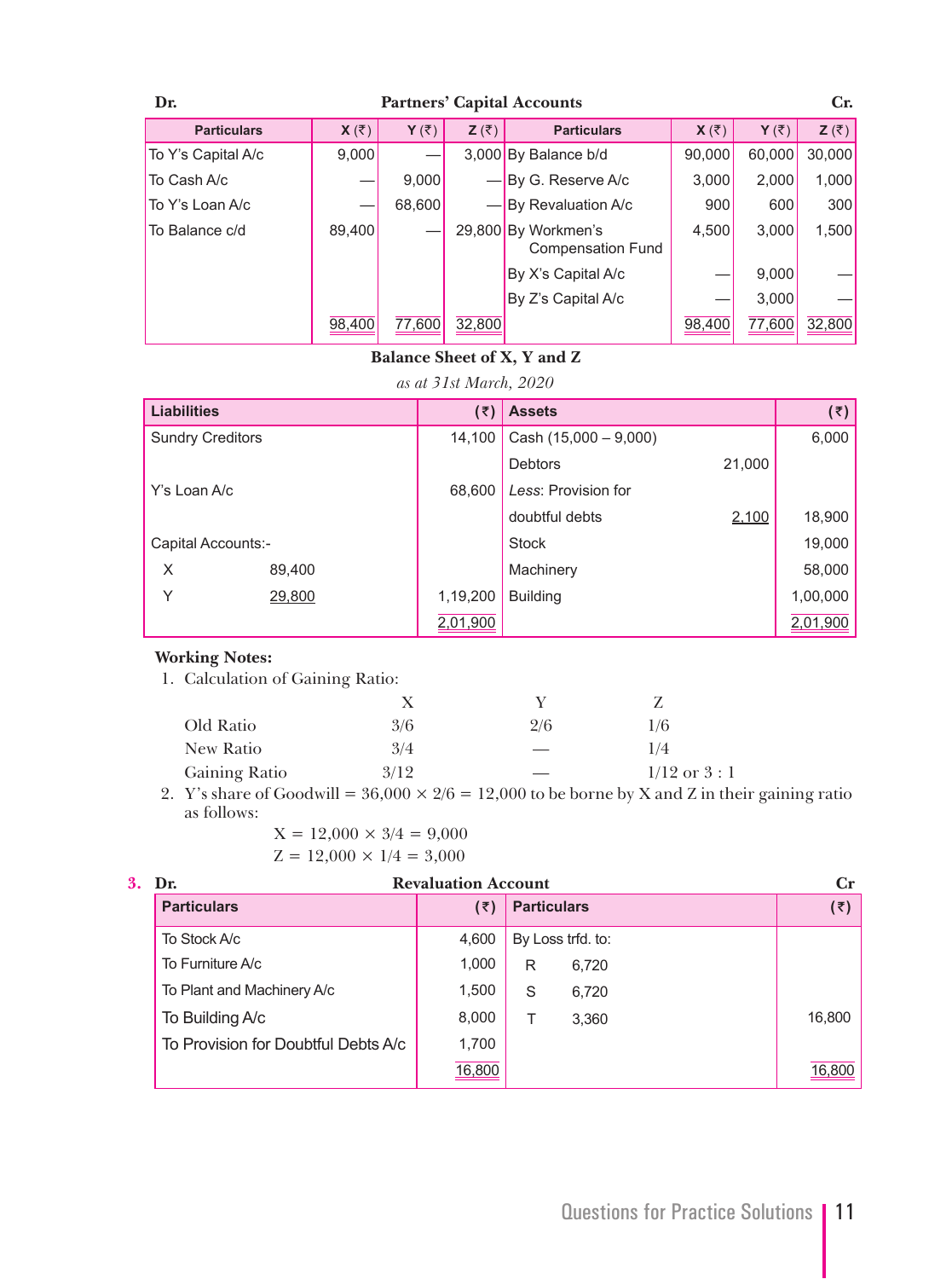### **Dr. Partners Capital Accounts Cr.**

| <b>Particulars</b>          | $R(\bar{\zeta})$ | $S(\bar{\zeta})$ | $T(\overline{\zeta})$ | <b>Particulars</b>     | $R(\bar{z})$ | $S(\bar{\zeta})$ | $T(\overline{\zeta})$ |
|-----------------------------|------------------|------------------|-----------------------|------------------------|--------------|------------------|-----------------------|
| To Revaluation<br>A/c       | 6,720            | 6,720            | 3,360                 | By Balance b/d         | 80,000       | 50,000           | 40,000                |
| 3,200<br>To S's Capital A/c |                  |                  | 1.600                 | By Profit and Loss A/c | 3,600        | 3,600            | 1,800                 |
| To Cash A/c                 |                  | 18,080           |                       | By R's Cap. A/c        |              | 3,200            |                       |
| To S's Loan A/c             |                  | 33,600           |                       | By T's Cap. A/c        |              | 1,600            |                       |
| To Balance c/d              | 73,680           |                  | 36,840                |                        |              |                  |                       |
|                             | 83,600           | 58,400           | 41,800                |                        | 83,600       | 58,400           | 41,800                |
| Dr.                         |                  |                  | <b>Cash Account</b>   |                        |              |                  | $\mathbf{C}$ r        |
| <b>Particulars</b>          |                  |                  | (₹)                   | <b>Particulars</b>     |              |                  | (5)                   |
| To Balance b/d              |                  |                  | 51,300                | By S's Capital A/c     |              |                  | 18,080                |
|                             |                  |                  |                       | By Balance c/d         |              |                  | 33,220                |
|                             |                  |                  | 51,300                |                        |              |                  | 51,300                |

#### **Balance Sheet**

# **(after retirement of S)**

| <b>Liabilities</b>      | (5)      | <b>Assets</b>                  |        | (5)      |
|-------------------------|----------|--------------------------------|--------|----------|
| <b>Sundry Creditors</b> | 25,000   | Cash                           |        | 33,220   |
| <b>Bank Loan</b>        | 12,800   | <b>Stock</b>                   |        | 40,000   |
| S's Loan                | 33,600   | <b>Debtors</b>                 | 35,600 |          |
| Capitals:               |          | Less: Prov. for Doubtful Debts | 1,700  | 33,900   |
| R<br>73,680             |          | <b>Bills Receivable</b>        |        | 10,800   |
| 36,840<br>Т             | 1,10,520 | Furniture                      |        | 6,000    |
|                         |          | <b>Plant and Machinery</b>     |        | 18,000   |
|                         |          | <b>Buildings</b>               |        | 40,000   |
|                         | 1,81,920 |                                |        | 1,81,920 |

| 4. | Dr.                      |          | <b>Revaluation <math>A/c</math></b> | Сr       |
|----|--------------------------|----------|-------------------------------------|----------|
|    | <b>Particulars</b>       | '₹)      | <b>Particulars</b>                  | (₹)      |
|    | To Furniture             |          | $30,000$ By Land A/c                | 3,20,000 |
|    | To Building              | 1,00,000 |                                     |          |
|    | To Profit on Revaluation | 1,90,000 |                                     |          |
|    |                          | 3,20,000 |                                     | 3,20,000 |

### **Dr. Partners Capital Accounts Cr.**

| <b>Particulars</b> |           | M        | N        | <b>Particulars</b>       |           | M        | N        |  |  |  |
|--------------------|-----------|----------|----------|--------------------------|-----------|----------|----------|--|--|--|
| To N's Capital A/c | 1,00,000  | 50,000   |          | By Balance b/d           | 6,00,000  | 4,80,000 | 4,80,000 |  |  |  |
|                    |           |          |          | By Genera Reserve        | 2,20,000  | 1,10,000 | 1,10,000 |  |  |  |
| To N's Loan        |           |          | 8,37,500 | By W.C.F.                | 1,00,000  | 50.000   | 50,000   |  |  |  |
|                    |           |          |          | By Profit on Revaluation | 95.000    | 47,500   | 47,500   |  |  |  |
| To Balance c/d     | 9,15,000  | 6,37,500 |          | By Goodwill:             |           |          |          |  |  |  |
|                    |           |          |          | L's Capital              |           |          | 1,00,000 |  |  |  |
|                    |           |          |          | M's Capital              |           |          | 50,000   |  |  |  |
|                    | 10,15,000 | 6,87,500 | 8,37,500 |                          | 10,15,000 | 6,87,500 | 8,37,500 |  |  |  |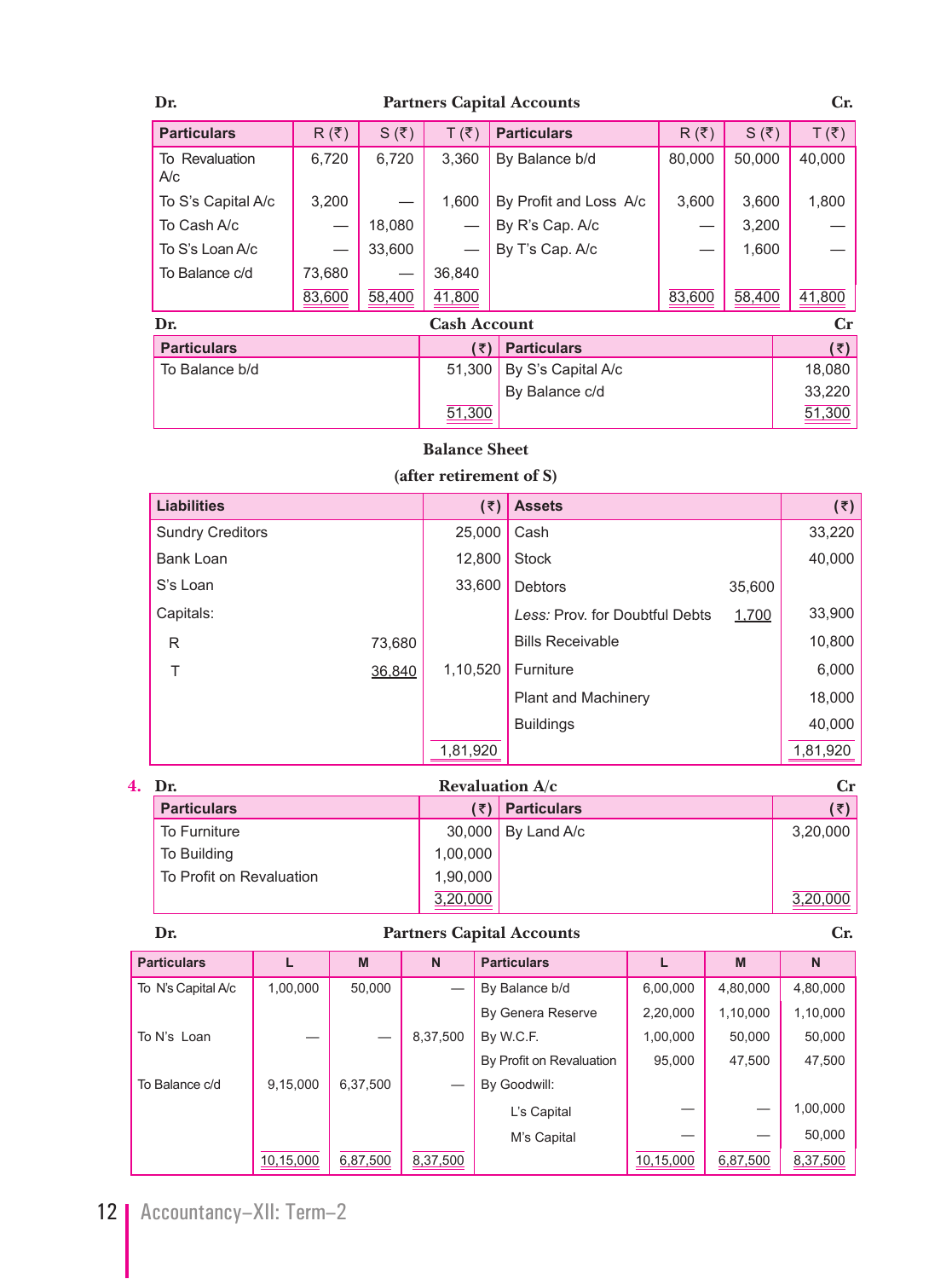| Dr.                |                                                                                   | <b>Balance Sheet</b><br>as on April 1st 2020 |                                |      |           | Cr.                       |
|--------------------|-----------------------------------------------------------------------------------|----------------------------------------------|--------------------------------|------|-----------|---------------------------|
| <b>Liabilities</b> |                                                                                   | (5)                                          | <b>Assets</b>                  |      |           | $(\overline{\mathbf{z}})$ |
| Capital:           | L                                                                                 | 9,15,000                                     | Land $(8,00,000 + 3,20,000)$   |      |           | 11,20,000                 |
|                    | M                                                                                 | 72,500                                       | Building (6,00,000 - 1,00,000) |      |           | 5,00,000                  |
| N's Loan           |                                                                                   | 8,37,500                                     | Furniture (2,40,000 + 30,000)  |      |           | 2,10,000                  |
| Creditors          |                                                                                   | 2,40,000                                     | Debtors                        |      |           | 3,80,000                  |
| W.C.F.             |                                                                                   | 1,60,000                                     | <b>Stock</b>                   |      |           | 4,40,000                  |
|                    |                                                                                   |                                              | Cash                           |      |           | 1,40,000                  |
|                    |                                                                                   | 27,90,000                                    |                                |      |           | 27,90,000                 |
|                    |                                                                                   |                                              | Journal entry                  |      |           |                           |
| <b>Date</b>        | <b>Particulars</b>                                                                |                                              |                                | L.F. | Dr. $(3)$ | Cr. $(3)$                 |
| 2018               | General Reserve A/c                                                               |                                              | Dr.                            |      | 10,000    |                           |
| March 14           | To N's Capital A/c                                                                |                                              |                                |      |           | 10,000                    |
|                    | (Being transfer of N's share of general reserve to his capital<br>account)        |                                              |                                |      |           |                           |
|                    | Interest on Capital A/c                                                           |                                              | Dr.                            |      | 700       |                           |
|                    | To N's Capital A/c                                                                |                                              |                                |      |           | 700                       |
|                    | (Being interest 5% p.a. credited to N's Capital Account upto<br>14th March, 2018) |                                              |                                |      |           |                           |
|                    | M's Capital A/c                                                                   |                                              | Dr.                            |      | 30,000    |                           |
|                    | O's Capital A/c                                                                   |                                              | Dr.                            |      | 30,000    |                           |
|                    | To N's Capital A/c                                                                |                                              |                                |      |           | 60,000                    |
|                    | (Being Goodwill adjusted through partner's capital accounts)                      |                                              |                                |      |           |                           |
|                    | Profit and Loss Suspense A/c                                                      |                                              | Dr.                            |      | 12,000    | 12,000                    |
|                    | To N's Capital A/c                                                                |                                              |                                |      |           |                           |
|                    | (Being the transfer of N's share of profit to his Capital account)                |                                              |                                |      |           |                           |
|                    | N's Capital A/c                                                                   |                                              | Dr.                            |      | 1,52,700  |                           |
|                    | To N's Executor's A/c                                                             |                                              |                                |      |           | 1,52,700                  |
|                    | (Being the transfer of amount due to N's Executor's Account)                      |                                              |                                |      |           |                           |
| Dr.                |                                                                                   | N's Capital Account                          |                                |      |           | Cr.                       |
| <b>Particulars</b> |                                                                                   | $(\overline{\zeta})$                         | <b>Particulars</b>             |      |           | (5)                       |
|                    | To N's Executor's A/c                                                             | 1,52,700                                     | By Balance b/d                 |      |           | 70,000                    |
|                    |                                                                                   |                                              | By General Reserve A/c         |      |           | 10,000                    |
|                    |                                                                                   |                                              | By Interest on Capital A/c     |      |           | 700                       |
|                    |                                                                                   |                                              | (70,000×5/100×73/365)          |      |           | 40,000                    |

|          | $(70,000 \times 5/100 \times 73/365)$        | 40,000   |
|----------|----------------------------------------------|----------|
|          | By M's Capital A/c                           | 30,000   |
|          | By O's Capital A/c                           | 30,000   |
|          | By Profit and Loss Suspense A/c              | 12,000   |
|          | $(90,000 \times 2 \times 73/365 \times 1/3)$ |          |
| 1,52,700 |                                              | 1,52,700 |

(1) Calculation of Goodwill = Average Profit  $\times$  No. of years' Purchase

 $= 90,000 \times 2 = ₹1,80,000$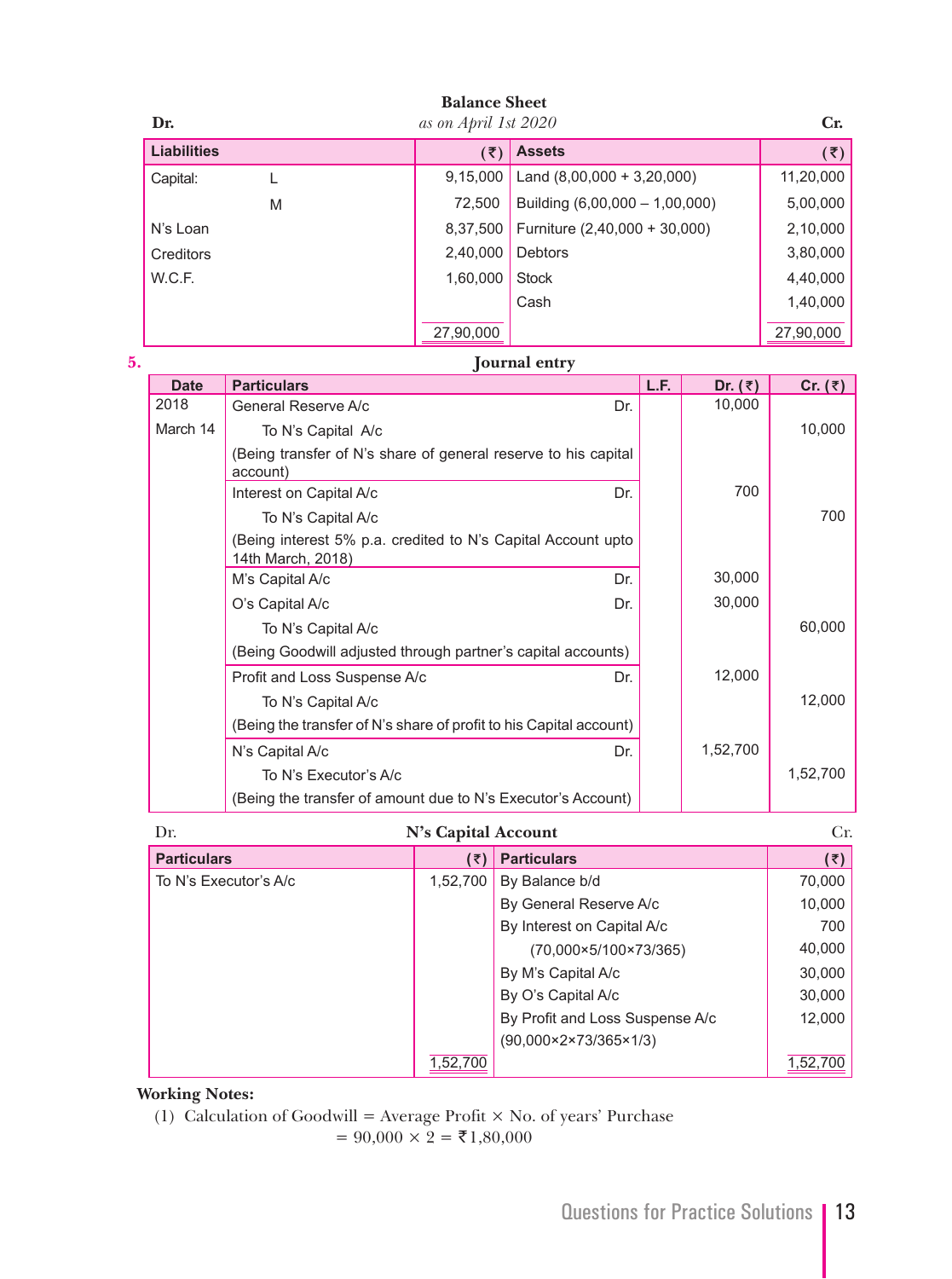Average Profit = Total Profit/No. of years =  $\bar{\xi}2,70,000/3 = \bar{\xi}90,000$ N's Share in Goodwill = ₹1,80,000 × 1/3 = ₹60,000.

 (2) No. of days from the closure of last accounting year till the date of death  $= 31 + 28 + 14 = 73$  days

(3) Interest on Capital = 70,000 × 
$$
\frac{5}{100} \times \frac{73}{365} = ₹700
$$
  
\n(4) Profit for 73 days = 1,80,000 ×  $\frac{73}{365}$   
\n= ₹36,000  
\nN's share of profit = 36,000 ×  $\frac{1}{3}$  = ₹ 12,000

| 6. Dr.                          | <b>Revaluation A/c</b> |                        | Сr     |
|---------------------------------|------------------------|------------------------|--------|
| <b>Particulars</b>              |                        | <b>Particulars</b>     | (₹)    |
| To Provision for Doubtful Debts | 600                    | <b>By Buildings</b>    | 10,000 |
| To Machinery                    | 7.200                  | By Unexpired Insurance | 2,000  |
| To Outstanding Repair bill      | 3.000                  | <b>By Creditors</b>    | 1,800  |
| To Profit on Revaluation        | 3.000                  |                        |        |
|                                 | 13,800                 |                        | 13,800 |

Dr. **Partners Capital Accounts** Cr.

| <b>Particulars</b>        | A      | в      | C      | <b>Particulars</b>       | A      | в      | С      |
|---------------------------|--------|--------|--------|--------------------------|--------|--------|--------|
| To B's Capital (goodwill) | 9,000  |        | 3,000  | By Balance b/d           | 90,000 | 60,000 | 30,000 |
| To Cash paid              |        | 9,000  |        | By Reserve               | 3,000  | 2,000  | 1,000  |
| To B's Loan               | --     | 66,000 |        | By Profit on Revaluation | 1,500  | 1,000  | 500    |
|                           |        |        |        | By Goodwill:             |        |        |        |
| To Balance c/d            | 85,500 |        | 28,500 | A's Capital              |        | 9,000  |        |
|                           |        |        |        | C's Capital              |        | 3,000  |        |
|                           | 94,500 | 75,000 | 31,500 |                          | 94,500 | 75,000 | 31,500 |

#### **Balance Sheet**

*as on 31st March 2017*

| <b>Liabilities</b>           | (₹)      | <b>Assets</b>                | (₹)             |
|------------------------------|----------|------------------------------|-----------------|
| Capital:<br>A                | 85,500   | Cash $(16,000 - 9,000)$      | 7,000           |
| С                            | 28,500   | <b>Debtors</b>               | 20,000          |
| B's Loan                     | 66,000   | Less prov. for D/D           | 19,000<br>1,000 |
| Creditors $(15,600 - 1,800)$ | 13,800   | Machinery (48,000 - 7,200)   | 40,800          |
| O/s Repairs Bill             | 3,000    | <b>Stock</b>                 | 18,000          |
|                              |          | Building (1,00,000 + 10,000) | 1,10,000        |
|                              |          | Unexpired Insurance          | 2,000           |
|                              | 1,96,800 |                              | 1,96,800        |

#### **Working Note:**

Old Ratio =  $3:2:1$ A B C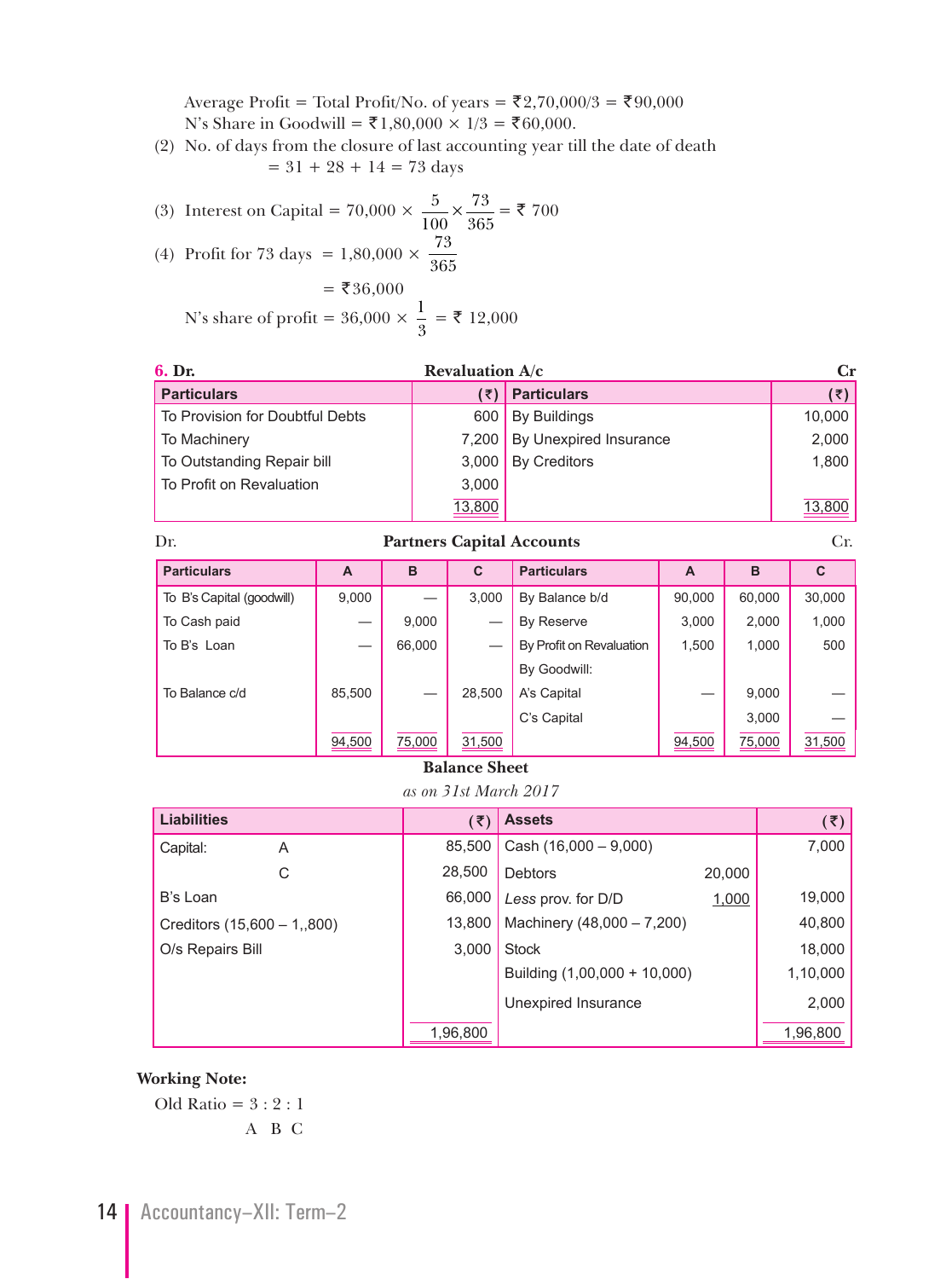#### B's Retired

Then, New Ratio and gaining ratio = 3 : 1

A C

Total goodwill of firm =  $\overline{\mathfrak{F}}36,000$ 

B's share in goodwill =  $36,000 \times 2/6 = 12,000$ 

A's gain =  $12,000 \times 3/4 = 9,000$ 

C's gain =  $12,000 \times 1/4 = 3,000$ 

#### **7. Journal entries**

| <b>Date</b> | <b>Particulars</b>                                                                                  | L.F. | Dr. $(3)$ | Cr. $(3)$ |
|-------------|-----------------------------------------------------------------------------------------------------|------|-----------|-----------|
| 2018        | Revaluation A/c<br>Dr.                                                                              |      | 2,500     |           |
| March 14    | To Fixed Assets A/c                                                                                 |      |           | 2,500     |
|             | (Being value of Fixed Assets Decreased)                                                             |      |           |           |
|             | Revaluation A/c<br>Dr.                                                                              |      | 5,000     |           |
|             | To Reserve for Doubtfu Debts A/c                                                                    |      |           | 4,000     |
|             | To Provision for Repairs of bill A/c                                                                |      |           | 1,000     |
|             | (Being provision for doubtful debt made on debtors and<br>provision for Repairs of bill is created) |      |           |           |
|             | Sundry Creditors A/c<br>Dr.                                                                         |      | 2,000     |           |
|             | To Revaluation A/c                                                                                  |      |           | 2,000     |
|             | (Being liabilities for damages w. off ₹2,000)                                                       |      |           |           |
|             | X's Capital A/c<br>Dr.                                                                              |      | 2,750     |           |
|             | Y's Capital A/c<br>Dr.                                                                              |      | 1,650     |           |
|             | Z's Capital A/c<br>Dr.                                                                              |      | 1,100     |           |
|             | To Revaluation A/c                                                                                  |      |           | 5,500     |
|             | (Being Loss on Revaluation transferred to partners' Capital<br>$A/c$ )                              |      |           |           |
|             | Profit and Loss A/c<br>Dr.                                                                          |      | 85,000    |           |
|             | To X's Capital A/c                                                                                  |      |           | 42,500    |
|             | To Y's Capital A/c                                                                                  |      |           | 25,500    |
|             | To Z's Capital A/c                                                                                  |      |           | 17,000    |
|             | (Being profit transferred to partners' Capital A/c)                                                 |      |           |           |
|             | X's Capital A/c<br>Dr.                                                                              |      | 5,000     |           |
|             | Y's Capital A/c<br>Dr.                                                                              |      | 3,000     |           |
|             | Z's Capital A/c<br>Dr.                                                                              |      | 2,000     |           |
|             | To Advertisement Expenditure Ac                                                                     |      |           | 10,000    |
|             | (Being advertisement Expenditure w. off)                                                            |      |           |           |
|             | Y's Capital A/c<br>Dr.                                                                              |      | 8,000     |           |
|             | Z's Capital A/c<br>Dr.                                                                              |      | 32,000    |           |
|             | To X's Capital A/c                                                                                  |      |           | 40,000    |
|             | (Being goodwill adjusted in sacrificing Ratio)                                                      |      |           |           |
|             | X's Capital A/c<br>Dr.                                                                              |      | 1,15,750  |           |
|             | To X's Loan A/c                                                                                     |      |           | 1,15,750  |
|             | (Being Amount of X's Capital transferred to X's loan A/c)                                           |      |           |           |

zzz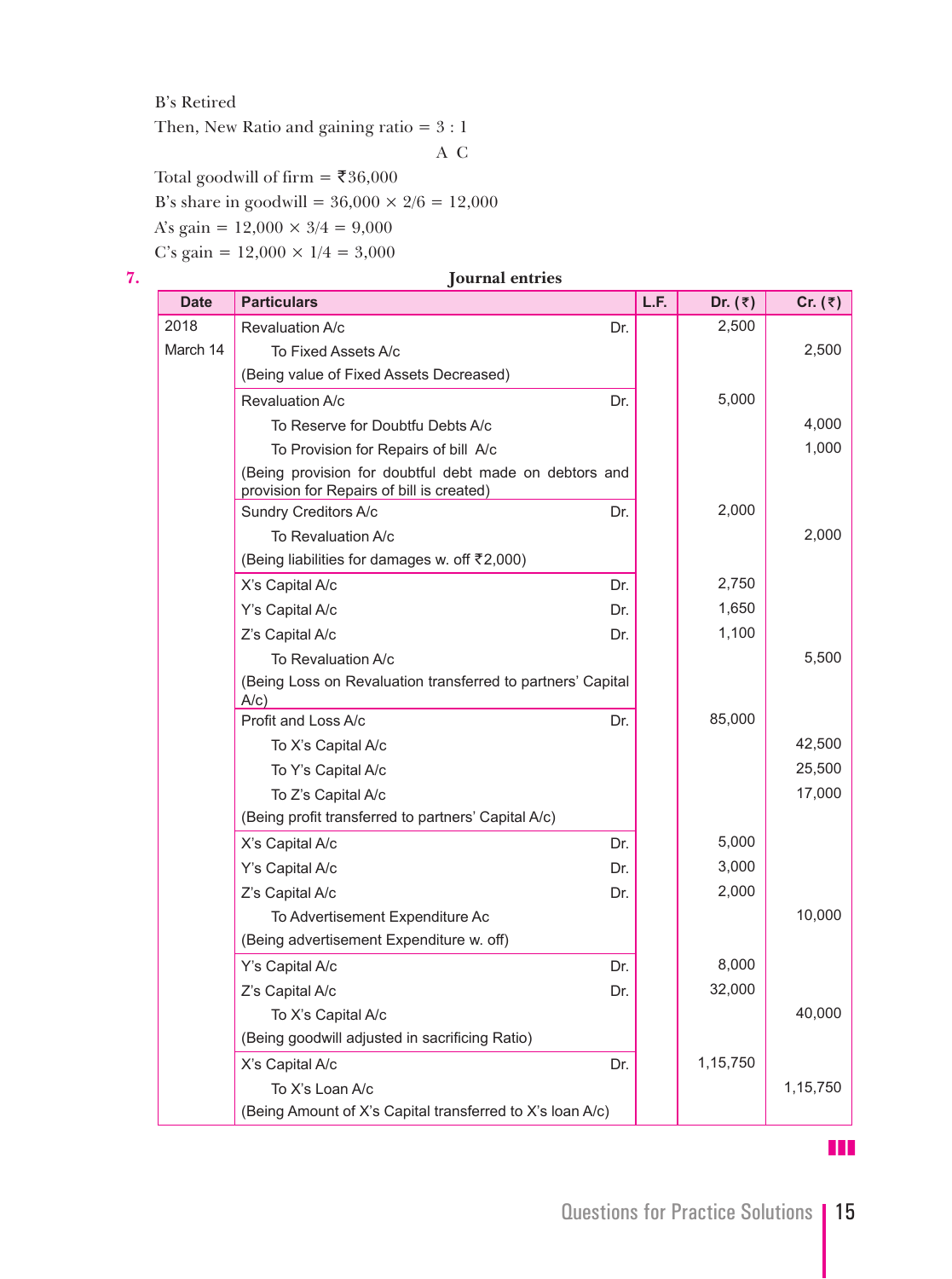# CHAPTER–3: **Dissolution of A Partnership Firm**

# Short Answer Questions

#### **1. Difference between Dissolution of Partnership and Dissolution of a firm**

| <b>Basis</b>                        | <b>Dissolution of Partnership</b>                                                                                                                                                                                               | <b>Dissolution of a</b><br><b>Partnership Firm</b>                                                                                                                                                                                                                                        |
|-------------------------------------|---------------------------------------------------------------------------------------------------------------------------------------------------------------------------------------------------------------------------------|-------------------------------------------------------------------------------------------------------------------------------------------------------------------------------------------------------------------------------------------------------------------------------------------|
| 1. Meaning                          | Signifies a change in the existing agreement<br>among all the partners.                                                                                                                                                         | Signifies end of a partnership<br>firm as it ceases to operate<br>and thus the partnership too<br>terminates.                                                                                                                                                                             |
| 2. Implication                      | Does not imply dissolution of the firm                                                                                                                                                                                          | Implies dissolution of both<br>partnership and the firm                                                                                                                                                                                                                                   |
| 3. Necessitating Situations         | Change in profit-sharing ratio amongst<br>the partners, admission of a new partner,<br>retirement of a partner, expulsion of a<br>partner, death of a partner, insolvency of a<br>partner, and expiry of period of partnership. | Mutual agreement among all<br>partners, all partners except<br>one becoming insolvent, firm<br>unlawful<br>business.<br>doing<br>upon fulfilment of objective<br>partnership<br>business.<br>of<br>upon expiry of partnership<br>firm's duration of operations,<br>by a court order, etc. |
| 4. Effect on Business               | Does not affect trade and business.                                                                                                                                                                                             | Brings trade and business<br>operations<br>to<br>come<br>- a<br>standstill.                                                                                                                                                                                                               |
| 5. Effect on Accounting Books       | No major effect on accounting books and<br>they may not be closed.                                                                                                                                                              | Books of accounts<br>are<br>closed completely.                                                                                                                                                                                                                                            |
| 6. Court Intervention               | It is a voluntary action.                                                                                                                                                                                                       | Firm may be dissolved by an<br>order of court.                                                                                                                                                                                                                                            |
| 7. Effect on Assets and Liabilities | liabilities<br>Assets are revalued and<br>are<br>reassessed and the profit or loss arising out<br>of it is distributed among the partners in old-<br>profit sharing ratio.                                                      | Assets are realised and<br>liabilities are paid off or<br>settled. The profit or loss<br>on realisation is distributed<br>among all the partners.                                                                                                                                         |

**2.** A court can give order for the dissolution of the firm on the following grounds:

- (i) When a partner has become mentally disturbed or has unsound mind.
- (ii) When a partner has become permanently incapable of performing his duties as a partner.
- (iii) When a partner has transferred whole of his interest in the firm to a third party.
- (iv) When a partner deliberately and consistently commits breach of agreements relating to the management of the firm.
- (v) When conduct of the partner is likely to adversely affect the business of the firm.
- (vi) When the court is satisfied that the firm cannot be carried on except at a loss.

#### **3. Dissolution by Agreement (Section 40)**

- (i) Voluntary dissolution through mutual agreement amongst partners.
- (ii) Consensual dissolution according to the partnership agreement or a contract.

#### **Dissolution by Notice (Section 43)**

 In case of partnership at will, the firm may be dissolved if any one partner gives a notice in writing to the other partners.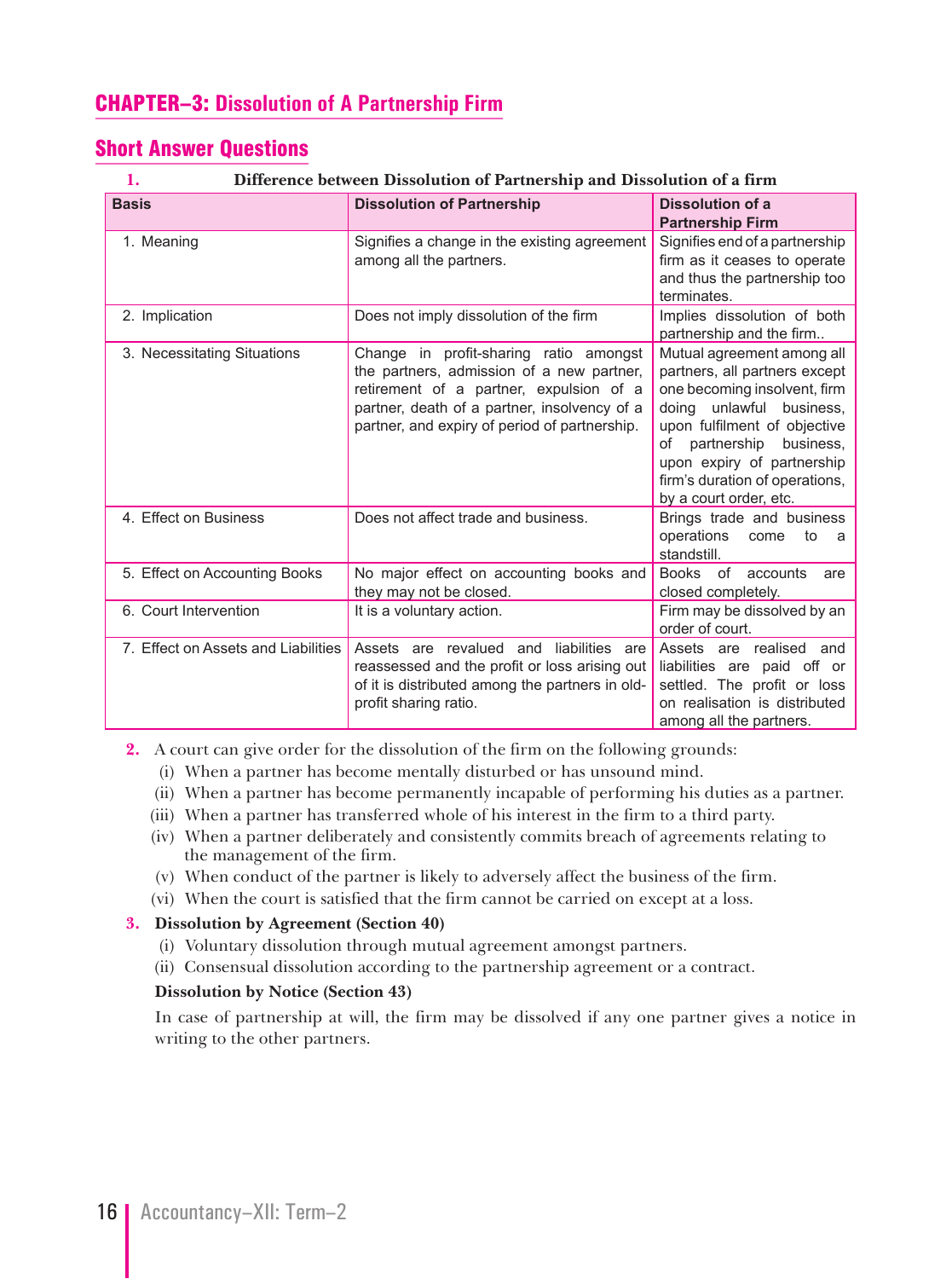| 4. | Journal     |                                                                  |     |      |           |           |  |  |
|----|-------------|------------------------------------------------------------------|-----|------|-----------|-----------|--|--|
|    | <b>Date</b> | <b>Particulars</b>                                               |     | L.F. | Dr. $(3)$ | Cr. $(3)$ |  |  |
|    | (i)         | Cash A/c                                                         | Dr. |      | 40,000    |           |  |  |
|    |             | To Realisation A/c                                               |     |      |           | 40,000    |  |  |
|    |             | (Being Building give to creditor and extra cash received)        |     |      |           |           |  |  |
|    | (ii)        | No Entry                                                         |     |      |           |           |  |  |
|    | (iii)       | Realisation A/c                                                  | Dr. |      | 30,000    |           |  |  |
|    |             | To Cash A/c                                                      |     |      |           | 30,000    |  |  |
|    |             | (Being partly amount paid to creditor in cash)                   |     |      |           |           |  |  |
|    | (iv)        | L's Capital A/c                                                  | Dr. |      | 1,600     |           |  |  |
|    |             | M's Capital A/c                                                  | Dr. |      | 2,400     |           |  |  |
|    |             | To Realisation A/c                                               |     |      |           | 4,000     |  |  |
|    |             | (Being Loss on Realisation transferred to partners' Capital A/c) |     |      |           |           |  |  |

| -<br>5. | <b>Iournal</b> |
|---------|----------------|
|---------|----------------|

| <b>Date</b> | <b>Particulars</b>                                            | L.F. | Dr. $(3)$ | Cr. $(3)$ |
|-------------|---------------------------------------------------------------|------|-----------|-----------|
| (i)         | Dr.<br>Realisation A/c                                        |      | 12,000    |           |
|             | To Bank A/c                                                   |      |           | 12,000    |
|             | (Being the payment of bank loan made)                         |      |           |           |
| (ii)        | Dr.<br>Q's Capital A/c                                        |      | 16,000    |           |
|             | To Realisation A/c                                            |      |           | 16,000    |
|             | (Being stock taken over by Q)                                 |      |           |           |
| (iii)       | Realisation A/c<br>Dr.                                        |      | 4,000     |           |
|             | To P's Capital A/c                                            |      |           | 4,000     |
|             | (Being amount paid to creditor by P credited to his capital)  |      |           |           |
| (iv)        | Cash or Bank A/c<br>Dr.                                       |      | 1,200     |           |
|             | To Realisation A/c                                            |      |           | 1,200     |
|             | (Being the realisation of unrecorded asset)                   |      |           |           |
| (v)         | Realisation A/c<br>Dr.                                        |      | 2,000     |           |
|             | To Q's Capital A/c                                            |      |           | 2,000     |
|             | (Being the realisation expenses paid)                         |      |           |           |
| (vi)        | Realisation A/c<br>Dr.                                        |      | 36,000    |           |
|             | To P's Capital A/c                                            |      |           | 20,000    |
|             | To Q's Capital A/c                                            |      |           | 16,000    |
|             | (Being profit on Realisation transferred to Partners' Capital |      |           |           |
|             | $A\prime$ cs)                                                 |      |           |           |

| 6. |             | Journal                                            |     |      |           |                 |
|----|-------------|----------------------------------------------------|-----|------|-----------|-----------------|
|    | <b>Date</b> | <b>Particulars</b>                                 |     | L.F. | Dr. $(3)$ | Cr. $(\bar{z})$ |
|    | (i)         | Realisation A/c                                    | Dr. |      | 19,000    |                 |
|    |             | To Sudha's Capital A/c                             |     |      |           | 19,000          |
|    |             | (Being Sudha's husband's loan taken over by Sudha) |     |      |           |                 |
|    | (ii)        | Bank A/c                                           | Dr. |      | 7,500     |                 |
|    |             | To Realisation A/c                                 |     |      |           | 7,500           |
|    |             | (Being debtors realised)                           |     |      |           |                 |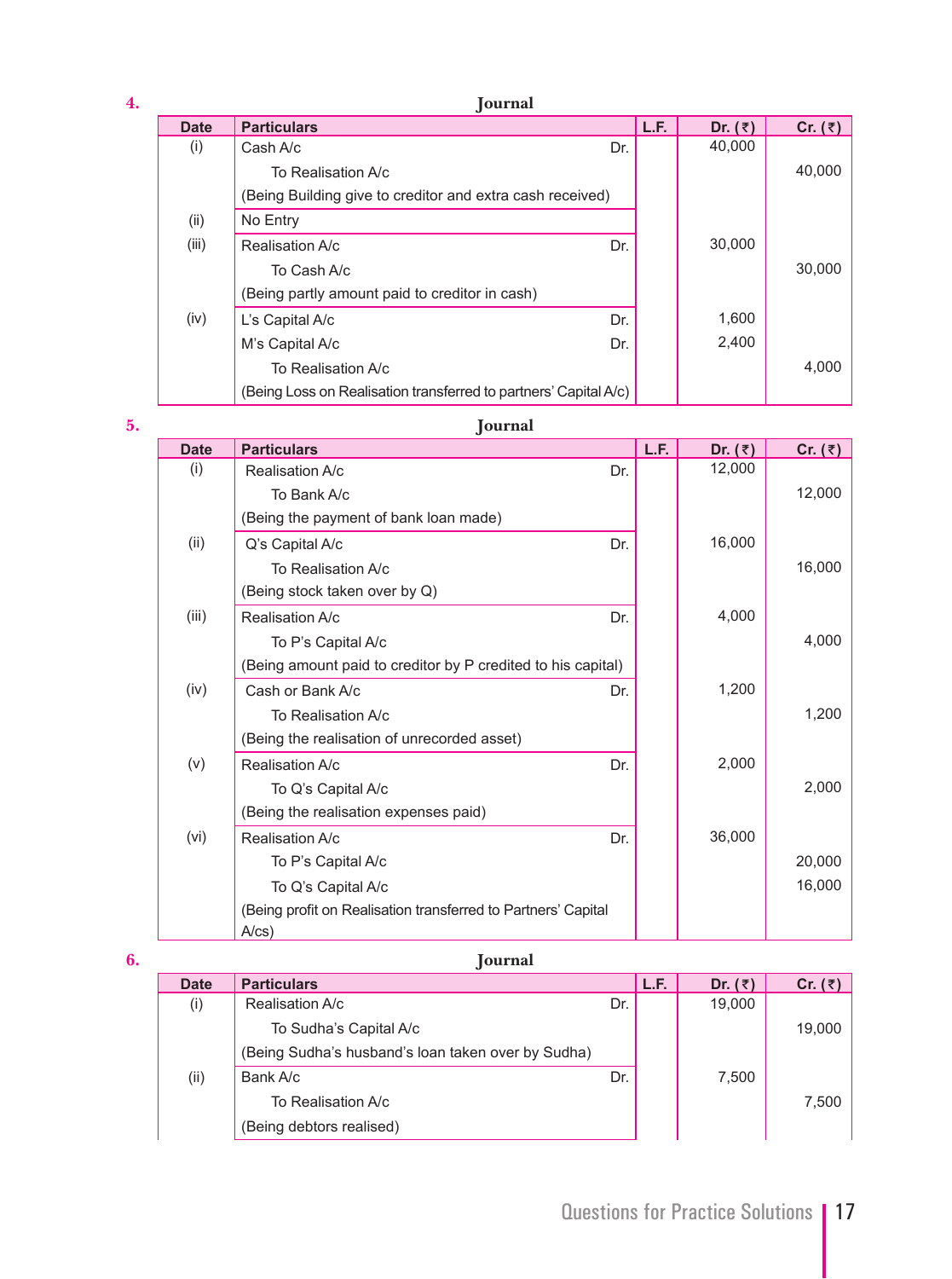| (iii) | Shiva's Capital A/c                                                      | Dr. | 13,300 |        |
|-------|--------------------------------------------------------------------------|-----|--------|--------|
|       | To Realisation A/c                                                       |     |        | 13,300 |
|       | (Being investments taken over by Shiva)                                  |     |        |        |
| (iv)  | Realisation A/c                                                          | Dr. | 9,100  |        |
|       | To Bank A/c                                                              |     |        | 9,100  |
|       | (Being Creditors settled)                                                |     |        |        |
| (v)   | Realisation A/c                                                          | Dr. | 3,000  |        |
|       | To Sudha's Capital A/c                                                   |     |        | 3,000  |
|       | (Being remuneration for realisation due to Sudha)                        |     |        |        |
| (vi)  | Sudha's Capital A/c                                                      | Dr. | 5,640  |        |
|       | Shiva's Capital A/c                                                      | Dr. | 3,760  |        |
|       | To Realisation A/c                                                       |     |        | 9.400  |
|       | (Being loss on realisation transferred to partners' capital<br>accounts) |     |        |        |

# **7. In the Books of the firm**

#### **Journal**

| <b>Date</b>  | <b>Particulars</b>                                                    |     | L.F. | Dr. $(3)$ | Cr. $(\bar{z})$ |
|--------------|-----------------------------------------------------------------------|-----|------|-----------|-----------------|
| (i)          | Realisation A/c                                                       | Dr. |      | 800       |                 |
|              | To Cash/Bank A/c                                                      |     |      |           | 800             |
|              | (Being dissolution expenses paid)                                     |     |      |           |                 |
| (ii)         | Realisation A/c                                                       | Dr. |      | 800       |                 |
|              | To Prabhu's Capital A/c                                               |     |      |           | 800             |
|              | (Being dissolution expenses paid by partner)                          |     |      |           |                 |
| (iii)        | Realisation A/c                                                       | Dr. |      | 10,000    |                 |
|              | To Geeta's Capital A/c                                                |     |      |           | 10,000          |
|              | (Being dissolution expenses paid by Geeta and                         |     |      |           |                 |
|              | compensated by firm)                                                  |     |      |           |                 |
| $(iv)$ (a)   | Realisation A/c                                                       | Dr  |      | 5,000     |                 |
|              | To Janki's Capital A/c                                                |     |      |           | 5,000           |
|              | (Being dissolution expenses paid by Janki and<br>compensated by firm) |     |      |           |                 |
| $(iv)$ $(b)$ | Janki's Capital A/c                                                   | Dr. |      | 5,500     |                 |
|              | To Mohan's Capital A/c                                                |     |      |           | 5,500           |
|              | (Being Mohan paid dissolution expenses on behalf of                   |     |      |           |                 |
|              | Janki)                                                                |     |      |           |                 |
| $(v)$ $(a)$  | Realisation A/c                                                       | Dr. |      | 9,000     | 9,000           |
|              | To Kavita's Capital A/c                                               |     |      |           |                 |
|              | (Being remuneration given to Kavita)                                  |     |      |           |                 |
| $(v)$ $(b)$  | Kavita's Capital A/c                                                  | Dr. |      | 9,000     |                 |
|              | To Realisation A/c                                                    |     |      |           | 9,000           |
|              | (Being furniture taken over by Kavita as remuneration)                |     |      |           |                 |
| $(v)(a + b)$ | Or.                                                                   |     |      |           |                 |
|              | No Entry will be passed.                                              |     |      |           |                 |
| (vi)         | No Entry will be passed.                                              |     |      |           |                 |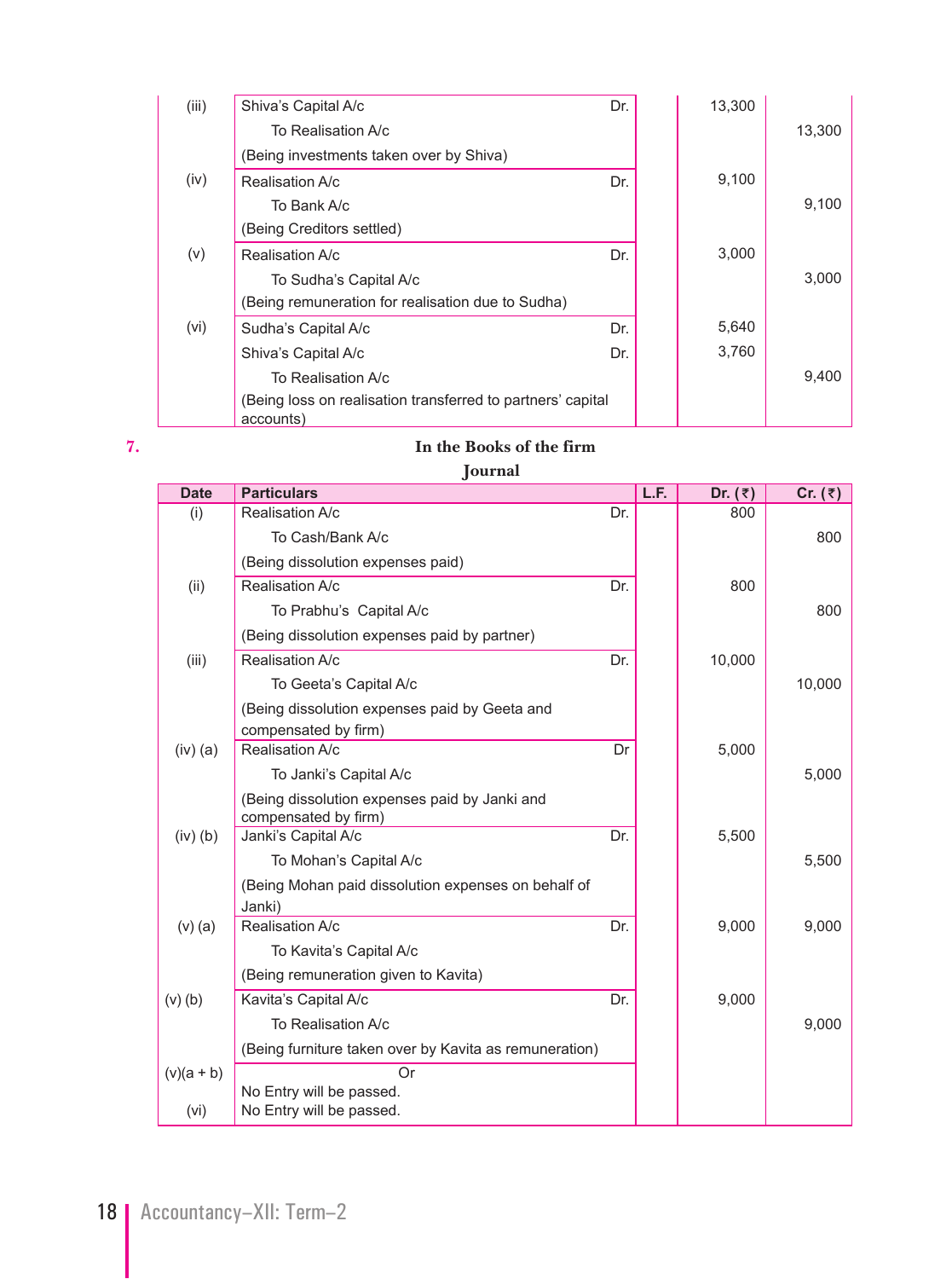| 8. | Journal     |                                                        |     |      |           |           |  |  |  |
|----|-------------|--------------------------------------------------------|-----|------|-----------|-----------|--|--|--|
|    | <b>Date</b> | <b>Particulars</b>                                     |     | L.F. | Dr. $(3)$ | Cr. $(3)$ |  |  |  |
|    | (a)         | Realisation A/c                                        | Dr. |      | 15,000    |           |  |  |  |
|    |             | To Sharma's CapitalA/c                                 |     |      |           | 15,000    |  |  |  |
|    |             | (Remuneration credited to Sharma's capital A/c)        |     |      |           |           |  |  |  |
|    | (b)         | Realisation A/c                                        | Dr. |      | 5,000     |           |  |  |  |
|    |             | To Bank A/c                                            |     |      |           | 5,000     |  |  |  |
|    |             | (Realisation Expenses incurred)                        |     |      |           |           |  |  |  |
|    | (c)         | Realisation A/c                                        | Dr. |      | 2,84,000  |           |  |  |  |
|    |             | To Bank A/c                                            |     |      |           | 2,84,000  |  |  |  |
|    |             | (Creditors paid in full settlement)                    |     |      |           |           |  |  |  |
|    | (d)         | Jain's capital A/c                                     | Dr. |      | 4,500     |           |  |  |  |
|    |             | Sharma's Capital A/c                                   | Dr. |      | 9,000     |           |  |  |  |
|    |             | Verma's Capital A/c                                    | Dr. |      | 4,500     |           |  |  |  |
|    |             | To Realisation A/c                                     |     |      |           | 18,000    |  |  |  |
|    |             | (Loss on Realisation debited to Partners' Capital A/c) |     |      |           |           |  |  |  |
|    |             |                                                        |     |      |           |           |  |  |  |

### **9. Books of the firm**

| Journal      |                                                                       |     |      |           |           |  |  |
|--------------|-----------------------------------------------------------------------|-----|------|-----------|-----------|--|--|
| <b>Date</b>  | <b>Particulars</b>                                                    |     | L.F. | Dr. $(3)$ | Cr. $(3)$ |  |  |
| (i)          | Realisation A/c                                                       | Dr. |      | 700       |           |  |  |
|              | To Cash/Bank A/c                                                      |     |      |           | 700       |  |  |
|              | (Being remuneration paid)                                             |     |      |           |           |  |  |
| (ii)         | Realisation A/c                                                       | Dr. |      | 1,100     |           |  |  |
|              | To A's Capital A/c                                                    |     |      |           | 1,100     |  |  |
|              | (Being dissolution expenses paid by partner)                          |     |      |           |           |  |  |
| (iii)        | Realisation A/c                                                       | Dr. |      | 2,000     |           |  |  |
|              | To B's Capital A/c                                                    |     |      |           | 2,000     |  |  |
|              | (Being commission given to B)                                         |     |      |           |           |  |  |
| $(iv)$ (a)   | Realisation A/c                                                       | Dr. |      | 10,000    |           |  |  |
|              | To C's Capital A/c                                                    |     |      |           | 10,000    |  |  |
|              | (Being remuneration given to C)                                       |     |      |           |           |  |  |
| $(iv)$ $(b)$ | C's Capital A/c                                                       | Dr. |      | 9,800     |           |  |  |
|              | To Cash/Bank A/c                                                      |     |      |           | 9,800     |  |  |
|              | (Being the dissolution expenses paid by firm on behalf of<br>partner) |     |      |           |           |  |  |
| $(v)$ (a)    | Realisation A/c                                                       | Dr. |      | 15,000    |           |  |  |
|              | To D's Capital A/c                                                    |     |      |           | 15,000    |  |  |
|              | (Being remuneration given to D)                                       |     |      |           |           |  |  |
| $(v)$ $(b)$  | D's Capital A/c                                                       | Dr. |      | 13,000    |           |  |  |
|              | To E's Capital A/c                                                    |     |      |           | 13,000    |  |  |
|              | (Being E paid dissolution expenses on behalf of D)                    |     |      |           |           |  |  |
| $(vi)$ (a)   | Realisation A/c                                                       | Dr. |      | 9,000     |           |  |  |
|              | To F's Capital A/c                                                    |     |      |           | 9,000     |  |  |
|              | (Being remuneration given to F)                                       |     |      |           |           |  |  |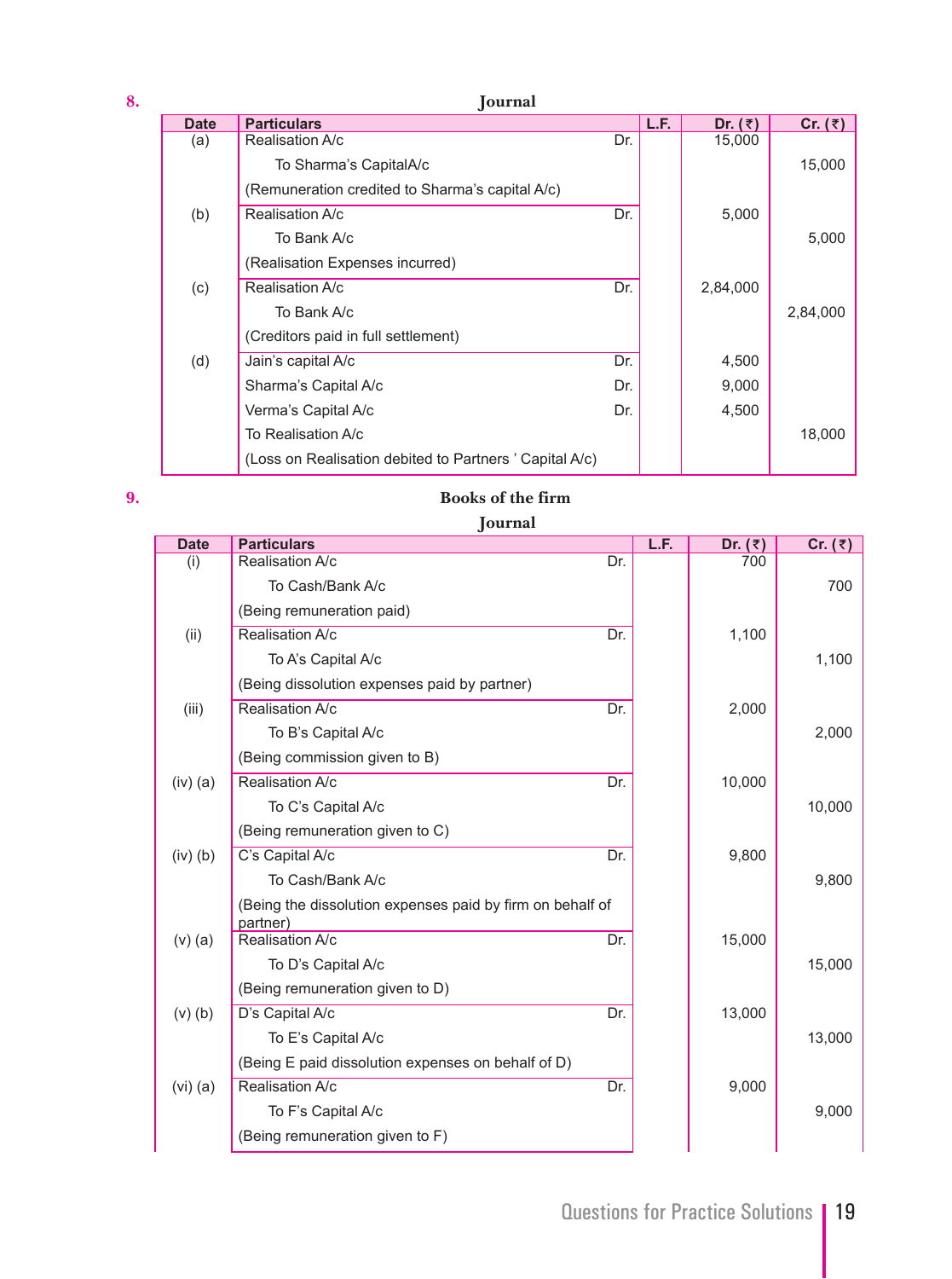| (vi)(b)   | F's Capital A/c                                   | Dr. | 9,000 |       |
|-----------|---------------------------------------------------|-----|-------|-------|
|           | To Realisation A/c                                |     |       | 9,000 |
|           | (Being furniture taken over by F as remuneration) |     |       |       |
|           | Or                                                |     |       |       |
| (vi)      |                                                   |     |       |       |
| $(a + b)$ | No Entry will be passed                           |     |       |       |

# **10. In the books of E and F**

| <b>Date</b> | <b>Particulars</b>                                                       | L.F. | Dr. $(3)$ | Cr. $(3)$ |
|-------------|--------------------------------------------------------------------------|------|-----------|-----------|
| (a)         | Bank A/c<br>Dr.                                                          |      | 75,000    |           |
|             | To Realisation A/c                                                       |      |           | 75,000    |
|             | (Being payment received from creditor)                                   |      |           |           |
| (b)         | No Entry                                                                 |      |           |           |
| (c)         | Dr.<br>Realisation A/c                                                   |      | 37,000    |           |
|             | To Bank A/c                                                              |      |           | 37,000    |
|             | (Being partial payment made to creditors through cheque)                 |      |           |           |
| (d)         | E's Capital A/c<br>Dr.                                                   |      | 4,900     |           |
|             | F's Capital A/c<br>Dr.                                                   |      | 2,100     |           |
|             | To Realisation A/c                                                       |      |           | 7,000     |
|             | (Being loss on realisation transferred to partners' capital<br>accounts) |      |           |           |

#### **11. In the books of G and H**

 **Journal**

| <b>Date</b> | <b>Particulars</b>                                                    |     | L.F. | Dr. $(3)$ | Cr. $(3)$ |
|-------------|-----------------------------------------------------------------------|-----|------|-----------|-----------|
| 2015        | Realisation A/c                                                       | Dr. |      | 50,000    |           |
| Apr. 1      | To Bank A/c                                                           |     |      |           | 50,000    |
|             | (Being partial payment made to creditor)                              |     |      |           |           |
|             | Bank A/c                                                              | Dr. |      | 8,00,000  |           |
|             | To Realisation A/c                                                    |     |      |           | 8,00,000  |
|             | (Being payment received from creditor)                                |     |      |           |           |
|             | No Entry                                                              |     |      |           |           |
|             | G's Capital A/c                                                       | Dr. |      | 27,000    |           |
|             | H's Capital A/c                                                       | Dr. |      | 21,000    |           |
|             | To Realisation A/c                                                    |     |      |           | 48,000    |
|             | (Being loss on realisation transferred to partners' capital A/<br>CS) |     |      |           |           |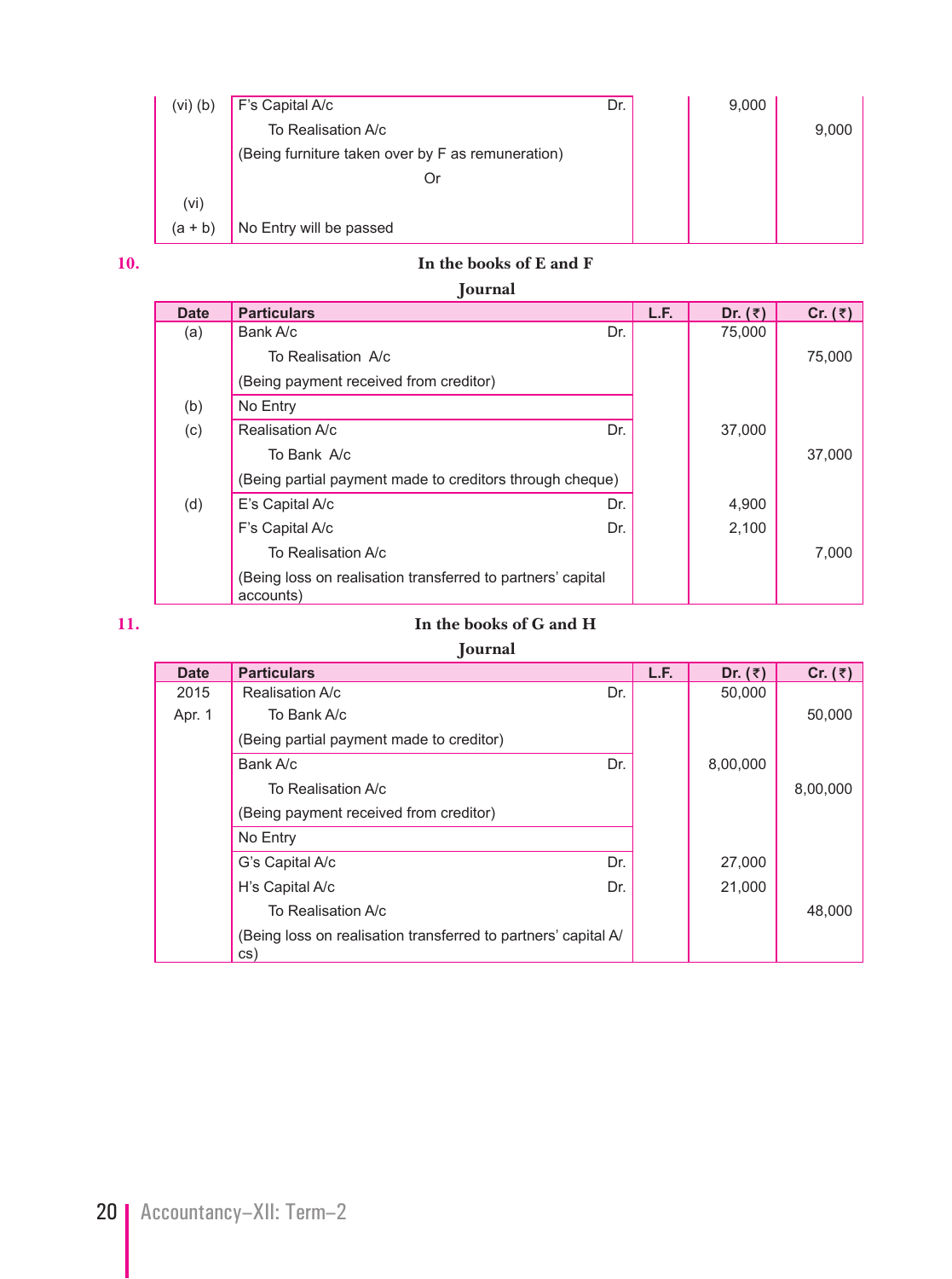# Long Answer Questions

| 1.                      | Journal                        |                    |                    |                                                                 |           |           |  |
|-------------------------|--------------------------------|--------------------|--------------------|-----------------------------------------------------------------|-----------|-----------|--|
| <b>Date</b>             |                                |                    | <b>Particulars</b> |                                                                 | Dr. $(3)$ | Cr. $(3)$ |  |
| 2019                    | Bank/ Cash A/c                 |                    |                    | Dr.                                                             | 62,300    |           |  |
| Mar 31                  | To Realisation A/c             |                    |                    |                                                                 |           | 62,300    |  |
|                         | $63,000 - 700 = 62,300)$       |                    |                    | (Being the Investments realised, net amount received i.e.,      |           |           |  |
| (ii)                    | Realisation A/c                |                    |                    | Dr.                                                             | 23,000    |           |  |
|                         | To BankA/c                     |                    |                    |                                                                 |           | 23,000    |  |
|                         | their dues)                    |                    |                    | (Being payment made to creditors as a part of settlement of     |           |           |  |
| (iii)                   | Vasudha's Capital A/c          |                    |                    | Dr.                                                             | 2,000     |           |  |
|                         |                                | To Realisation A/c |                    |                                                                 |           | 2,000     |  |
|                         |                                |                    |                    | (Being the written off old Furniture taken over by Vasudha)     |           |           |  |
| (iv)                    | Vasudha's Capital A/c          |                    |                    | Dr.                                                             | 3,600     |           |  |
|                         | Dewan's Capital A/c            |                    |                    |                                                                 | 5,400     |           |  |
|                         |                                | To Realisation A/c |                    |                                                                 |           | 9,000     |  |
|                         | accounts)                      |                    |                    | (Being the Loss on realisation transferred to partners' capital |           |           |  |
| 2. Dr.                  |                                |                    |                    | Realisation A/c                                                 |           | Cr.       |  |
| <b>Particulars</b>      |                                |                    | (5)                | <b>Particulars</b>                                              |           | (5)       |  |
| <b>To Debtors</b>       |                                |                    | 76,000             | <b>By Creditors</b>                                             |           | 36,000    |  |
| <b>To Stock</b>         |                                |                    | 2,00,000           | By O/s expenses                                                 |           | 10,000    |  |
| To Furniture            |                                |                    | 20,000             | By Gopal's wife's loan                                          |           | 50,000    |  |
| To Leasehold premises   |                                |                    | 1,00,000           |                                                                 |           |           |  |
| To Gopal's capital A/c: |                                |                    |                    | By Bank A/c:                                                    |           |           |  |
|                         | 50,000<br>Gopal's wife's loan  |                    |                    | Leasehold premises                                              | 1,50,000  |           |  |
|                         | Realisation expenses<br>10,000 |                    | 60,000             | <b>Debtors</b>                                                  | 64,000    |           |  |
| To Bank A/c:            |                                |                    |                    | <b>Stock</b>                                                    | 1,84,000  | 3,98,000  |  |
| Creditors               |                                | 16,200             |                    |                                                                 |           |           |  |
|                         | Outstanding expenses<br>10,000 |                    | 26,200             |                                                                 |           |           |  |
|                         | To Profit transferred to:      |                    |                    |                                                                 |           |           |  |
|                         | Harish's Capital A/c           | 7,080              |                    |                                                                 |           |           |  |
|                         | Gopal's capital A/c            | 4,720              | 11,800             |                                                                 |           |           |  |
|                         |                                |                    | 4,94,000           |                                                                 |           | 4,94,000  |  |

| 3. |             | <b>Journal</b>                |     |      |           |           |
|----|-------------|-------------------------------|-----|------|-----------|-----------|
|    | <b>Date</b> | <b>Particulars</b>            |     | L.F. | Dr. $(3)$ | Cr. $(3)$ |
|    | (i)         | Realisation A/c               | Dr. |      | 15,000    |           |
|    |             | To Cash A/c                   |     |      |           | 15,000    |
|    |             | (Being bank loan paid)        |     |      |           |           |
|    | (ii)        | L's Capital A/c               | Dr. |      | 20,000    |           |
|    |             | To Realisation A/c            |     |      |           | 20,000    |
|    |             | (Being stock taken over by L) |     |      |           |           |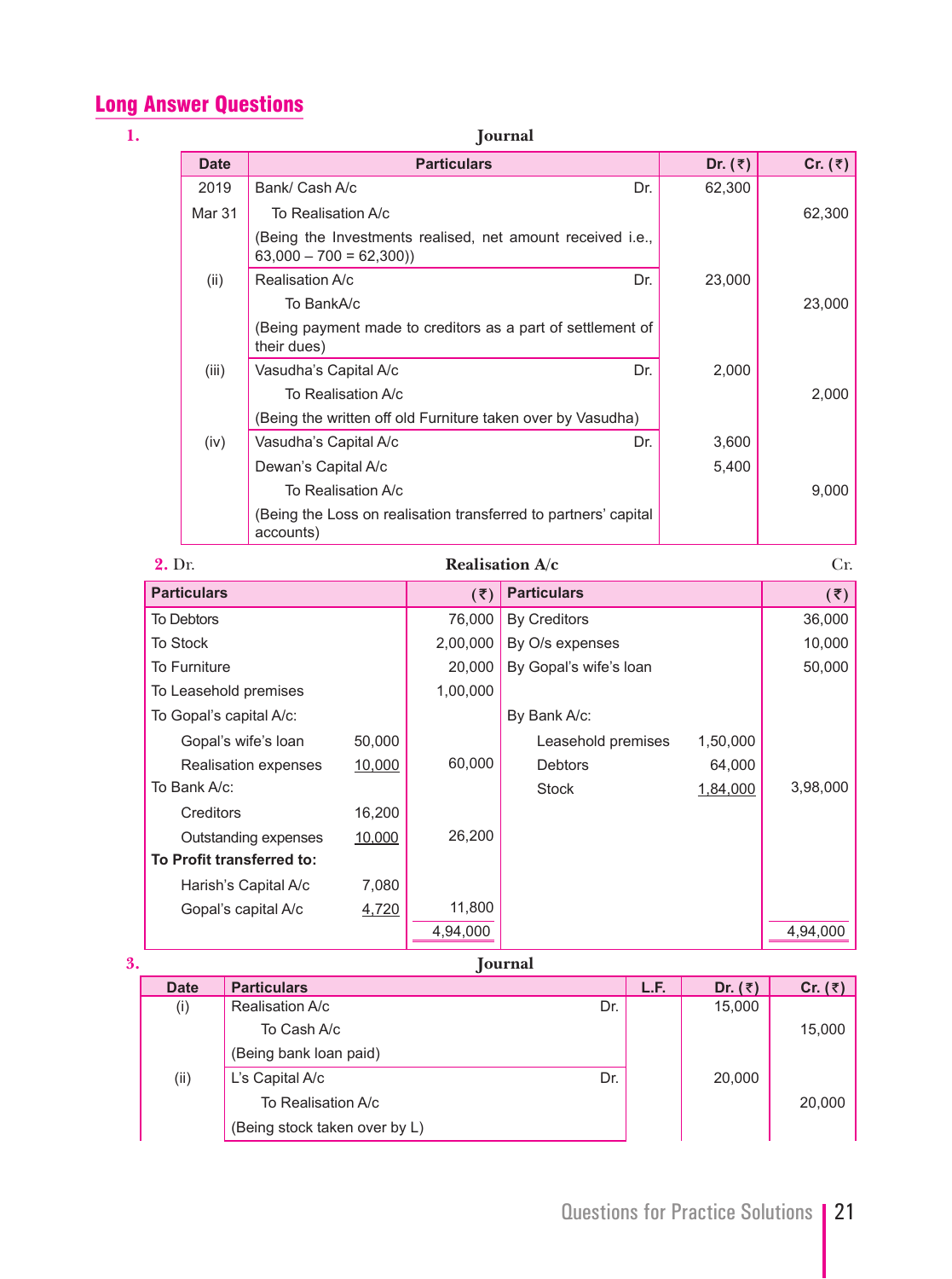| (iii) | Realisation A/c                                              | Dr. | 9,000 |       |  |
|-------|--------------------------------------------------------------|-----|-------|-------|--|
|       | To K's Capital A/c                                           |     |       | 9,000 |  |
|       | (Being a creditor of ₹ 9,000 paid by K)                      |     |       |       |  |
| (iv)  | Realisation A/c                                              | Dr. | 3,700 |       |  |
|       | To Cash A/c                                                  |     |       | 3,700 |  |
|       | (Being an unrecorded liability was settled)                  |     |       |       |  |
| (v)   | Realisation A/c                                              | Dr. | 900   |       |  |
|       | To L's Capital A/c                                           |     |       | 900   |  |
|       | (Being realisation expenses paid by L)                       |     |       |       |  |
| (vi)  | K's Capital A/c                                              | Dr. | 4,970 |       |  |
|       | L's Capital A/c                                              | Dr. | 2,130 |       |  |
|       | To Realisation A/c                                           |     |       | 7,100 |  |
|       | (Being loss on realisation divided between partners in 7 : 3 |     |       |       |  |
|       | ratio)                                                       |     |       |       |  |

# **4. Journal Entries**

| <b>Date</b> | <b>Particulars</b>                                                                              |     | L.F. | Dr. $(3)$ | Cr. $(3)$  |
|-------------|-------------------------------------------------------------------------------------------------|-----|------|-----------|------------|
| 1-4-2019    | Realisation A/c                                                                                 | Dr. |      | 5,70,000  |            |
|             | To Building A/c                                                                                 |     |      |           | 2,40,000   |
|             | To Furniture A/c                                                                                |     |      |           | 1,75,000   |
|             | To Debtors A/c                                                                                  |     |      |           | 80.000     |
|             | To Stock A/c                                                                                    |     |      |           | 75,000     |
|             | (Being Sundry Assets transferred to realisation A/c)                                            |     |      |           |            |
|             | Sundry Creditors pital A/c                                                                      | Dr. |      | 1,17,000  |            |
|             | To Realisation A/c                                                                              |     |      |           | 1,17,000   |
|             | (Being Sundry liability transferred to Realisation A/c)                                         |     |      |           |            |
|             | Cash A/c                                                                                        | Dr. |      | 3,11,750  |            |
|             | To Realisation A/c                                                                              |     |      |           | 3, 11, 750 |
|             | (Being assets realised as Furniture $\bar{\tau}$ 1,66,250, Debtors -<br>₹75,000, Stock ₹70,500) |     |      |           |            |
|             | Realisation A/c                                                                                 | Dr. |      | 500       |            |
|             | To B <sup>1</sup> s Capital A/c                                                                 |     |      |           | 500        |
|             | (Being realisation exp paid by partner B)                                                       |     |      |           |            |
|             | A's Capital A/c                                                                                 | Dr. |      | 85,050    |            |
|             | B's Capital A/c                                                                                 | Dr. |      | 56,700    |            |
|             | To Realisation A/c                                                                              |     |      |           | 1,41,750   |
|             | (Being Loss on Realisation transferred to partners' Capital<br>$A/c$ )                          |     |      |           |            |
|             | A's Capital A/c                                                                                 | Dr. |      | 2,14,950  |            |
|             | B's Capital A/c                                                                                 | Dr. |      | 1,43,800  |            |
|             | To Cash Ac                                                                                      |     |      |           | 3,58,750   |
|             | (Being Final payment made to partneers' on dissolution)                                         |     |      |           |            |

| <b>5.</b> Dr.      | <b>Realisation <math>A/c</math></b> |                         | Cr.      |  |
|--------------------|-------------------------------------|-------------------------|----------|--|
| <b>Particulars</b> |                                     | $(\bar{z})$ Particulars | ′₹)∣     |  |
| <b>To Debtors</b>  |                                     | $3,40,000$ By Creditors | 1.50.000 |  |
| <b>To Stock</b>    |                                     | 1,50,000 By Bank:       |          |  |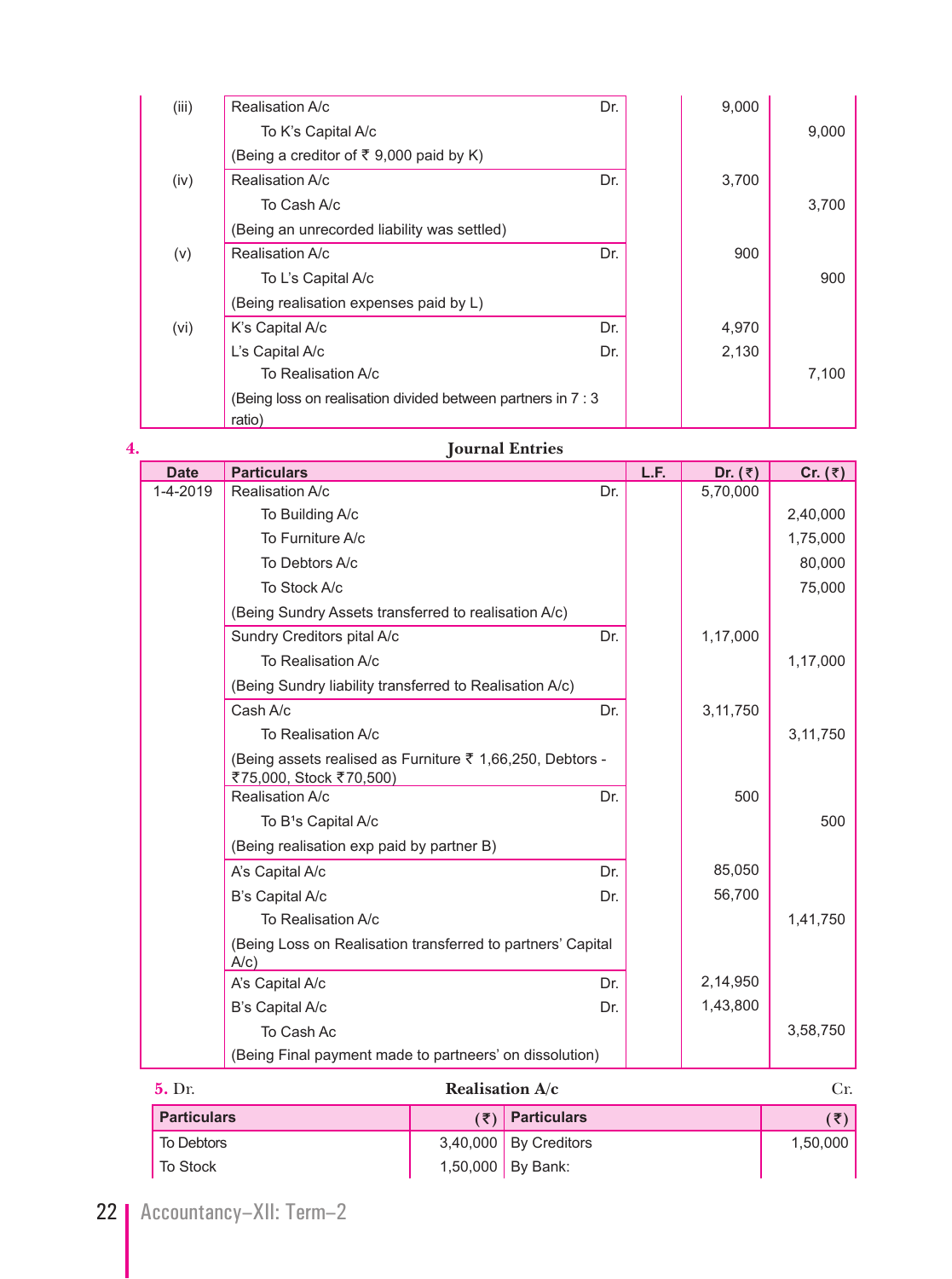| To Furniture                                    |          | 4,60,000        | <b>Debtors</b>                    | 3,23,000 |                 |
|-------------------------------------------------|----------|-----------------|-----------------------------------|----------|-----------------|
| To Machinery                                    |          | 8,20,000        | <b>Stock</b>                      | 65,000   |                 |
| To Bank:                                        |          |                 | Machinery                         | 74,000   | 4,62,000        |
| Creditors                                       |          | 1,50,000        | By Hanif's Current Ac (Stock)     |          | 67,500          |
| To Hanif Current Ac (Exp.)                      |          | 8,000           | By Jubed's Current Ac (Furniture) |          | 1,35,000        |
|                                                 |          |                 | By Loss on Realisation            |          | 11,13,500       |
|                                                 |          | 19,28,000       |                                   |          | 19,28,000       |
| 6. Dr.                                          |          | Realisation A/c |                                   |          | Cr.             |
| <b>Particulars</b>                              |          | (5)             | <b>Particulars</b>                |          | $(\bar{\zeta})$ |
| <b>To Sundry Assets</b>                         |          |                 | <b>Sundry Liabilities</b>         |          |                 |
| <b>Stock</b>                                    | 24,000   |                 | <b>Trade Creditors</b>            | 42,000   |                 |
| <b>Debtors</b>                                  | 19,000   |                 | <b>Employees Prov Fund</b>        | 60,000   |                 |
| Furniture                                       | 40,000   |                 | Mrs. Ashish's Loan                | 9,000    | 1,11,000        |
| Plant                                           | 2,10,000 |                 | By Investment Fluctuation Reserve |          | 4,000           |
| Investment                                      | 32,000   | 3,25,000        |                                   |          |                 |
| To Ashish's Capital A/c<br>(Mrs. Ashish's Loan) |          | 9,000           | By Ashish Capital A/c (Furniture) |          | 38,000          |
| To Kanav's Capital A/c (Remuneration)           |          | 12,000          | By Bank A/c - Assets              |          |                 |
|                                                 |          |                 | Debtors $-$                       | 18,500   |                 |
| To Bank A/c (EPF)                               |          | 60,000          | $Plant -$                         | 2,31,000 |                 |
| To Partners' Capital A/c(Gain)                  |          |                 | $Stock -$                         | 15,840   | 2,65,340        |
| Ashish-                                         | 12,012   |                 |                                   |          |                 |
| Kanav-                                          | 8,008    | 20,020          | By Kanav's Capital A/c (Stock)    |          | 7,680           |
|                                                 |          | 4,26,020        |                                   |          | 4,26,020        |
| 7. Dr.                                          |          | Realisation A/c |                                   |          | Cr.             |

| 7. DF.                         |        | <b>Realisation A/C</b>              |        | UF.                 |
|--------------------------------|--------|-------------------------------------|--------|---------------------|
| <b>Particulars</b>             | (₹)    | <b>Particulars</b>                  |        | $(\overline{\tau})$ |
| <b>To Sundry Assets</b>        | 17,000 | By Provision for Doubtful Debts A/c |        | 1,200               |
| To Debtors A/c                 | 24,200 | By Creditors A/c                    |        | 6,000               |
| To Stock A/c                   | 7,800  | By Loan A/c                         |        | 1,500               |
| To B/R A/c                     | 1,000  | By A's Capital A/c:                 |        |                     |
| To A's Capital A/c (Creditors) | 6,000  | B/R                                 | 800    |                     |
| To C's Capital A/c             | 1,800  | Debtors                             | 17,200 | 18,000              |
| (Loan 1,500 + interest 300)    |        | By B's Capital A/c                  |        |                     |
| To Cash A/c (Realisation Exp.) | 270    | <b>Stock</b>                        | 7,000  |                     |
|                                |        | <b>Sundry Assets</b>                | 7,200  | 14,200              |
|                                |        | By C's Capital A/c (Sundry Assets)  |        | 8,100               |
|                                |        | By Cash A/c (Debtors)               |        | 2,100               |
|                                |        | By Loss transferred to:             |        |                     |
|                                |        | A                                   | 4,182  |                     |
|                                |        | B                                   | 1,394  |                     |
|                                |        | C                                   | 1,394  | 6,970               |
|                                | 58,070 |                                     |        | 58,070              |
|                                |        |                                     |        |                     |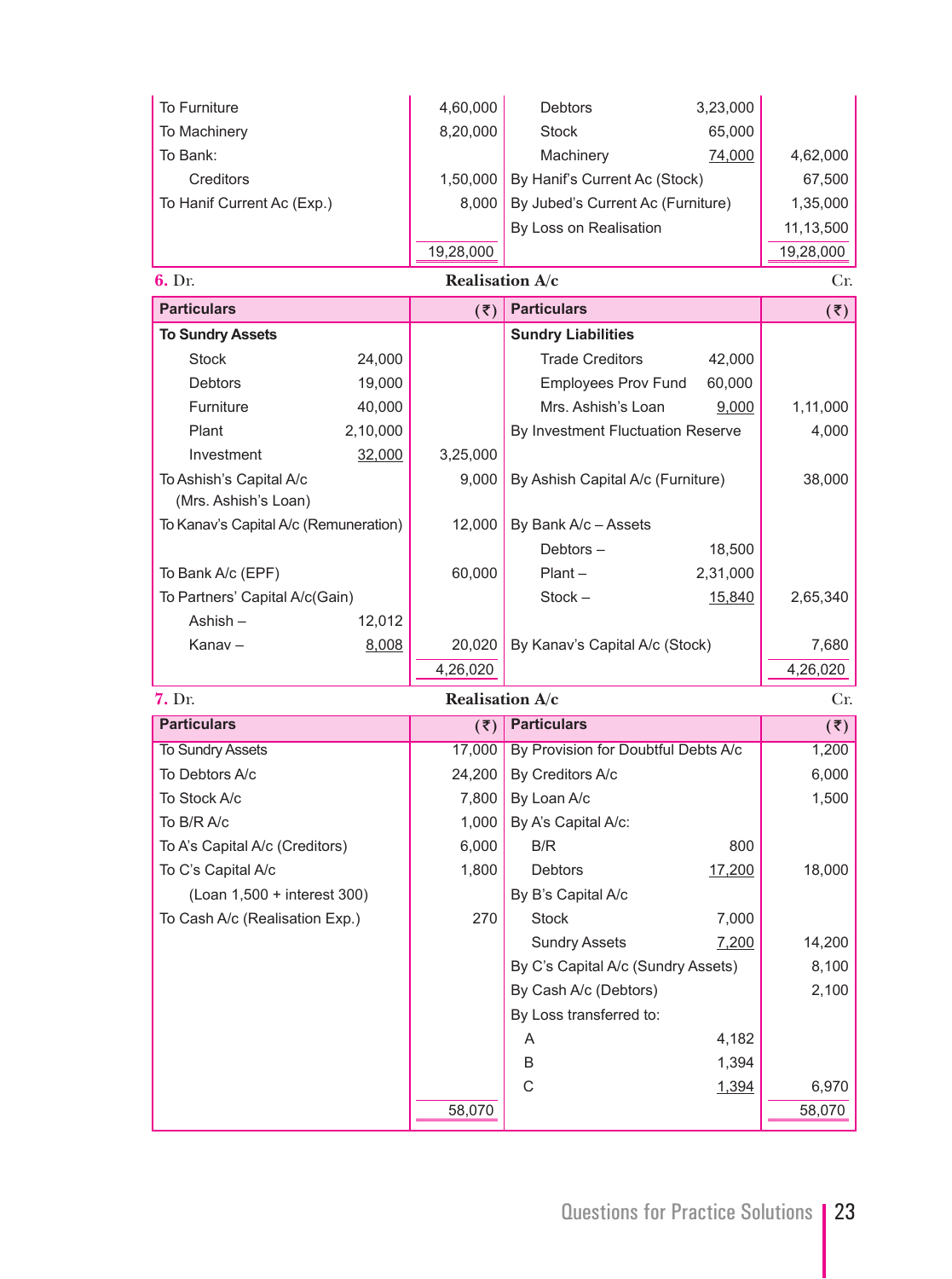| Dr.                          | <b>Partners' Capital Accounts</b> |              |       |              |                               |                     |              |              |
|------------------------------|-----------------------------------|--------------|-------|--------------|-------------------------------|---------------------|--------------|--------------|
| <b>Particulars</b>           | A( $\bar{z}$ )                    | $B(\bar{z})$ |       | $C(\bar{z})$ | <b>Particulars</b>            | A $(3)$             | $B(\bar{z})$ | $C(\bar{z})$ |
| To Realisation A/c           | 18,000                            | 14,200       |       | 8,100        | By Balance b/d                | 27,500              | 10,000       | 7,000        |
| To Realisation A/c           | 4,182                             | 1,394        |       | 1,394        | By Realisation A/c            | 6,000               |              | 1,800        |
| To Cash A/c                  | 11,318                            |              |       |              | By Cash A/c                   |                     | 5,594        | 694          |
|                              | 33,500                            | 15,594       | 9,494 |              |                               | 33,500              | 15,594       | 9,494        |
| Dr.<br><b>Cash Account</b>   |                                   |              |       |              |                               |                     |              | Cr.          |
| <b>Particulars</b>           |                                   |              |       | (3)          |                               | $(\overline{\tau})$ |              |              |
| To Balance b/d               |                                   |              |       | 3,200        | By Realisation A/c (Expenses) |                     | 270          |              |
| To Realisation A/c (debtors) |                                   |              |       | 2,100        | By A's Capital A/c            |                     |              | 11,318       |
| To B's Capital A/c           |                                   |              |       | 5,594        |                               |                     |              |              |
| To C's Capital A/c           |                                   |              |       | 694          |                               |                     |              |              |
|                              |                                   |              |       | 11,588       |                               |                     |              | 11,588       |

- 1. Calculation of the book value of Sundry Assets taken by B:  $\overline{$}7,200 \times 100/90 = \overline{$}8,000$
- 2. Calculation of Sundry Assets taken by C:  $\overline{5}17,000 - \overline{5}8,000 = \overline{5}9,000 \times 90/100 = \overline{5}8,100$
- 3. Treatment of Debtors:

Total ₹24,200 – taken over by A, i.e., ₹20,000 = ₹4,200.

**Debtors of ₹4,200 sold at 50%, i.e., ₹2,100.**<br>**8.** Dr

| e e | ٠ |  |
|-----|---|--|
|     |   |  |
|     | ۰ |  |

| 8. Dr.                            | <b>Realisation A/c</b>                                                                                                                                                                                                         |                                                                |          | Cr.                  |
|-----------------------------------|--------------------------------------------------------------------------------------------------------------------------------------------------------------------------------------------------------------------------------|----------------------------------------------------------------|----------|----------------------|
| <b>Particulars</b>                | (5)                                                                                                                                                                                                                            | <b>Particulars</b>                                             |          | $(\overline{\zeta})$ |
| <b>To Debtors</b>                 | 1,70,000                                                                                                                                                                                                                       | By Provision for B/D                                           |          | 20,000               |
| <b>To Stock</b>                   | 1,50,000                                                                                                                                                                                                                       | By Creditors A/c                                               |          | 60,000               |
| To Investment                     | 2,50,000                                                                                                                                                                                                                       | By Arnab brother's Loan                                        |          | 95,000               |
| To Building                       | 3,00,000                                                                                                                                                                                                                       | By Investment Fluctuation Reserve                              |          | 50,000               |
| To Arnab Capital (Brother's Loan) | 95,000                                                                                                                                                                                                                         | By Bank:                                                       |          |                      |
| To Bank (Creditors)               | 54,000                                                                                                                                                                                                                         | Investment                                                     | 2,00,000 |                      |
| To Dhrupad Capital A/c (Expenses) | 3,000                                                                                                                                                                                                                          | <b>Building</b>                                                | 3,50,000 |                      |
|                                   |                                                                                                                                                                                                                                | Stock (75000 - 20%)                                            | 60,000   | 6,10,000             |
|                                   |                                                                                                                                                                                                                                | By Ragini Capital A/c (Stock)                                  |          | 60,000               |
|                                   |                                                                                                                                                                                                                                | By Loss on Realisation Transferred<br>to Partners' Capital A/c |          |                      |
|                                   |                                                                                                                                                                                                                                | Arnab                                                          | 76,200   |                      |
|                                   |                                                                                                                                                                                                                                | Ragini                                                         | 25,400   |                      |
|                                   |                                                                                                                                                                                                                                | Dhrupad                                                        | 25,400   | 1,27,000             |
|                                   | 10,22,000                                                                                                                                                                                                                      |                                                                |          | 10,22,000            |
| Dr.                               | <b>Partners Capital Accounts</b>                                                                                                                                                                                               |                                                                |          | Cr.                  |
| .<br>$\sim$ $\sim$ $\sim$         | in the second contract of the second second and the second second second and second the second second and second the second second and second and second second and second and second and second and second and second and sec | $\sim$ $\sim$ $\sim$<br>.                                      | - - -    | $\sim$ $\sim$ $\sim$ |

| <b>Particulars</b>     | <b>Arnab</b><br>(₹) | Ragini<br>(₹) | <b>Dhrupad</b><br>(₹) | <b>Particulars</b>    | <b>Arnab</b><br>(₹) | Ragini<br>(₹) | <b>Dhrupad</b> |
|------------------------|---------------------|---------------|-----------------------|-----------------------|---------------------|---------------|----------------|
| To Loss on Realisation | 76.200              | 25.400        | 25.400                | By Balance b/d        | 2,75,000            | 2,00,000      | 1,70,000       |
| To Profit and Loss A/c | 30.000              | 10.000        | 10.000                | <b>By Realisation</b> | 95.000              |               | 3,000          |
| To Realisation         | —                   | 60.000        |                       |                       |                     |               |                |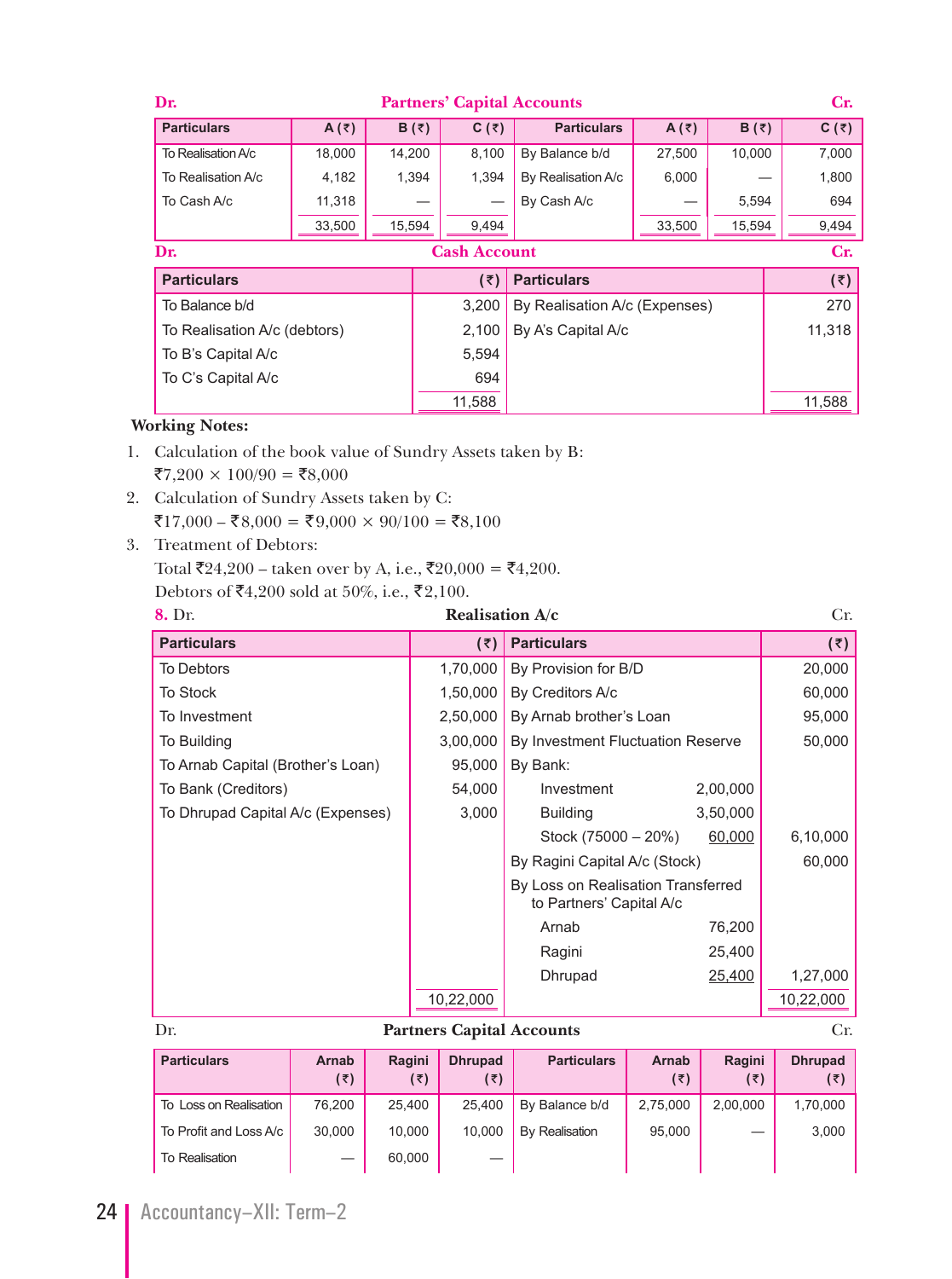| To Bank                              | 2,63,800                | 1,04,600 |              | 137,600                         |                                                      |              |              |              |
|--------------------------------------|-------------------------|----------|--------------|---------------------------------|------------------------------------------------------|--------------|--------------|--------------|
|                                      | 3,70,000                | 2,00,000 |              | 1,73,000                        |                                                      | 3,70,000     | 2,00,000     | 1,73,000     |
| Dr.                                  |                         |          |              | Bank A/c                        |                                                      |              |              | Cr.          |
| <b>Particulars</b>                   |                         |          |              | (5)                             | <b>Particulars</b>                                   |              |              | (5)          |
| To Balance b/d                       |                         |          |              | 50,000                          | By Realisation (creditors)                           |              |              | 54,000       |
| To Realisation (Assets realised)     |                         |          |              | 6,10,000                        | By Arnab Capital A/c                                 |              |              | 2,63,800     |
|                                      |                         |          |              |                                 | By Ragini Capital A/c                                |              |              | 1,04,600     |
|                                      |                         |          |              |                                 | By Dhrupad Capital A/c                               |              |              | 1,37,600     |
|                                      |                         |          |              |                                 | By Dhrupad Loan A/c                                  |              |              | 1,00,000     |
|                                      |                         |          |              | 6,60,000                        |                                                      |              |              | 6,60,000     |
| <b>Realisation Account</b><br>9. Dr. |                         |          |              |                                 |                                                      |              |              | Cr.          |
| <b>Particulars</b>                   |                         |          |              | (5)                             | <b>Particulars</b>                                   |              |              | (3)          |
| To Sundry Assets (WN 3)              |                         |          |              | 3,30,000<br><b>By Creditors</b> |                                                      |              |              | 40,000       |
|                                      |                         |          |              |                                 | By Cash A/c (Assets Realised)                        |              |              | 3,20,000     |
|                                      | To Cash A/c (Creditors) |          |              | 40,000                          | By Loss on Realisation transferred to:               |              |              |              |
| To Cash A/c (Expenses)               |                         |          |              | 7,000                           | P's Capital A/c (4/10)                               |              | 6,800        |              |
|                                      |                         |          |              |                                 | Q's Capital A/c (3/10)<br>5,100                      |              |              |              |
|                                      |                         |          |              |                                 | R's Capital A/c (3/10)                               |              | 5,100        | 17,000       |
|                                      |                         |          |              | 3,77,000                        |                                                      |              |              | 3,77,000     |
| Dr.                                  |                         |          |              |                                 | <b>Partners Capital Accounts (After Dissolution)</b> |              |              | Cr.          |
| <b>Particulars</b>                   | $P(\bar{z})$            |          | $Q(\bar{z})$ | $R(\bar{z})$                    | <b>Particulars</b>                                   | $P(\bar{z})$ | $Q(\bar{z})$ | $R(\bar{z})$ |
| To Realisation A/c<br>(loss)         | 6,800                   |          | 5,100        | 5,100                           | By Balance b/d<br>(WN 1)                             | 1,20,000     | 1,35,000     | 35,000       |
| To Cash<br>A/c(Balancing Figure)     | 1,13,200                | 1,29,900 | 29,900       |                                 |                                                      |              |              |              |
|                                      | 1,20,000                | 1,35,000 |              | 35,000                          |                                                      | 1,20,000     | 1,35,000     | 35,000       |
| Dr.                                  |                         |          |              | <b>Cash Account</b>             |                                                      |              |              | Cr.          |
| <b>Particulars</b>                   |                         |          |              | (5)                             | <b>Particulars</b>                                   |              |              | (5)          |
| To Realisation A/c (Assets Realised) |                         |          |              | 3,20,000                        | By Realisation A/c (Expenses)                        |              |              | 7,000        |

|                  | Cr.      |                                    |                |
|------------------|----------|------------------------------------|----------------|
|                  | (₹)      | <b>Particulars</b>                 | $(\bar{\tau})$ |
| Assets Realised) | 3.20.000 | By Realisation A/c (Expenses)      | 7,000          |
|                  |          | By Realisation A/c (Creditors)     | 40,000         |
|                  |          | By P's Capital A/c (Final Payment) | 1,13,200       |
|                  |          | By Q's Capital A/c (Final Payment) | 1,29,900       |
|                  |          | By R's Capital A/c (Final Payment) | 29,900         |

 $3,20,000$  3,20,000

#### **10. Dr. Realisation Account Cr.**

**Particulars** (₹) **Particulars** (₹) **Particulars** (₹) To Accounts Receivable A/c 12,000 By Accounts Payable A/c 20,000 To Stock A/c 25,000 By Sundry Creditors A/c 18,000 To Sundry Debtors A/c  $40,000$  By Mrs. Vyas's Loan A/c 20,000 To Machinery A/c 50,000 50,000 By Outstanding Electricity Bill A/c 5,000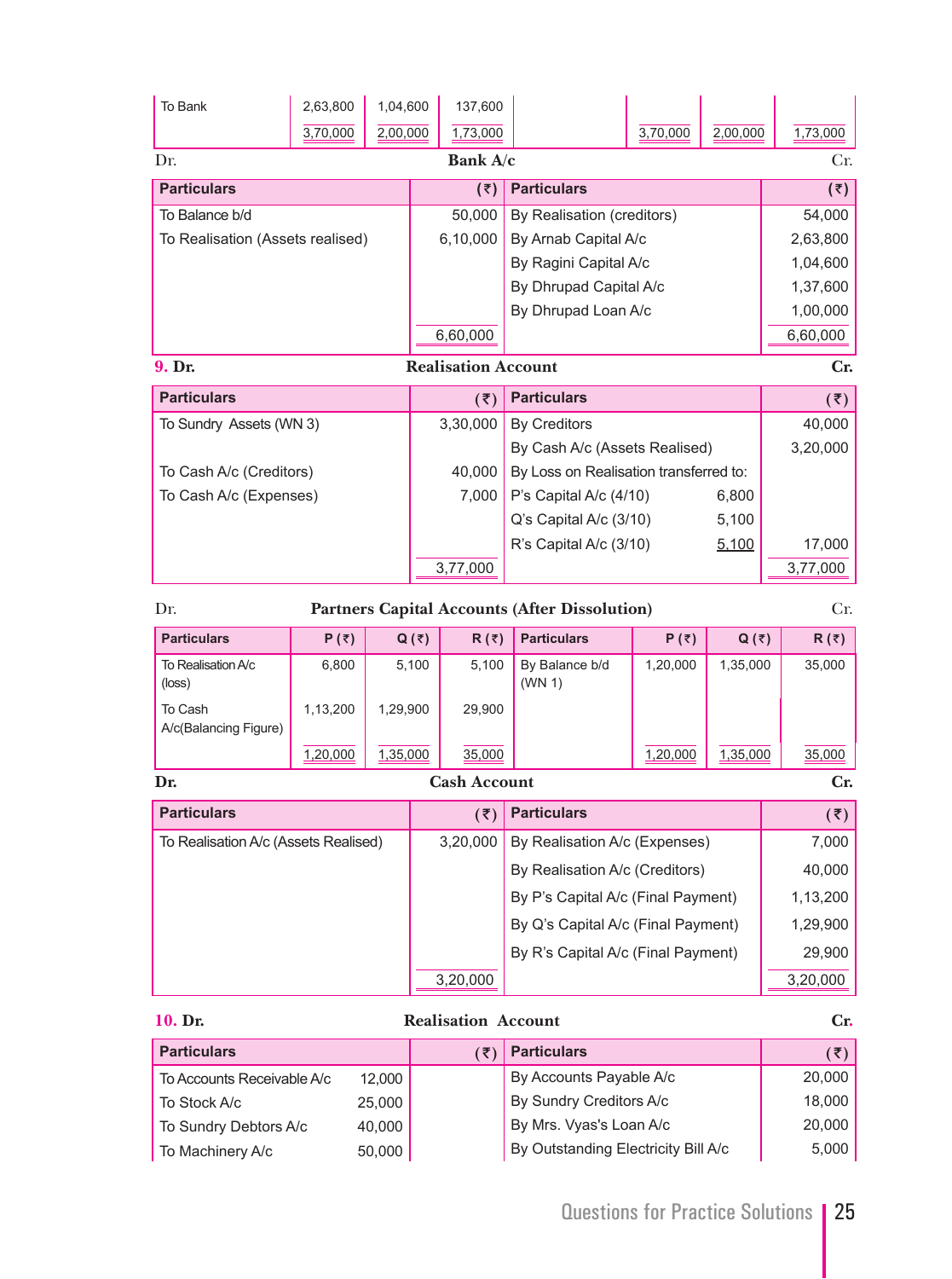| To Furniture A/c                    | 10,000 |          | By Provision for Bad and Doubtful<br>Debts A/c |        | 4,000     |
|-------------------------------------|--------|----------|------------------------------------------------|--------|-----------|
| To Motor Cycle A/c                  | 5,000  |          | By Bank A/c (Assets Realised)                  |        |           |
| To Investments A/c                  | 30,000 | 1,72,000 | <b>Debtors</b>                                 | 40,000 |           |
| To Bank A/c:                        |        |          | <b>Stock</b>                                   | 22,000 |           |
| <b>Accounts Payable</b>             | 20,000 |          | Machinery.                                     | 70,000 |           |
| <b>Sundry Creditors</b>             | 16,200 | 36,200   | Furniture                                      | 7,500  |           |
| To Cash A/c (Liabilities Paid):     |        |          | Investments                                    | 44,400 |           |
| Mrs. Vyas's Loan                    | 20,000 |          | <b>Accounts Receivable</b>                     | 11,400 | 1,95,300. |
| <b>Outstanding Electricity Bill</b> | 5,000  |          | By Vyas's Capital A/c                          |        | 3,000     |
| Bank Loan (unrecorded)              | 20,000 | 45,000   | (Motor Cycle)                                  |        |           |
| ToProfit transferred to Partners'   |        |          |                                                |        |           |
| Cap. A/c:                           |        |          |                                                |        |           |
| Vyas's Capital A/c (5/10)           | 6,050  |          |                                                |        |           |
| Suman's Capital A/c (3/10)          | 3,630  |          |                                                |        |           |
| Subodh's Capital A/c (2/10)         | 2,420  | 12,100.  |                                                |        |           |
|                                     |        | 2,65,300 |                                                |        | 2,65,300  |

# **Dr. Partners' Capital Accounts Cr.**

| <b>Particulars</b> | <b>Vyas</b><br>(3)         | <b>Suman</b><br>(₹) | <b>Subodh</b><br>(3) | <b>Particulars</b>     | Vyas $(\bar{z})$ | <b>Suman</b><br>(3) | <b>Subodh</b><br>(3) |  |  |
|--------------------|----------------------------|---------------------|----------------------|------------------------|------------------|---------------------|----------------------|--|--|
| To Realisation A/c | 3,000                      |                     |                      | By Balance b/d         | 50,000           | 30,000              | 28,000               |  |  |
| To Bank A/c        | 65,550                     | 41,130              | 35,420               | By Workmen             |                  |                     |                      |  |  |
| (Final Settlement) |                            |                     |                      | Compensation           |                  |                     |                      |  |  |
|                    |                            |                     |                      | Reserve                | 7,500            | 4,500               | 3,000                |  |  |
|                    |                            |                     |                      |                        |                  |                     |                      |  |  |
|                    |                            |                     |                      | By Profit and Loss A/c | 5,000            | 3.000               | 2,000                |  |  |
|                    |                            |                     |                      | By Realisation A/c     | 6,050            | 3,630               | 2,420                |  |  |
|                    | 68,550                     | 41,130              | 35,420               |                        | 68,550           | 41,130              | 35,420               |  |  |
| Dr.                | <b>Bank Account</b><br>Cr. |                     |                      |                        |                  |                     |                      |  |  |

| <b>Particulars</b>                   | (5)                        | <b>Particulars</b>                      | (5)                  |
|--------------------------------------|----------------------------|-----------------------------------------|----------------------|
| To Balance b/d                       | 28,000                     | By Realisation A/c                      | 36,200               |
| To Realisation A/c (Assets Realised) | 1,95,300                   | By Realisation A/c                      | 45,000               |
|                                      |                            | By Vyas's Capital A/c (Final Payment)   | 65,550               |
|                                      |                            | By Suman's Capital A/c (Final Payment)  | 41,130               |
|                                      |                            | By Subodh's Capital A/c (Final Payment) | 35,420               |
|                                      | 2,23,300                   |                                         | 2,23,300             |
| 11. Dr.                              | <b>Realisation Account</b> |                                         | Cr.                  |
| <b>Particulars</b>                   | (3)                        | <b>Particulars</b>                      | $(\overline{\zeta})$ |
| <b>To Stock</b>                      | 10,000                     | By Provision for B/D                    | 4,000                |
| To Investment                        | 20,000                     | <b>By Sundry Creditors</b>              | 60,000               |
| To Debtor                            | 40.000                     | By Investment Fluctuation Reserve       | 2,000                |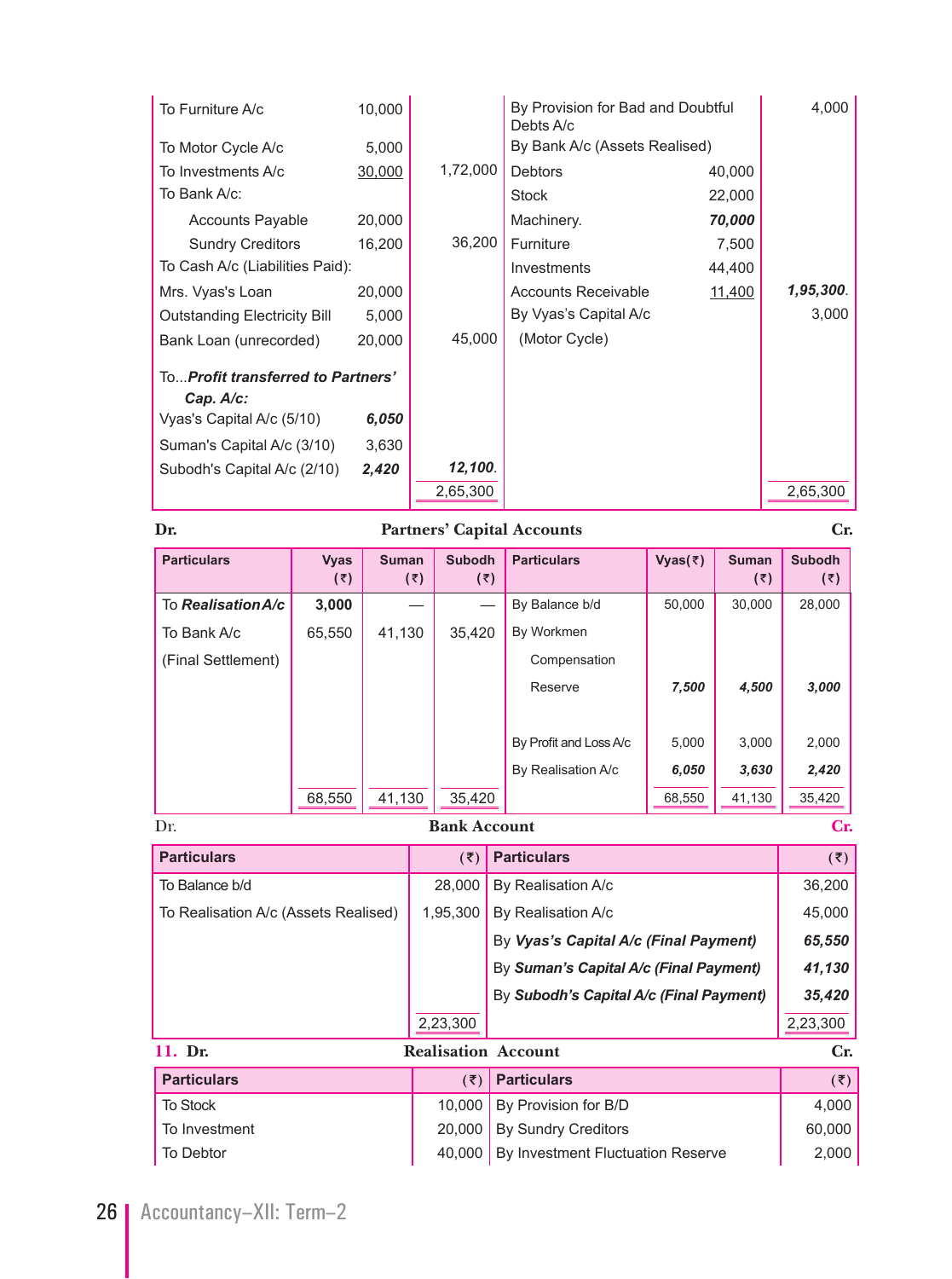| To Plant                   |          |         | 40,000               |                | By Mrs. A's Loan                  |                | 10,000       |
|----------------------------|----------|---------|----------------------|----------------|-----------------------------------|----------------|--------------|
| To Cash (Creditors)        |          |         | 59,700               |                | By A's Capital (Stock)            |                | 8,000        |
| To A's Capital:            |          |         |                      |                | By Cash:                          |                |              |
| Mrs. A's loan              | 10,000   |         |                      |                | <b>Debtors</b>                    | 38,000         |              |
| Realisation Exp.           | 2,000    |         | 12,000               |                | Plant                             | 50,000         |              |
| To Profit on Realisation   |          |         | 9,900                |                | Investment                        | 19,000         | 1,07,000     |
|                            |          |         |                      |                | By B's Capital (Typewriter)       |                | 600          |
|                            |          |         | 1,91,600             |                |                                   |                | 1,91,600     |
| Dr.                        |          |         |                      |                | <b>Partners' Capital Accounts</b> |                | Cr.          |
| <b>Particulars</b>         |          | A $(3)$ |                      | $B(\bar{z})$   | <b>Particulars</b>                | A( $\bar{z}$ ) | $B(\bar{z})$ |
| To Realisation A/c         |          | 8,000   |                      | 600            | By Balance b/d                    | 20,000         | 20,000       |
| To Cash (Final Settlement) | 38,950   |         | 343,50               |                | By Profit Realisation             | 4,950          | 4,950        |
|                            |          |         |                      |                | By General Reserve                | 10,000         | 10,000       |
|                            |          |         |                      |                | By Realisation                    | 12,000         |              |
|                            | 46,950   |         | 34,950               |                |                                   | 46,950         | 34,950       |
| Dr.                        |          |         | <b>Cash Account</b>  |                |                                   |                | Cr.          |
| <b>Particulars</b>         |          |         | $(\overline{\zeta})$ |                | <b>Particulars</b>                |                | (5)          |
| To Balance b/d             |          |         | 26,000               |                | By Realisation A/c                |                | 59,700       |
| To Realisation A/c         | 1,07,000 |         |                      | By A's Capital |                                   | 38,950         |              |
|                            |          |         |                      | By B's Capital |                                   |                | 34,350       |
|                            |          |         | 1,33,000             |                |                                   |                | 1,33,000     |
|                            |          |         |                      |                |                                   |                |              |

CHAPTER–4: **Company Accounts—Issue of Debentures**

# Short Answer Questions

**1.** The issue of debentures as a collateral security means the issue of debentures as an additional security against the loan in addition to principal security that may be offered. However, if company fails to repay the loan along with interest in time, the lender is at liberty to recover its dues from the sale of primary security in the first instance. If the realisable value of primary security is insufficient to clear his dues, the lender has the right to invoke the benefit of collateral security. In that case, the debentures may either be presented for redemption or sold in the market. If the lender has any surplus from sale of security after meeting his dues, he is under obligation to return the same to the company.

| <b>Basis</b>      | <b>Shares</b>                                                                                | <b>Debentures</b>                                                |  |  |  |
|-------------------|----------------------------------------------------------------------------------------------|------------------------------------------------------------------|--|--|--|
| 1. Meaning        | unit of<br>A<br>corporation.                                                                 | ownership interest in $a \mid A$ certificate acknowledging debt. |  |  |  |
| 2. Nature         | Contribute to the capital fund.                                                              | Contribute to the loan capital.                                  |  |  |  |
|                   | 3. Status of Holder   Considered the owner and has he right to<br>participate in management. | Considered the creditor and has no voting<br>rights.             |  |  |  |
| 4. Type of Return | Shareholders receive dividend from the<br>company.                                           | Debenture holders receive interest from<br>the company.          |  |  |  |

**2. Distinction between Shares and Debentures**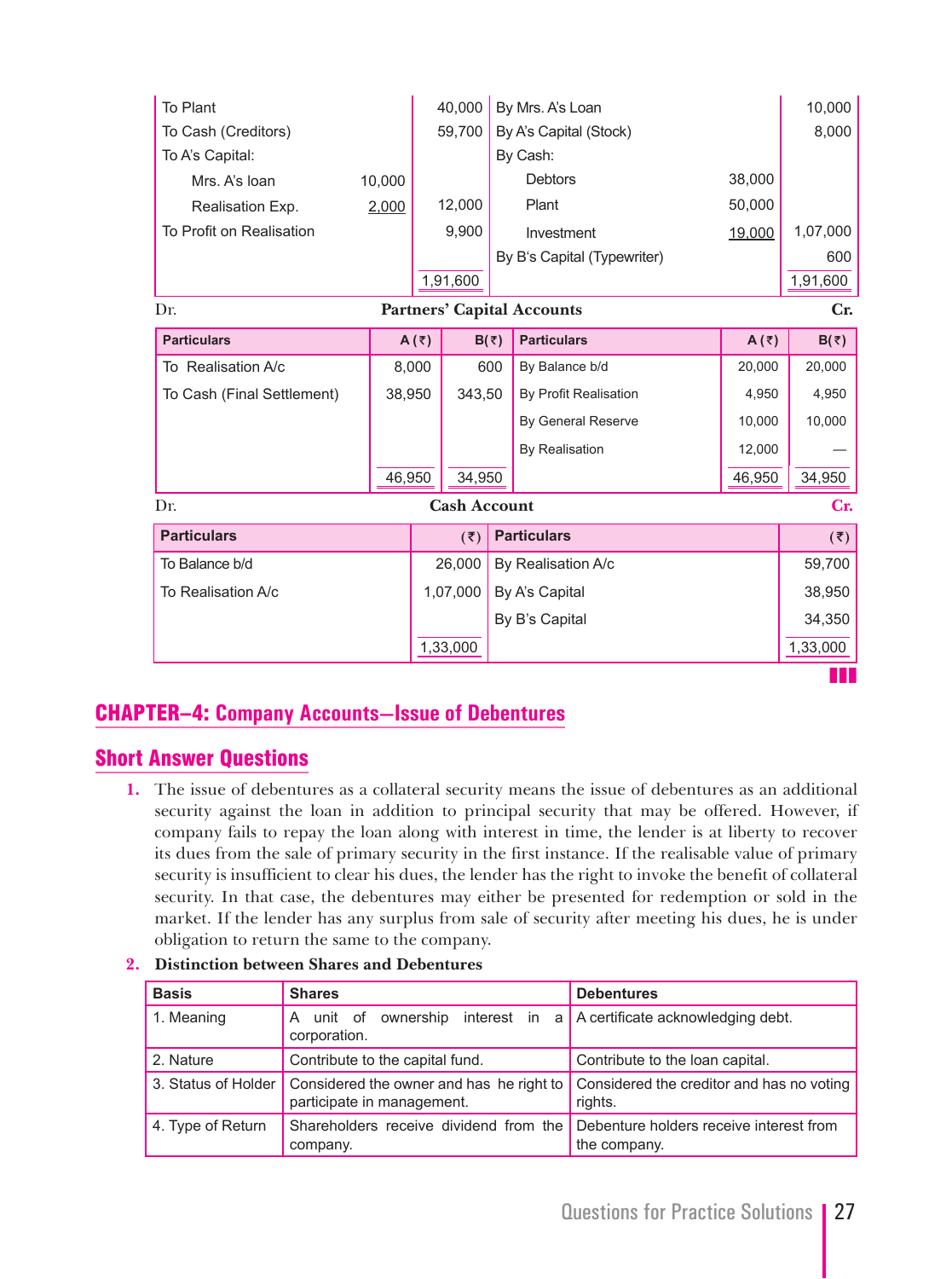#### **3. TYPES OF DEBENTURES**

There are several types or kinds or categories of debentures to suit the investment preferences of varieties of investors. A company may issue the following types of debentures on the basis of specific governing factors determining their type as mentioned:

- **I. Security Consideration**
	- **(a) Secured or Mortgaged Debentures:** These debentures are secured either by fixed charge or floating charge on the assets of the company. If the company falters to settle up debentures on the due date, the debentureholders can realise their money by auctioning (or selling) the assets mortgaged with them. In India, debentures issued by companies must necessarily be secured.
	- **(b) Unsecured or Naked Debentures:** These debentures have no security. The holders of such debentures are treated as unsecured creditors. Such debentures are not very common these days.
- **II. Redemption Consideration**
	- **(a) Redeemable Debentures:** These debentures are repayable by the company on the expiry of fixed period either in a single lump sum payment or through annual instalments during the lifetime of the enterprise. Another method for redemption is the purchase of own debentures from the open market. Today most of the debentures are redeemable.
	- **(b) Irredeemable or Perpetual Debentures:** An irredeemable debenture is one which is not redeemable or repaid during the life-time of the company but only at the time of liquidation. Such debentures are not popular among the investors.

#### **III. Convertibility Consideration**

 **(a) Convertible Debentures:** These debentures offer the investors an option to convert their debentures into shares at a stated rate of exchange after a certain period. Thus, convertible debentureholders can change their status from lenders and debentureholders to shareholders after a particular duration. Convertible debentures are of two types.

 **Partly Convertible Debentures:** When only a part of the debentures amount is convertible into shares.

 **Fully Convertible Debentures:** When the full amount of debentures is convertible into shares.

 Such debentures are very popular these days, as they provide liquidity, safety, capital appreciation and assured return to the investors.

- **(b) Non-convertible Debentures:** Such debentures cannot be converted into shares.
- **4.** A Ltd. obtained loan of  $\overline{\xi}1,00,000$  from Indian Bank and issued 1,200, 10% Debentures of  $\overline{\xi}$ 100 each as Collateral Security. The Company recorded the issue of debentures as collateral security by opening 'Debenture Suspense Account'.

**Treatment: An extract of Balance Sheet of A Ltd.**

as at ........................

| <b>Particulars</b>             | Note No. |          |
|--------------------------------|----------|----------|
| EQUITY AND LIABILITIES:        |          |          |
| <b>Non-current Liabilities</b> |          |          |
| Long-term Borrowings           |          | 1,00,000 |

 **Notes to Accounts:**

| Note No. | <b>Particulars</b>                                                        |          |
|----------|---------------------------------------------------------------------------|----------|
|          | <b>Long-term Borrowings</b>                                               |          |
|          | <b>Loan from Indian Bank</b>                                              | 1,00,000 |
|          | 1,200, 10% Debentures of ₹100 each issued as Collateral Security 1,20,000 |          |
|          | Less: Debenture Suspense Account<br>(1,20,000)                            |          |
|          |                                                                           | 1,00,000 |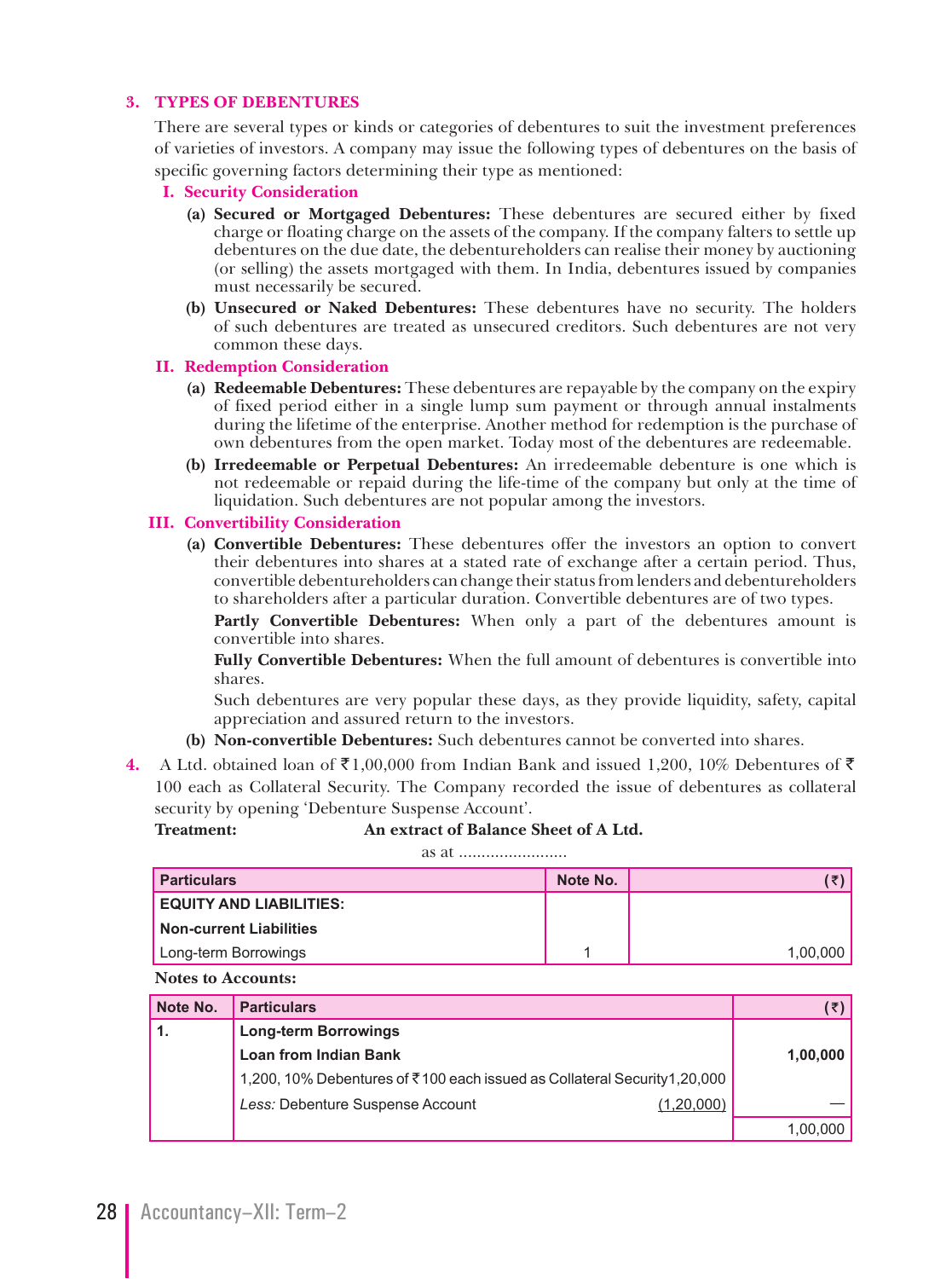# **5. Journal of Bright Ltd.**

| <b>Date</b> | <b>Particulars</b>                              |     | L.F. | Dr. $(\bar{z})$ | Cr. $(\bar{z})$ |
|-------------|-------------------------------------------------|-----|------|-----------------|-----------------|
| 1-4-2019    | Bank A/c                                        | Dr. |      | 3,20,00,000     |                 |
|             | To Debenture Application A/c                    |     |      |                 | 3,20,00,000     |
|             | (Application money received on 4,00,000)        |     |      |                 |                 |
|             | debentures)                                     |     |      |                 |                 |
|             | Debenture Application A/c                       | Dr. |      | 3,20,00,000     |                 |
|             | To 6% Debentures A/c                            |     |      |                 | 3,20,00,000     |
|             | (Application money on 6% debentures transferred |     |      |                 |                 |
|             | to Debentures account)                          |     |      |                 |                 |
|             | Debenture Allotment A/c                         | Dr. |      | 60,00,000       |                 |
|             | Discount on issue of Debentures A/c             | Dr. |      | 20,00,000       |                 |
|             | To 6% Debentures A/c                            |     |      |                 | 80,00,000       |
|             | (Allotment money due on 6% debentures)          |     |      |                 |                 |
|             | Bank A/c                                        | Dr. |      | 60,00,000       |                 |
|             | To Debenture Allotment A/c                      |     |      |                 | 60,00,000       |
|             | (Allotment money received on 6% Debentures)     |     |      |                 |                 |

#### **6. Disha Ltd. Journal**

| $10$ <i>uluu</i> |                                                     |     |      |                 |           |  |  |  |
|------------------|-----------------------------------------------------|-----|------|-----------------|-----------|--|--|--|
| <b>Date</b>      | <b>Particulars</b>                                  |     | L.F. | Dr. $(\bar{z})$ | Cr. $(3)$ |  |  |  |
|                  | Sundry Assets A/c                                   | Dr. |      | 8,00,000        |           |  |  |  |
|                  | Goodwill A/c                                        |     |      | 1,00,000        |           |  |  |  |
|                  | To Sundry Liabilities A/c                           |     |      |                 | 3,00,000  |  |  |  |
|                  | To Kriti Ltd. A/c                                   |     |      |                 | 6,00,000  |  |  |  |
|                  | (Assets and liabilities taken over from Kriti Ltd.) |     |      |                 |           |  |  |  |
|                  | Kriti Ltd.'s A/c                                    | Dr. |      | 6,00,000        |           |  |  |  |
|                  | To 9% Debentures A/c                                |     |      |                 | 5,00,000  |  |  |  |
|                  | To Securities Premium Reserve A/c                   |     |      |                 | 1,00,000  |  |  |  |
|                  | (Purchase consideration discharged by issuing 9%)   |     |      |                 |           |  |  |  |
|                  | Debentures at a premium)                            |     |      |                 |           |  |  |  |

# **7. Journal Entries**

| <b>Date</b> | <b>Particulars</b>                                                                                                                                      | L.F. | Dr. ( $\bar{z}$ | Cr. $(\bar{z})$ |
|-------------|---------------------------------------------------------------------------------------------------------------------------------------------------------|------|-----------------|-----------------|
|             | Bank A/c<br>Dr.                                                                                                                                         |      | 6,00,000        |                 |
|             | To 12% Debenture Application and Allotment A/c                                                                                                          |      |                 | 6,00,000        |
|             | Debentures Application and Allotment<br>(Being<br>money received on 4000 Debentures @100 each<br>at ₹50 premium)                                        |      |                 |                 |
|             | 12% Debenture Application and Allotment A/c<br>Dr.                                                                                                      |      | 6,00,000        |                 |
|             | To 9% Debentures A/c                                                                                                                                    |      |                 | 3,00,000        |
|             | To Securities Premium Reserve A/c                                                                                                                       |      |                 | 1,50,000        |
|             | To Bank A/c                                                                                                                                             |      |                 | 1,50,000        |
|             | (Being 12% Debenture Application and Allotment<br>A/c transferred to 12% Debenture and Security<br>premium Reserve and extra money Refunded by<br>bank) |      |                 |                 |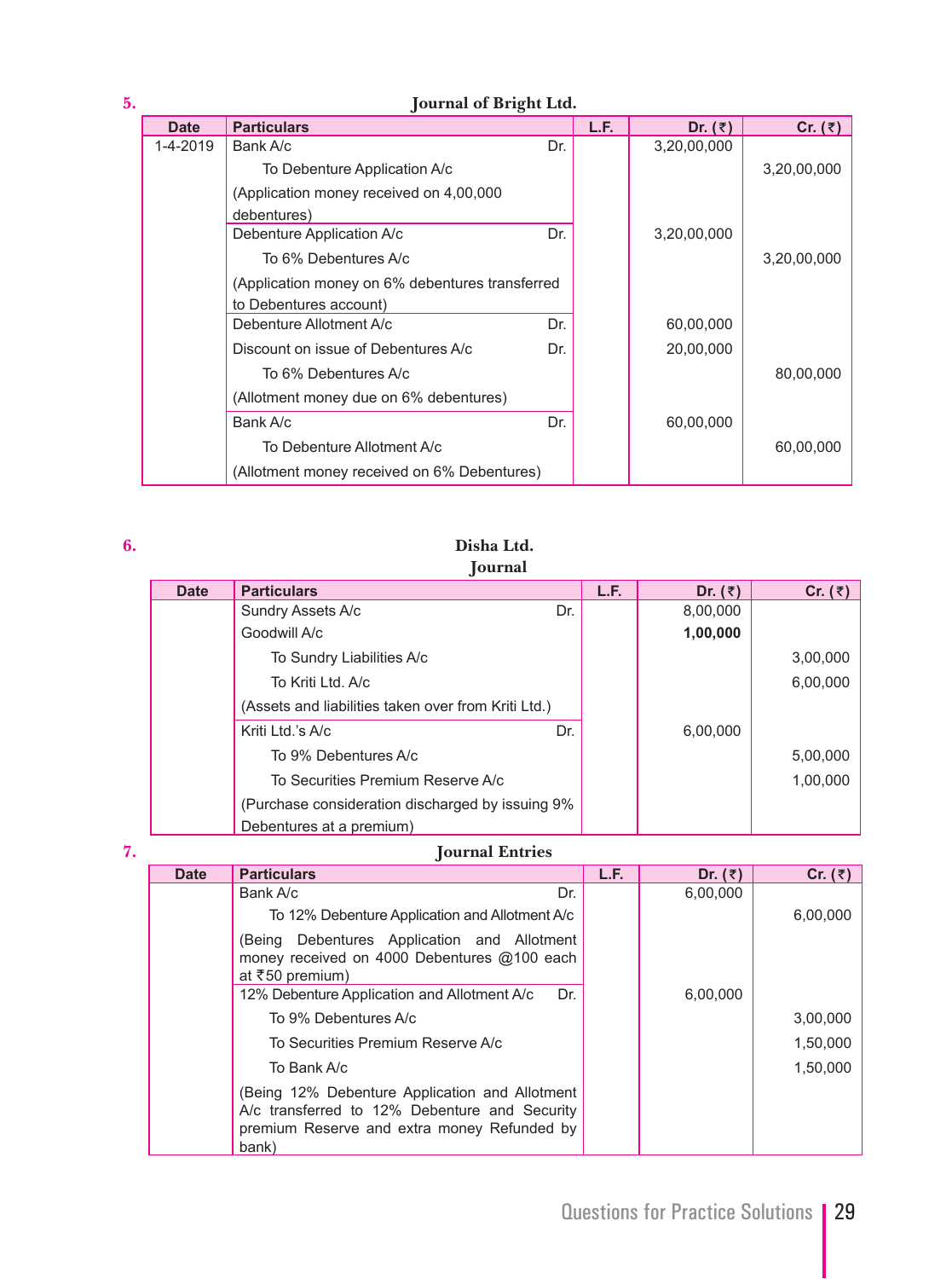**Journal**

| <b>Date</b> | <b>Particulars</b>                                                      |     | L.F. | Dr. $(\bar{z})$ | Cr. $(3)$ |
|-------------|-------------------------------------------------------------------------|-----|------|-----------------|-----------|
|             | Bank A/c                                                                | Dr. |      | 1,12,800        |           |
|             | To 9% Debenture Application and Allotment A/c                           |     |      |                 | 1,12,800  |
|             | (Being application money received for 1,200<br>debentures $@$ ₹94 each) |     |      |                 |           |
|             | 9% Debenture Application and Allotment A/c                              | Dr. |      | 1,12,800        |           |
|             | Discount on Issue of Debentures A/c                                     | Dr. |      | 6,000           |           |
|             | To 9% Debentures A/c                                                    |     |      |                 | 1,00,000  |
|             | To Bank A/c                                                             |     |      |                 | 18,800    |
|             | (Being 1,000 9% debentures allotted on prorata<br>basis)                |     |      |                 |           |

#### **9. Books of ZK Ltd.**

#### **Journal**

| <b>Date</b> | <b>Particulars</b>                                                                          |     | L.F. | Dr. $(3)$ | Cr. $(3)$ |
|-------------|---------------------------------------------------------------------------------------------|-----|------|-----------|-----------|
| (i)         | Bank A/c                                                                                    | Dr. |      | 3,80,000  |           |
|             | To Debentures Application & Allotment A/c                                                   |     |      |           | 3,80,000  |
|             | (Being debentures application money received)                                               |     |      |           |           |
| (ii)        | Debentures Application & Allotment A/c                                                      | Dr. |      | 3,80,000  |           |
|             | Discount on Issue of Debentures A/c                                                         | Dr. |      | 20,000    |           |
|             | Loss on issue of debentures A/c                                                             | Dr. |      | 40,000    |           |
|             | To 9% Debentures A/c                                                                        |     |      |           | 4,00,000  |
|             | To Premium on redemption of Deb. A/c                                                        |     |      |           | 40,000    |
|             | (Being debenture issued at discount redeemable at<br>premium)<br>Alternative for entry (ii) |     |      |           |           |
|             | Debentures application & allotment A/c                                                      | Dr. |      | 3,80,000  |           |
|             | Loss on issue of debentures A/c                                                             | Dr. |      | 60,000    |           |
|             | To 9% Debentures A/c                                                                        |     |      |           | 4,00,000  |
|             | To Premium on redemption of Debentures A/c                                                  |     |      |           | 40,000    |
|             | (Being debentures issued at discount redeemable<br>at premium)                              |     |      |           |           |

# **10. In the Books of Good Blankets Ltd.**

 **Journal**

| <b>Date</b> | <b>Particulars</b>                              |     | L.F. | Dr. $(3)$ | Cr. $(\bar{z})$ |
|-------------|-------------------------------------------------|-----|------|-----------|-----------------|
|             | Machinery A/c                                   | Dr. |      | 7,00,000  |                 |
|             | To Vendor's A/c                                 |     |      |           | 7,00,000        |
|             | (Being purchase of machinery from Vendors)      |     |      |           |                 |
|             | Vendor's A/c                                    | Dr. |      | 7,00,000  |                 |
|             | To Equity Share Capital A/c                     |     |      |           | 5,00,000        |
|             | To 8% Debentures A/c                            |     |      |           | 2,00,000        |
|             | (Being issue of equity shares and debentures at |     |      |           |                 |
|             | par to vendors)                                 |     |      |           |                 |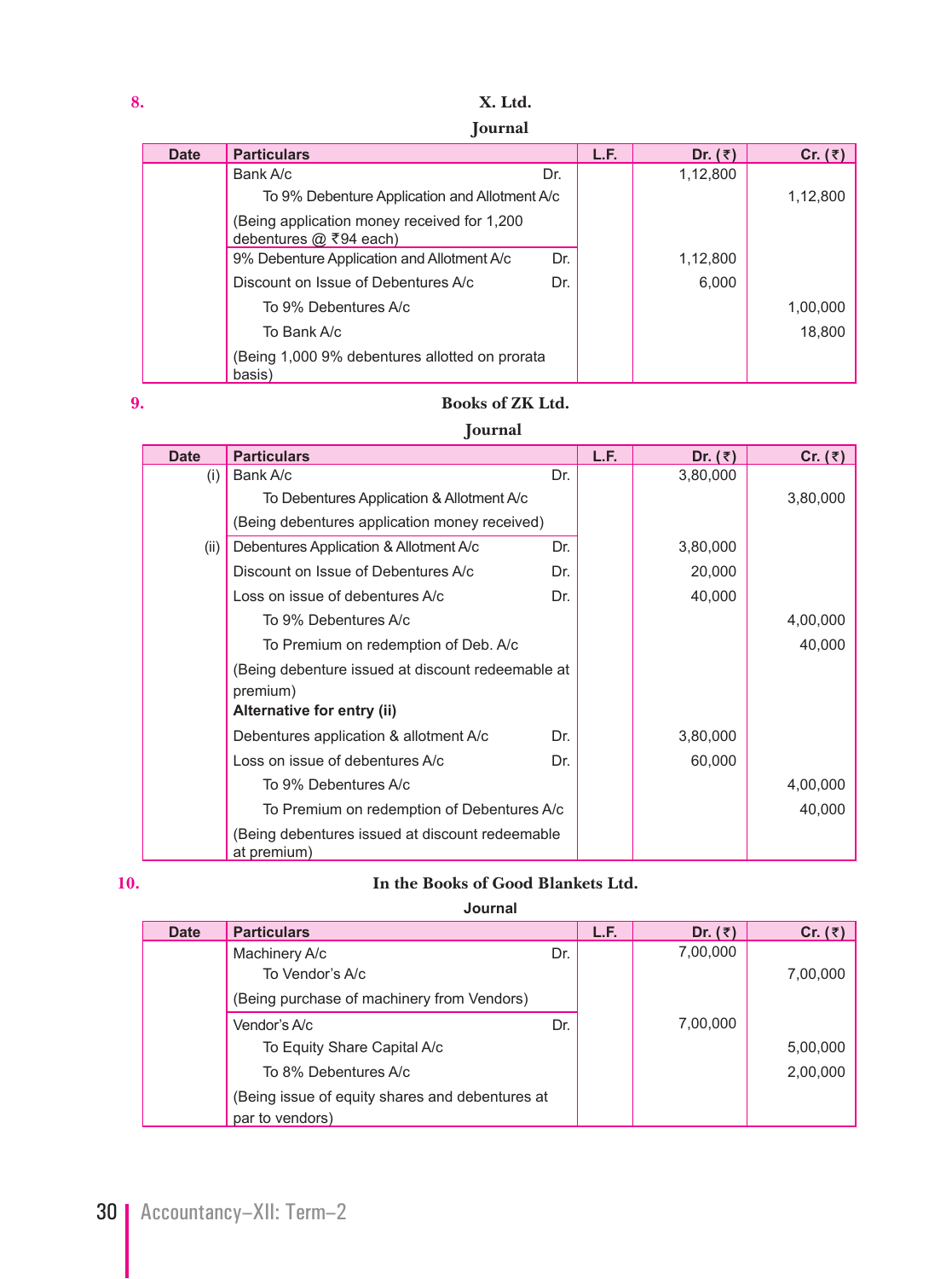#### **11. In the books of Shruti Ltd.**

**Journal**

| <b>Date</b> | <b>Particulars</b>                                                     |     | L.F. | Dr. $(\bar{z})$ | Cr. $(\bar{z})$ |
|-------------|------------------------------------------------------------------------|-----|------|-----------------|-----------------|
| 2007        | Sundry Assets A/c                                                      | Dr. |      | 5,60,000        |                 |
| Apr. 1      | <b>Goodwill A/c (Balancing Figure)</b>                                 | Dr. |      | 40,000          |                 |
|             | To Creditors A/c                                                       |     |      |                 | 1,00,000        |
|             | To Shinkey Ltd.                                                        |     |      |                 | 5,00,000        |
|             | (Being sundry assets and creditors taken over)                         |     |      |                 |                 |
| Apr. 3      | Shinkey Ltd.                                                           | Dr. |      | 1,00,000        |                 |
|             | To Cash A/c                                                            |     |      |                 | 1,00,000        |
|             | (Being cash paid to Shinkey Ltd.)                                      |     |      |                 |                 |
| Apr. 5      | Shinkey Ltd.                                                           | Dr. |      | 4,00,000        |                 |
|             | To 6% Debentures A/c (3,200 x 100)                                     |     |      |                 | 3,20,000        |
|             | To Securities Premium Reserve A/c (3,200 x 25)                         |     |      |                 | 80.000          |
|             | (Being debentures issued to Shinkey Ltd. as<br>purchase consideration) |     |      |                 |                 |

#### **12. Balance Sheet**

Dr. **as at .** Cr. **Particulars Note No. Current Year Note No. Current Year (™) Previous Year** (₹) **I. EQUITY AND LIABILITIES 1. Non-current Liabilities**  Long-term Borrowings and the set of the set of the set of the set of the set of the set of the set of the set o Total 4,00,000 **II. ASSETS 1. Current Assets** Cash and Cash Equivalents 2 4,00,000 Total 4,00,000

#### **Notes to Accounts**

| <b>Particulars</b>                                             |          | (₹)      |
|----------------------------------------------------------------|----------|----------|
| Long-term Borrowings:                                          |          |          |
| Loan from IDBI Bank                                            |          | 4,00,000 |
| 5,000; 9% Debentures of 100 each issued as collateral security | 5,00,000 |          |
| Less: Debenture Suspense A/c                                   | 5,00,000 | Nil      |
|                                                                |          | 4.00.000 |
| 2. Cash and Cash Equivalents                                   |          |          |
| Cash at Bank                                                   |          | 4,00,000 |

#### **13.**

| <b>Date</b> | <b>Particulars</b>                                     | L.F. | Dr. $(\bar{z})$ | Cr. $(\bar{z})$ |
|-------------|--------------------------------------------------------|------|-----------------|-----------------|
|             | Bank A/c<br>Dr.                                        |      | 85,500          |                 |
|             | To 12% Debentures Application and Allotment A/c        |      |                 | 85.500          |
|             | (Being Application received for 90,000, 12% debentures |      |                 |                 |
|             | issued at 5% discount)                                 |      |                 |                 |
|             | 12% Debentures Application and Allotment A/c<br>Dr.    |      | 85,500          |                 |
|             | Loss on Issue of Debentures A/c                        |      | 13,500          |                 |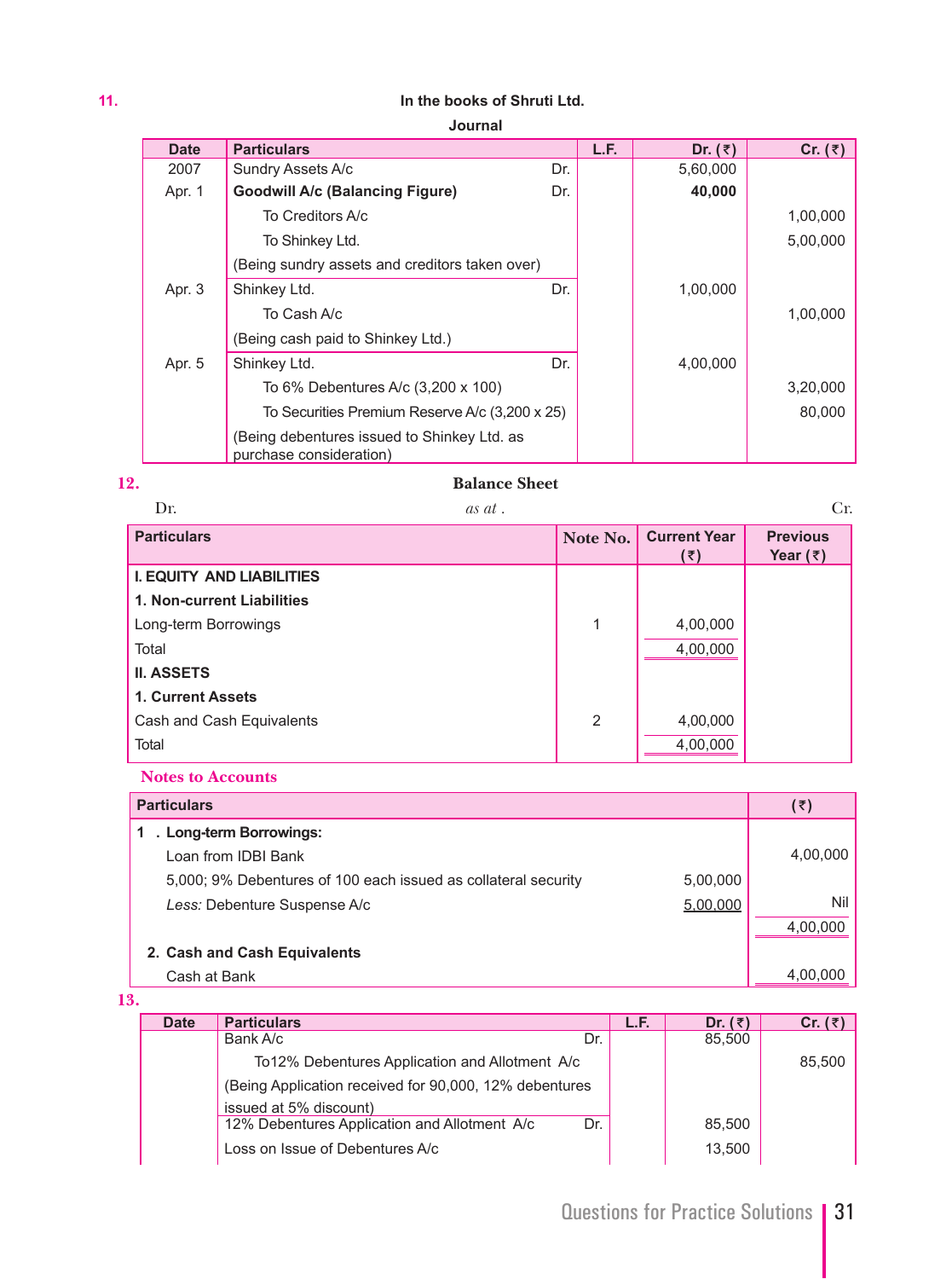| To12% Debentures A/c                                                                   | 90,000 |
|----------------------------------------------------------------------------------------|--------|
| To premium Redemption of Debentures A/c                                                | 9.000  |
| (Being Allotment of 900, 12% debentures at 5%)<br>discount, redeemable at 10% premium) |        |

# **14. (a) VKR Ltd.**

# **Journal**

| <b>Date</b> | <b>Particulars</b>                                 |     | L.F. | Dr. $(\bar{z})$ | Cr. $(3)$ |
|-------------|----------------------------------------------------|-----|------|-----------------|-----------|
| 2016        | Bank A/c                                           | Dr. |      | 5,36,250        |           |
| Mar. 4      | To Debenture Application and Allotment A/c         |     |      |                 | 5,36,250  |
|             | (Being application money received)                 |     |      |                 |           |
|             | 9% Debenture Application and Allotment A/c         | Dr. |      | 5,36,250        |           |
|             | Loss on Issue of Debentures A/c                    | Dr. |      | 29,250          |           |
|             | To 9% Debentures A/c                               |     |      |                 | 4,87,500  |
|             | To Securities Premium Reserve A/c                  |     |      |                 | 48,750    |
|             | To Premium on Redemption of Debentures A/c         |     |      |                 | 29,250    |
|             | (Being transfer of application money to debentures |     |      |                 |           |
|             | account and securities premium reserve issued at   |     |      |                 |           |
|             | premium of 10% and redeemable at premium of 6%)    |     |      |                 |           |

# **(b) VKR Ltd.**

### **Journal**

| <b>Date</b> | <b>Particulars</b>                                  | L.F. | Dr. $(3)$ | Cr. $(\bar{z})$ |
|-------------|-----------------------------------------------------|------|-----------|-----------------|
| 2016        | Bank A/c                                            |      | 4,87,500  |                 |
| Mar. 4      | To 9% Debenture Application and Allotment A/c       |      |           | 4,87,500        |
|             | (Being application money received)                  |      |           |                 |
|             | 9% Debenture Application and Allotment A/c<br>Dr.   |      | 4,87,500  |                 |
|             | Loss on Issue of Debentures A/c<br>Dr.              |      | 43,875    |                 |
|             | To 9% Debentures A/c                                |      |           | 4,87,500        |
|             | To Premium on Redemption of Debentures A/c          |      |           | 43,875          |
|             | (Being transfer of application money to debentures  |      |           |                 |
|             | account issued at par, but redeemable at premium of |      |           |                 |
|             | 9%                                                  |      |           |                 |

| 15. |             | <b>Journal</b> entries                                            |     |      |           |           |
|-----|-------------|-------------------------------------------------------------------|-----|------|-----------|-----------|
|     | <b>Date</b> | <b>Particulars</b>                                                |     | L.F. | Dr. $($ ₹ | Cr. $(3)$ |
|     |             | Bank A/c                                                          | Dr. |      | 13,25,000 |           |
|     |             | To 10% Debentures Application and Allotment A/c                   |     |      |           | 13,25,000 |
|     |             | (Being 10% Debentures application and Allotment money             |     |      |           |           |
|     |             | received)                                                         |     |      |           |           |
|     |             | 10% Debentures Application and Allotment A/c                      | Dr. |      | 13,25,000 |           |
|     |             | Loss on Issue of Debentures A/c                                   | Dr. |      | 1,00,000  |           |
|     |             | To 10% Debentures A/c                                             |     |      |           | 12,50,000 |
|     |             | To Security premium Reserve A/c                                   |     |      |           | 75,000    |
|     |             | To premium on Redemption of Debentures A/c                        |     |      |           | 1,00,000  |
|     |             | (Being Debentures issued at premium and redeemable<br>at premium) |     |      |           |           |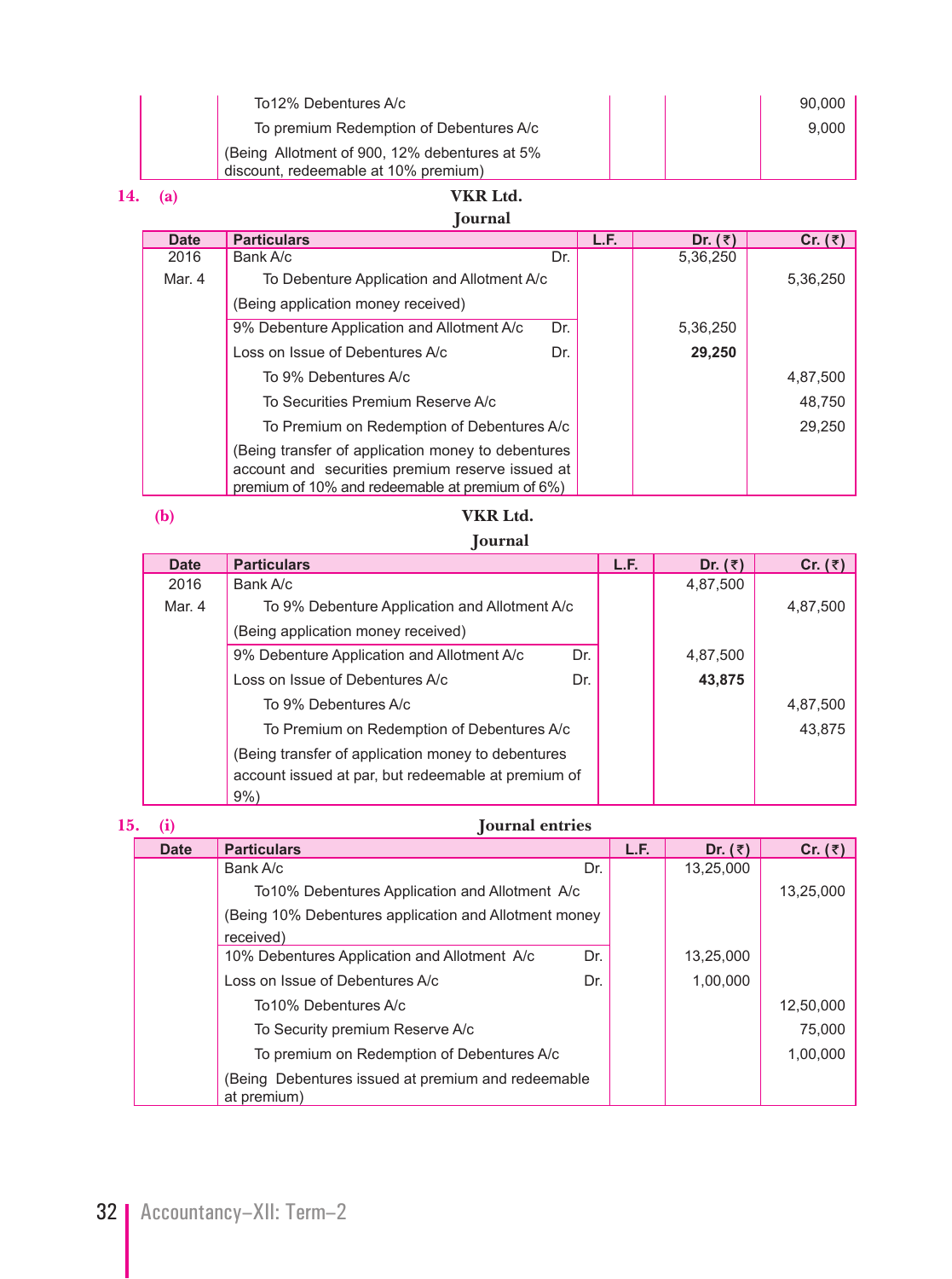| (ii)        |                                                 |     |      |           |                 |
|-------------|-------------------------------------------------|-----|------|-----------|-----------------|
| <b>Date</b> | <b>Particulars</b>                              |     | L.F. | Dr. $(3)$ | Cr. $(\bar{z})$ |
|             | Bank A/c                                        | Dr. |      | 11,75,000 |                 |
|             | To 10% Debentures Application and Allotment A/c |     |      |           | 11,75,000       |
|             | (Being 10% Debentures application and Allotment |     |      |           |                 |
|             | received at 6% discount)                        |     |      |           |                 |
|             | 10% Debentures Application and Allotment A/c    | Dr. |      | 11,75,000 |                 |
|             | Loss on Issue of Debentures A/c                 | Dr. |      | 1,75,000  |                 |
|             | To 10% Debentures A/c                           |     |      |           | 12,50,000       |
|             | To premium on Redemption of Debentures A/c      |     |      |           | 1,00,000        |

# Long Answer Questions

| 1. | (a)         | <b>Journal Entries</b>                                            |                 |           |
|----|-------------|-------------------------------------------------------------------|-----------------|-----------|
|    | <b>Date</b> | <b>Particulars</b>                                                | Dr. $(\bar{z})$ | Cr. $(3)$ |
|    | (i)         | Dr.<br>Assets A/c                                                 | 9,40,000        |           |
|    |             | To Liabilities A/c                                                |                 | 1,40,000  |
|    |             | To Ram Ltd.                                                       |                 | 7,80,000  |
|    |             | To Capital Reserve A/c                                            |                 | 20,000    |
|    |             | (Being Maheesh Ltd. took over assets and liabilities of Ram Ltd.) |                 |           |
|    | (ii)        | Dr.<br>Ram Ltd, A/c                                               | 7,80,000        |           |
|    |             | To 9% Debentures A/c                                              |                 | 6,50,000  |
|    |             | To Securities Premium Reserve A/c                                 |                 | 1,30,000  |
|    |             | (Being 9% Debentures issued to Ram Ltd. at premium)               |                 |           |

#### **(b)**

| <b>Date</b> | <b>Particulars</b>                                       |     | Dr. $(3)$ | Cr. $(3)$ |
|-------------|----------------------------------------------------------|-----|-----------|-----------|
| (i)         | Bank A/c                                                 | Dr. | 105       |           |
|             | To Debenture Application and Allotment A/c               |     |           | 105       |
|             | (Being debenture application money received)             |     |           |           |
|             | Debenture Application and Allotment A/c                  | Dr. | 105       |           |
|             | To 9% Debentures A/c                                     |     |           | 100       |
|             | To Securities Premium Reserve A/c                        |     |           | 5         |
|             | (Being application money transferred)                    |     |           |           |
| (ii)        | Bank A/c                                                 | Dr. | 100       |           |
|             | To Debenture Application and Allotment A/c               |     |           | 100       |
|             | (Being application money received)                       |     |           |           |
|             | Debenture Application and Allotment A/c                  | Dr. | 105       |           |
|             | Loss on Issue of Debentures A/c                          | Dr. | 5         |           |
|             | To 9% Debentures A/c                                     |     |           | 100       |
|             | To Premium on Redemption of Debentures A/c               |     |           | 5         |
|             | (Being debentures issued at ₹100 and redeemable at ₹105) |     |           |           |
| (iii)       | Bank A/c                                                 | Dr. | 110       |           |
|             | To Debenture Application and Allotment A/c               |     |           | 110       |
|             | (Being debenture application money received)             |     |           |           |
|             |                                                          |     |           |           |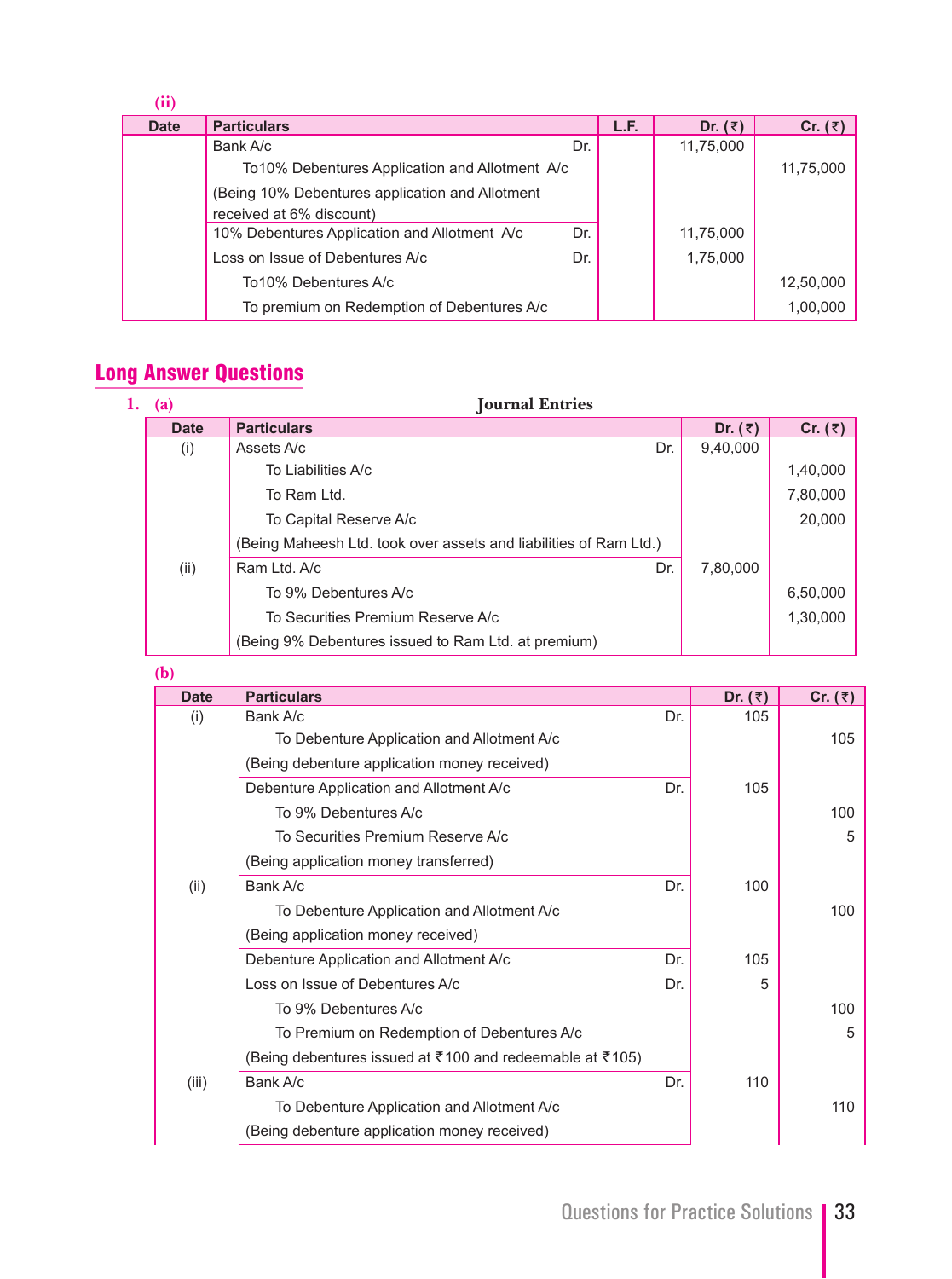| Debenture Application and Allotment A/c<br>Dr.                | 110 |     |
|---------------------------------------------------------------|-----|-----|
| Loss on Issue of Debentures A/c<br>Dr.                        | 5   |     |
| To 9% Debentures A/c                                          |     | 100 |
| To Securities Premium Reserve A/c                             |     | 10  |
| To Premium on Redemption of Debentures A/c                    |     | 5   |
| (Being debenture issued at premium and redeemable at premium) |     |     |

# **2. Journal Entries**

| <b>Date</b> | <b>Particulars</b>                                       |     | L.F. | Dr. $(3)$ | Cr. $(\bar{z})$ |
|-------------|----------------------------------------------------------|-----|------|-----------|-----------------|
| 2015        | Bank A/c                                                 | Dr. |      | 13,95,000 |                 |
| Apr. 1      | To 9% Debentures Application and Allotment A/c           |     |      |           | 13,95,000       |
|             | (Being 9% Debentures Application and Allotment money     |     |      |           |                 |
|             | received on 15000 Debentures @ ₹100 each at 7%           |     |      |           |                 |
|             | discount)                                                |     |      |           |                 |
|             | 9% Debentures Application and Allotment A/c              | Dr. |      | 13,95,000 |                 |
|             | Loss on Issue of 9% Debentures A/c                       | Dr. |      | 2,55,000  |                 |
|             | To 9% Debentures A/c                                     |     |      |           | 15,00,000       |
|             | To Premium on Redemption of Debentures A/c               |     |      |           | 1,50,000        |
|             | (Being the issue of 15000; 9% Debentures of ₹100 each at |     |      |           |                 |
|             | Discount and redeemable at premium)                      |     |      |           |                 |
| Sep. 30     | Interest on 9% Debentures A/c                            | Dr. |      | 67,500    |                 |
|             | To Bank A/c                                              |     |      |           | 67,500          |
|             | (Being interst paid for 6 months on 9% debentures)       |     |      |           |                 |
| 2016        | Interest on 9% Debentures A/c                            | Dr. |      | 67,500    |                 |
| Mar. 31     | To Bank A/c                                              |     |      |           | 67,500          |
|             | (Being interst paid on 9% debentures for 2nd 6 months)   |     |      |           |                 |
|             | Statement of Profit and Loss A/c                         | Dr. |      | 1,35,000  |                 |
|             | To Interest A/c                                          |     |      |           | 1,35,000        |
|             | (Being amount of 9% Debentures transferred to Statement  |     |      |           |                 |
|             | of $P$ and $L$ A/c)                                      |     |      |           |                 |

zzz

# CHAPTER–5: **Tools for Financial Analysis**

# Short Answer Questions

#### **1. Comparative Statement of Profit & Loss**

*for the years ending 31 March 2018 and 2019*

| <b>Particulars</b>         | 31 March<br>2018 $(3)$ | 31 March<br>2019 $(3)$ | <b>Absolute</b><br>Change<br>(₹) | Percentage<br>Change |
|----------------------------|------------------------|------------------------|----------------------------------|----------------------|
| I. Revenue from Operations | 4,00,000               | 3,00,000               | (1,00,000)                       | (25.00)              |
| II. Add Other income       | 80,000                 | 40,000                 | (40,000)                         | (50.00)              |
| III. Total Revenue         | 4,80,000               | 3,40,000               | (140,000)                        | (29.17)              |
| IV. Less: Expenses         | 2,00,000               | 150,000                | (50,000)                         | (25.00)              |
| V. Profit before Tax       | 2,80,000               | 1,90,000               | (90,000)                         | (32.14)              |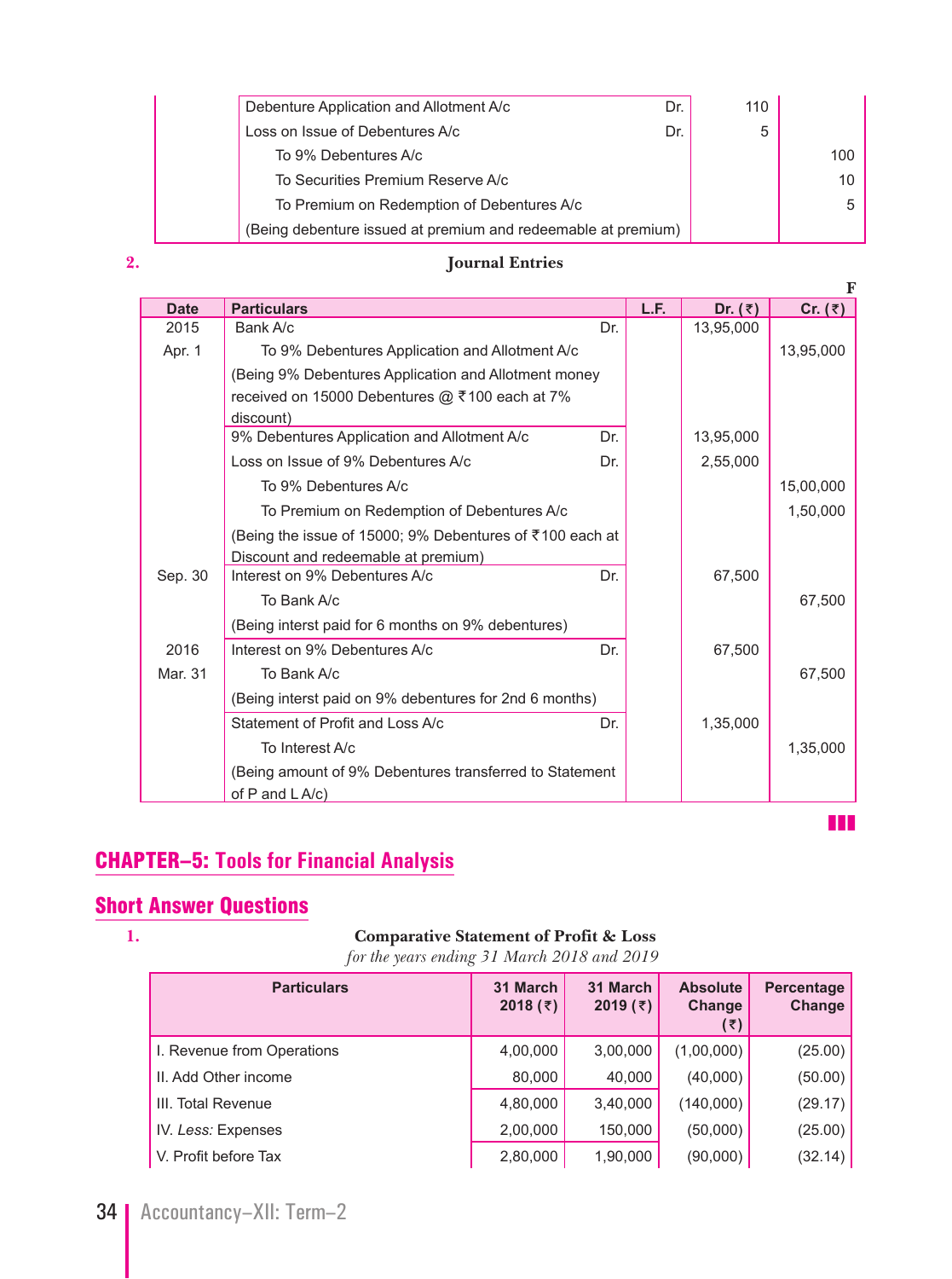| VI. Less: Tax         | 1.12.000 | 76,000   | (36.000) | (32.14)   |
|-----------------------|----------|----------|----------|-----------|
| VII. Profit after Tax | 1.68.000 | 1.14.000 | (54.000) | (32.14) l |

#### **2. Comparative Statement of Profit and Loss for the years ended 31st March 2018 and 31st March 2019**

| <b>Particulars</b>                | 31 March<br>2018 $($ ₹) | 31 March<br>2019 $(3)$ | <b>Percentage of Balance</b><br><b>Sheet Total</b> |     |
|-----------------------------------|-------------------------|------------------------|----------------------------------------------------|-----|
| I. Revenue from operations        | 20,00,000               | 45,00,000              | 25,00,000                                          | 25  |
| II. Expenses                      |                         |                        |                                                    |     |
| Employee benefit expenses         | 8,00,000                | 10,00,000              | 20,00,000                                          | 20  |
| Other expenses                    | 2,00,000                | 5,00,000               | 3,00,000                                           | 150 |
| III. Total expenses               | 10,00,000               | 15,00,000              | 5,00,000                                           | 50  |
| IV. Profit before Tax $(I - III)$ | 10,00,000               | 30,00,000              | 20,00,000                                          | 200 |
| V. Less Tax                       | 3,00,000                | 9,00,000               | 6,00,000                                           | 200 |
| VI. Profit after Tax              | 7,00,000                | 21,00,000              | 14,00,000                                          | 200 |

### **3. Comparative Statement of Profit & Loss**

 *for the year ended 31st March, 2018*

| <b>Particulars</b>             | 31 March<br>2017 $(\bar{z})$ | 31 March<br>2018 $({\bar z})$ | <b>Absolute</b><br>Charge $(\bar{z})$ | $\%$<br><b>Absolute</b><br>Charge |
|--------------------------------|------------------------------|-------------------------------|---------------------------------------|-----------------------------------|
| I. Revenue from Operations     | 12,00,000                    | 17,60,000                     | 5,60,000                              | 46.67                             |
| III. Expenses:                 |                              |                               |                                       |                                   |
| (a) Cost of Materials Consumed | 4,00,000                     | 4,40,000                      | 40,000                                | 10.00                             |
| (b) Other Expenses             | 80,000                       | 1,32,000                      | 52,000                                | 65.00                             |
| III. Total Expenses            | 4,80,000                     | 5,72,000                      | 92,000                                | 19.17                             |
| IV. Profit before tax (I-III)  | 7,20,000                     | 11,88,000                     | 4,68,000                              | 65.00                             |
| V. Less 50% tax                | 3,60,000                     | 5,94,000                      | 2,34,000                              | 65.00                             |
| VI. Profit after tax (IV–V)    | 3,60,000                     | 5,94,000                      | 2,34,000                              | 65.00                             |

### **4. Comparative Statement of Profit & Loss**

 *for the year ended 31st March, 2011 and 2012*

| <b>Particulars</b>             | <b>Note</b><br>No. | 31 March<br>2011 $($ ₹) | 31 March<br>2012 $(3)$ | <b>Absolute</b><br><b>Charge</b><br>(Increase/<br>Decrease)<br>(₹) | % Absolute<br>Charge |
|--------------------------------|--------------------|-------------------------|------------------------|--------------------------------------------------------------------|----------------------|
| I. Revenue from Operations     |                    | 16,00,000               | 20,00,000              | 4,00,000                                                           | 25.00                |
| II. Expenses                   |                    |                         |                        |                                                                    |                      |
| (a) Employees Benefit Expenses |                    | 8,00,000                | 10,00,000              | 2,00,000                                                           | 25.00                |
| (b) Other Expenses             |                    | 2,00,000                | 1,00,000               | (1,00,000)                                                         | (50.00)              |
| III. Total Expenses            |                    | 10,00,000               | 11,00,000              | 1,00,000                                                           | 10.00                |
| IV. Profit before tax (I-III)  |                    | 6,00,000                | 9,00,000               | 3,00,000                                                           | 50.00                |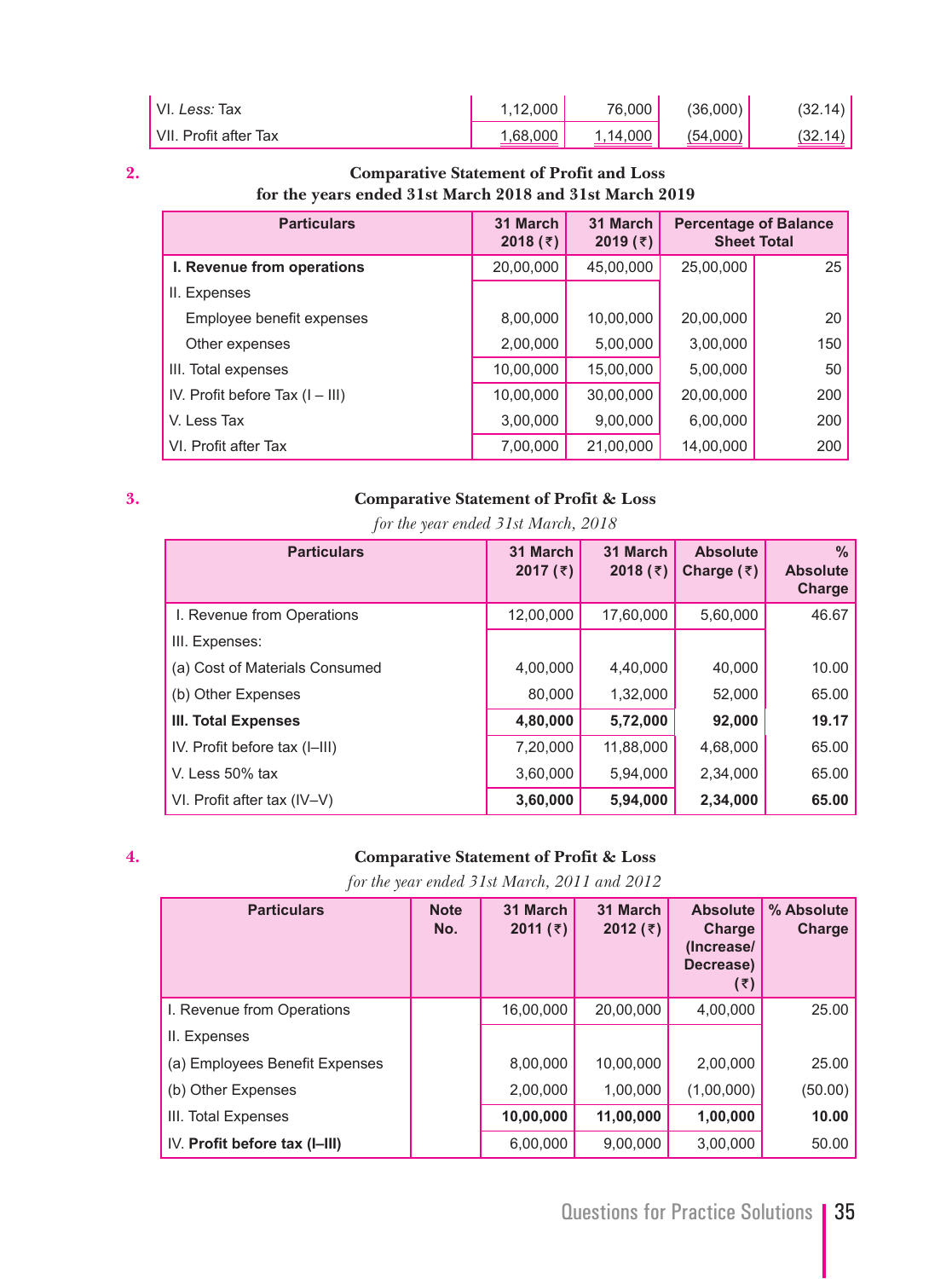### **5. Comparative Income Statement of Shyam Ltd. for the years ended 31st March, 2017 and 2018**

| <b>Particulars</b>                    | <b>Note</b><br>No. | 2016-17   | 2017-18<br>(₹) | <b>Absolute</b><br>Change $(\bar{\zeta})$ | Percentage<br>Change (%)           |
|---------------------------------------|--------------------|-----------|----------------|-------------------------------------------|------------------------------------|
|                                       |                    |           | 3              |                                           |                                    |
|                                       |                    | A         | B              |                                           | $(B - A) = C   C/A \times 100 = D$ |
| I. Revenue from Operations            |                    | 24,00,000 | 40,00,000      | 16,00,000                                 | 66.67                              |
| II. Other Incomes                     |                    | 18,00,000 | 24,00,000      | 6,00,000                                  | 33.33                              |
| III. Total Revenue from Operations    |                    | 42,00,000 | 64,00,000      | 22,00,000                                 | 52.39                              |
| IV. Loss Expenses                     |                    | 14,00,000 | 16,00,000      | 2,00,000                                  | 14.29                              |
| V. Net Profit before Tax $(III - IV)$ |                    | 28,00,000 | 48,00,000      | 20,00,000                                 | 71.43                              |

### **6. Comparative Income Statement of Shyam Ltd.**

 *for the years ended 31st March, 2017 and 2018*

| <b>Particulars</b>                | <b>Note</b><br>No. | 2017 $(\bar{z})$ | 2018(₹)   | <b>Absolute</b><br>Change $(3)$ | Percentage<br>Change<br>$(\%)$ |
|-----------------------------------|--------------------|------------------|-----------|---------------------------------|--------------------------------|
|                                   |                    | $\overline{2}$   | 3         | $\overline{4}$                  | 5                              |
|                                   |                    | A                | B         | $(B - A) = C$                   | $C/A \times 100$<br>$= D$      |
| I. Revenue from Operations        |                    | 17,50,000        | 20,00,000 | 2,50,000                        | 14.28                          |
| II. Expenses:                     |                    |                  |           |                                 |                                |
| <b>Cost of Material Consumed</b>  |                    | 9,75,000         | 11,70,000 | 1,95,000                        | 20.00                          |
| <b>Other Expenses</b>             |                    | 67,700           | 91,500    | 23,800                          | 35.16                          |
| <b>Total Expenses</b>             |                    | 10,42,700        | 12,61,500 | 2,18,800                        | 20.98                          |
| III. Profit before Tax $(I - II)$ |                    | 7,07,300         | 7,38,500  | 31,200                          | 4.41                           |
| IV. Less: Income Tax              |                    | 2,82,920         | 2,95,400  | 12,480                          | 4.41                           |
| V. Profit after Tax               |                    | 4,24,380         | 4,43,100  | 18,720                          | 4.42                           |

#### **7. Comparative Statement of Profit and Loss**

 *(for the year ended 2015)*

| <b>Particulars</b>                       | <b>Absolute Figures</b> |                        | <b>Absolute</b>                                          | Percentage                        |
|------------------------------------------|-------------------------|------------------------|----------------------------------------------------------|-----------------------------------|
|                                          | 31 March<br>2014(7)     | 31 March<br>2015 $(5)$ | <b>Change</b><br>in $\bar{z}$<br>(Increase/<br>Decrease) | Change<br>(Increase/<br>Decrease) |
|                                          | A                       | B                      | $C(A-B)$                                                 | $\%$                              |
| I. Revenue from Operations               | 12,00,000               | 16,00,000              | 4,00,000                                                 | 33.33                             |
| II. Less: Expenses                       |                         |                        |                                                          |                                   |
| Purchases of stock in trade              | 4,80,000                | 7,20,000               | 2,40,000                                                 | 50                                |
| Changes in Inventories of stock in trade | 1,20,000                | 80,000                 | (40,000)                                                 | (33.33)                           |
| <b>Other Expenses</b>                    | 90,000                  | 2,00,000               | 1,10,000                                                 | 122.22                            |
| <b>Total Expenses</b>                    | 6,90,000                | 10,00,000              | 3,10,000                                                 | 44.92                             |
| III. Profitable for Tax (I-II)           | 5,10,000                | 6,00,000               | 90,000                                                   | 17.65                             |
| IV. Less Tax                             | 2,29,500                | 2,10,000               | (19,500)                                                 | (8.45)                            |
|                                          | 2,80,500                | 3,90,000               | 1,09,500                                                 | 39.04                             |

 **Note:** Cost of Revenue from Operation = Purchases of Stock in trade

+ changes in inventories of Stock-in-Trade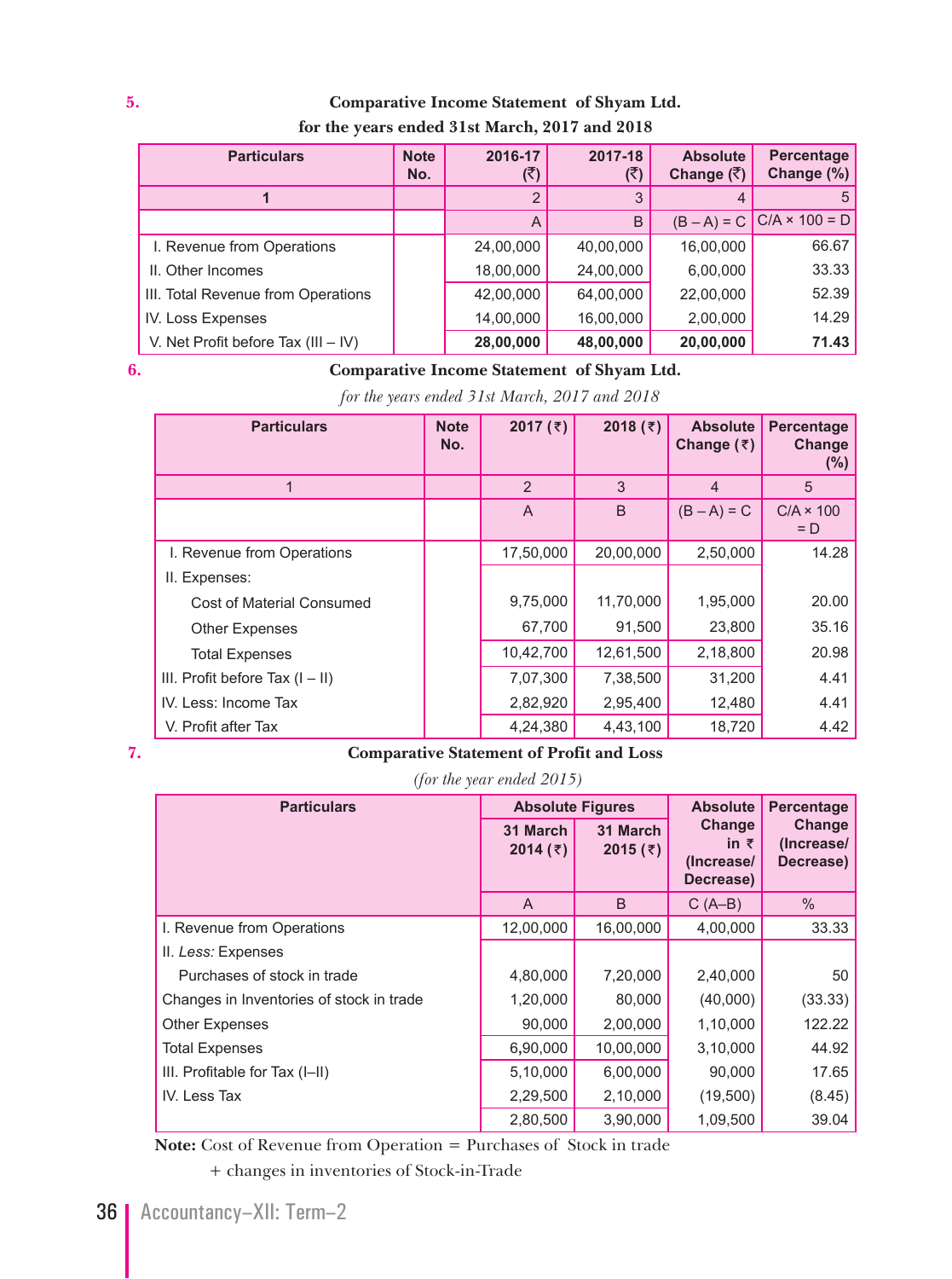#### **8. Common size Balance Sheet**

| <b>Particulars</b>         | <b>Note</b><br>No. | <b>Absolute Amounts</b>      |                        | <b>Percentage of Balance</b><br><b>Sheet Total</b> |                     |
|----------------------------|--------------------|------------------------------|------------------------|----------------------------------------------------|---------------------|
|                            |                    | 31 March<br>2018 $(\bar{z})$ | 31 March<br>2019 $(3)$ | 31 March<br>$2018$ (%)                             | 31 March<br>2019(%) |
| I. Equity and Liabilities  |                    |                              |                        |                                                    |                     |
| 1. Shareholders' Funds     |                    | 10,00,000                    | 20,00,000              | 50                                                 | 40                  |
| 2. Non-Current liabilities |                    | 5,00,000                     | 20,00,000              | 25                                                 | 40                  |
| 3. Current Liabilities     |                    | 5.00.000                     | 10.00.000              | 25                                                 | 20                  |
| Total                      |                    | 20,00,000                    | 50,00,000              | 100.00                                             | 100.00              |
| <b>II. Assets</b>          |                    |                              |                        |                                                    |                     |
| 1. Non Current assets      |                    | 12,50,000                    | 30,00,000              | 62.5                                               | 60                  |
| 2. Current assets          |                    | 7,50,000                     | 20,00,000              | 37.5                                               | 40                  |
| Total                      |                    | 20,00,000                    | 50,00,000              | 100.00                                             | 100.00              |

### **9. Common Size Balance Sheet**

*as at 31st March, 2017 and 2018*

| <b>Particulars</b>         | <b>Note</b><br>No. | <b>Absolute Amounts</b> |                        | <b>Percentage of Balance</b><br><b>Sheet Total</b> |                      |
|----------------------------|--------------------|-------------------------|------------------------|----------------------------------------------------|----------------------|
|                            |                    | 31 March<br>2017 $(3)$  | 31 March<br>2018 $(5)$ | 31 March<br>2017 (%)                               | 31 March<br>2018 (%) |
| I. Equity and Liabilities  |                    |                         |                        |                                                    |                      |
| 1. Shareholders' Funds     |                    | 10,00,000               | 12,00,000              | 50                                                 | 48                   |
| 2. Non-Current liabilities |                    | 6,00,000                | 6,00,000               | 30                                                 | 24                   |
| 3. Current Liabilities     |                    | 4.00.000                | 7.00.000               | 20                                                 | 28                   |
| Total                      |                    | 20,00,000               | 25,00,000              | 100.00                                             | 100.00               |
| <b>II. Assets</b>          |                    |                         |                        |                                                    |                      |
| 1. Non Current assets      |                    | 12,00,000               | 13,00,000              | 60                                                 | 52                   |
| 2. Current assets          |                    | 8,00,000                | 12,00,000              | 40                                                 | 48                   |
| Total                      |                    | 20,00,000               | 25,00,000              | 100.00                                             | 100.00               |

### **10. Comparative Statement of Profit and Loss**

| <b>Particulars</b>             | <b>Note</b><br>No. | 31 March<br>2012 $(3)$ | 31 March<br>2013 $($ ₹) | <b>Absolute</b><br><b>Changes</b><br>(₹) | Percentage<br>change (%) |
|--------------------------------|--------------------|------------------------|-------------------------|------------------------------------------|--------------------------|
|                                |                    | A                      | B                       | $C = (B-A)$                              | $D = C/A \times 100$     |
| I. Revenue from Operations     |                    | 8,00,000               | 10,00,000               | 2,00,000                                 | 25                       |
| II. Expenses:                  |                    |                        |                         |                                          |                          |
| (a) Employees Benefit Expenses |                    | 4,00,000               | 5,00,000                | 1,00,000                                 | 25                       |
| (b) Other Expenses             |                    | 1,00,000               | 50,000                  | (50,000)                                 | (50)                     |
| <b>Total Expenses</b>          |                    | 5,00,000               | 5,50,000                | 50,000                                   | 10.00                    |
| III. Profit before tax (I-II)  |                    | 3,00,000               | 4,50,000                | 1,50,000                                 | 50                       |
| IV. Less Income Tax            |                    | 1,50,000               | 2,25,000                | 75,000                                   | 50                       |
| V. Profit after tax            |                    | 1,50,000               | 2,25,000                | 75,000                                   | 50                       |
|                                |                    |                        |                         |                                          |                          |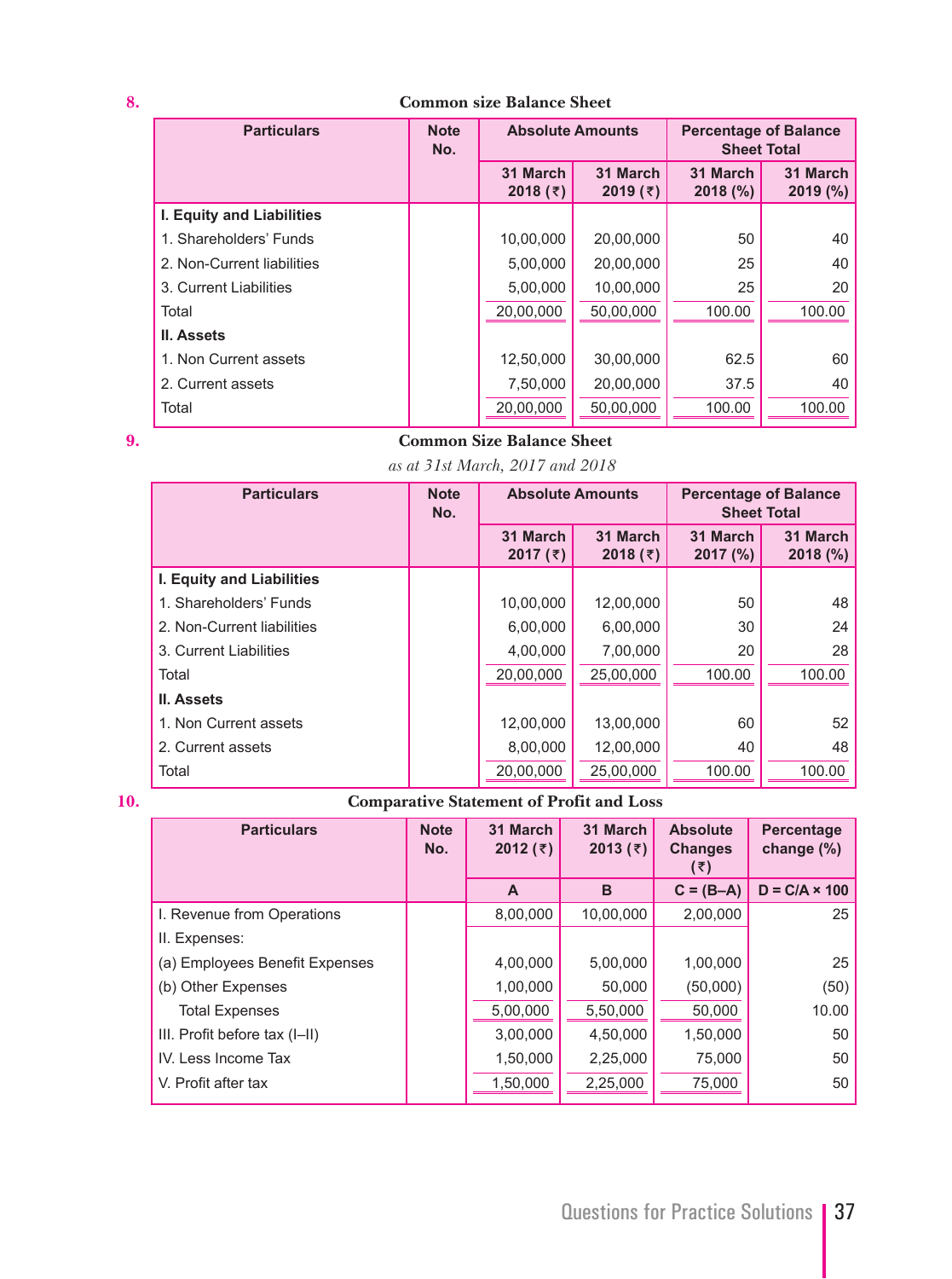#### **11. Comparative Statement of Profit & Loss for the year ended 31st March, 2018**

| <b>Particulars</b>               | 31 March<br>2016-17 $($ ₹) | 31 March<br>2017-18<br>(₹) | <b>Absolute</b><br>Change $(\bar{z})$ | Percentage<br>Change $(\%)$ |
|----------------------------------|----------------------------|----------------------------|---------------------------------------|-----------------------------|
| I. Revenue from Operations       | 4,00,000                   | 6,00,000                   | 2,00,000                              | 50                          |
| II. Less: Expenses               |                            |                            |                                       |                             |
| <b>Cost of Material Consumed</b> | 2,00,000                   | 3,00,000                   | 1,00,000                              | 50                          |
| <b>Other Expenses</b>            | 50,000                     | 45,000                     | (5,000)                               | (10)                        |
| <b>Total Expenses</b>            | 2,50,000                   | 3,45,000                   | 95,000                                | 38                          |
| III. Profit before Tax (I-II)    | 1,50,000                   | 2,55,000                   | 1,05,000                              | 70                          |
| IV. Less: $Tax@40\%$             | 60,000                     | 1,02,000                   | 42,000                                | 70                          |
| V. Profit after Tax              | 90,000                     | 1,53,000                   | 63,000                                | 70                          |

#### **12. Comparative Statement of Profit and Loss**

 *(for the year ended 2016)*

| <b>Particulars</b>            | <b>Note</b><br>No. | 2016 $(3)$ | 2017 $(\bar{z})$ | <b>Absolute</b><br><b>Changes</b><br>(₹) | <b>Percentage</b><br>change $(\%)$ |
|-------------------------------|--------------------|------------|------------------|------------------------------------------|------------------------------------|
|                               |                    | A          | B                | $C = (B-A)$                              | $D = C/A \times 100$               |
| I. Revenue from Operations    |                    | 20,00,000  | 32,00,000        | 12,00,000                                | 60                                 |
| II. Expenses:                 |                    |            |                  |                                          |                                    |
| Cost of Materials consumed    |                    | 14,00,000  | 22,40,000        | 8,40,000                                 | 60                                 |
| <b>Other Expenses</b>         |                    | 1,00,000   | 1.60.000         | 60,000                                   | 60                                 |
| <b>Total Expenses</b>         |                    | 15,00,000  | 24,00,000        | 9,00,000                                 | 60                                 |
| III. Profit before tax (I-II) |                    | 5,00,000   | 8,00,000         | 3,00,000                                 | 60                                 |
| IV. Less Income Tax           |                    | 2,50,000   | 4,00,000         | 1,50,000                                 | 60                                 |
| V. Profit after tax           |                    | 2,50,000   | 4,00,000         | 1,50,000                                 | 60                                 |

**z** 

# CHAPTER–6: **Cash Flow Statement**

# Short Answer Questions

#### **1. Calculation of Cash Flow from Operating Activities for the year ended 31st March, 2015**

| <b>Particulars</b>                                      | (5)    | (5)    |
|---------------------------------------------------------|--------|--------|
| Net Profit before tax and extraordinary items (WN)      |        | 41,000 |
| <b>Add:</b> Non-Cash and Non-operating items:           |        |        |
| Depreciation on Machinery                               | 18,000 |        |
| Loss on Sale of Machinery (₹50,000 – ₹20,000 – ₹10,000) | 20,000 | 38,000 |
| Operating Profit before Working Capital Changes         |        | 79.000 |
| <b>Add:</b> Increase in Current Liabilities:            |        |        |
| Outstanding Expenses (₹14,600 – ₹10,000)                |        | 4,600  |
| Less: Increase in Current Assets:                       |        | 83.600 |
| Inventory (₹12,000 – ₹4,000)                            | 8,000  |        |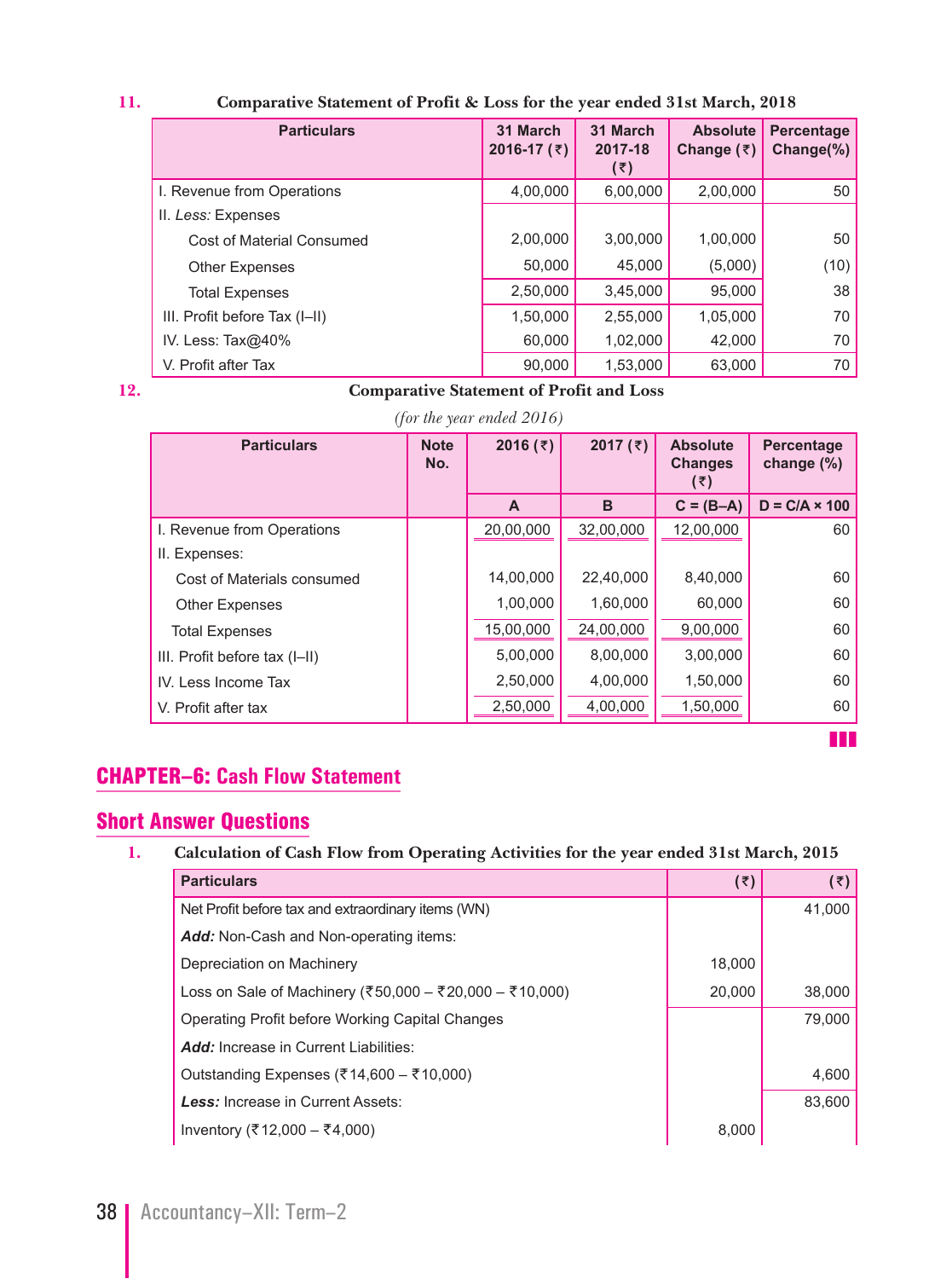| Trade Receivables (₹58,000 - ₹45,000)               | 13.000 | 21,000 |
|-----------------------------------------------------|--------|--------|
| Cash Generated from Operating Activities before Tax |        | 62.600 |
| Less: Tax Paid                                      |        | 23,000 |
| Cash Flow from Operating Activities after Tax       |        | 39,600 |

# **2. Calculation of Cash from Investing Activities**

| <b>Particulars</b>                               | $(\overline{\tau})$ |
|--------------------------------------------------|---------------------|
| Investing in share of Delko Ltd. during the year | (10,00,000)         |
| Dividend received from Delko Ltd.                | 1,60,000            |
| Sold 11% Long term Investment                    | 7,00,000            |
| Interest on Long term Investment                 | 1,10,000            |
| Purchases of goodwill                            | (2,60,000)          |
| Purchases of Plant and Machinery                 | (4, 10, 000)        |
| Sale of Machinery                                | 60,000              |
| Net cash used in Investing Activities            | (6,40,000)          |

### **Plant and Machinery A/c**

| <b>Particulars</b>  |           | <b>Particulars</b>              | (₹)       |
|---------------------|-----------|---------------------------------|-----------|
| To balance b/d      |           | 9,00,000   By Cash (Sales)      | 60,000    |
|                     |           | By Depreciation (10,000+40,000) | 50,000    |
| To Cash (Purchases) | 4,10,000  | By balance c/d                  | 12,00,000 |
|                     | 13,10,000 |                                 | 13,10,000 |

# Long Answer Questions

# **1. Ashok Ltd.**

# **Cash Flow Statement**

 *for the year ended 31st March, 2019*

| <b>Particulars</b>                                 | (5)          | (5)        |
|----------------------------------------------------|--------------|------------|
| <b>CASH FLOWS FROM OPERATING ACTIVITIES</b>        |              |            |
| Cash flows from Operating activities<br>(A)        |              | Nil        |
| <b>CASH FLOWS FROM INVESTING ACTIVITIES</b>        |              |            |
| Purchase of Goodwill                               | (1, 10, 000) |            |
| <b>Purchase of Plant and Machinery</b>             | (5,40,000)   |            |
| Sale of Plant and Machinery (WN)                   | 54,000       |            |
| <b>Cash used in Investing activities</b><br>(B)    |              | (5,96,000) |
| <b>CASH FLOWS FROM FINANCING ACTIVITIES</b>        |              |            |
| <b>Issue of Share Capital</b>                      | 8,00,000     |            |
| Redemption of 8% Debentures                        | (3,00,000)   |            |
| Interest paid on 8% Debentures                     | (14,000)     |            |
| Bank overdraft raised                              | 20,000       |            |
| <b>Cash flows from Financing activities</b><br>(C) |              | 5,06,000   |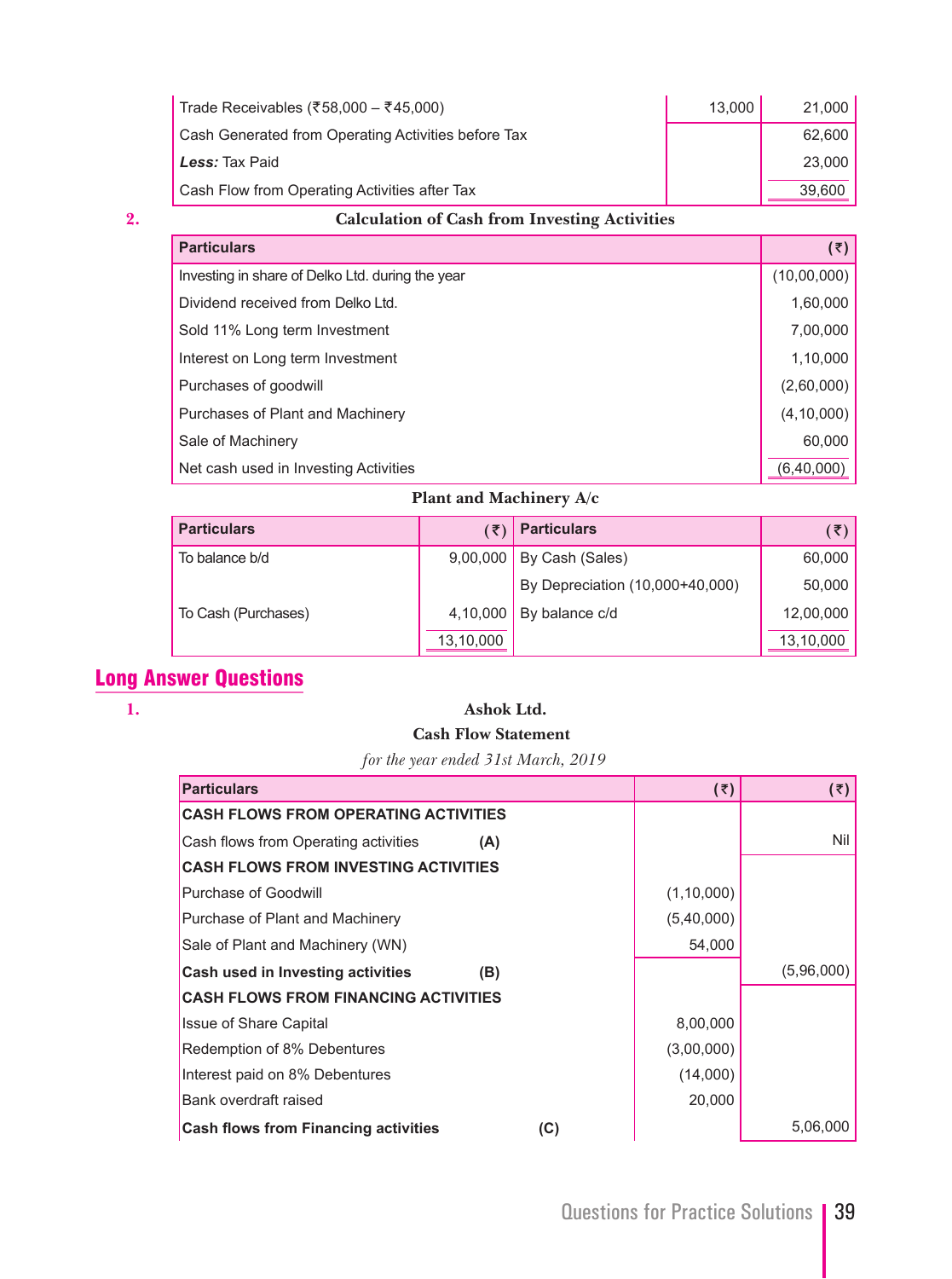| Net Decrease in Cash and Cash equivalents $(A + B + C)$ |          | (90,000) |
|---------------------------------------------------------|----------|----------|
| Add: Opening balance of Cash and Cash equivalents:      |          |          |
| <b>Current Investments</b>                              | 2,90,000 |          |
| Cash and Cash equivalents                               | 2,30,000 | 5,20,000 |
| Closing balance of Cash and Cash equivalents:           |          |          |
| <b>Current Investments</b>                              | 1,30,000 |          |
| Cash and Cash equivalents                               | 3,00,000 | 4,30,000 |

# **Plant and Machinery Account**

| <b>Particulars</b>      |                                     | $(\bar{z})$ Particulars    | (5)       |
|-------------------------|-------------------------------------|----------------------------|-----------|
| To Balance b/d          | 11,70,000                           | By Accumulated Dep. A/c    | 20,000    |
| To Cash A/c (bal. fig.) | 5,40,000                            | By Statement of Profit and |           |
|                         |                                     | Loss (loss on sale)        | 6,000     |
|                         |                                     | By Cash A/c                | 54,000    |
|                         |                                     | By balance c/d             | 16,30,000 |
|                         | 17,10,000                           |                            | 17,10,000 |
| Dr.                     | <b>Accumulated Depreciation A/c</b> |                            | Cr.       |

| <b>Particulars</b>         |          | $(\bar{z})$ Particulars                       | (そ)      |
|----------------------------|----------|-----------------------------------------------|----------|
| To Plant and Machinery A/c |          | 20,000 By Balance $b/d$                       | 70,000   |
| To Balance c/d             |          | 1,30,000   By Depreciation/ Statement of P& L | 80,000   |
|                            | 1,50,000 |                                               | 1,50,000 |

# **2. Cash Flow Statement of Gopal Ltd. Balance Sheet**

 *for the year ended 31th March 2019*

| <b>Particulars</b>                              | 31st March,<br>2019 $(3)$ | 31st March,<br>2018(7) |
|-------------------------------------------------|---------------------------|------------------------|
| <b>A.Cash Flows from Operating Activities</b>   |                           |                        |
| Net Profit before Tax                           | 6,75,000                  |                        |
| Adjustment for non cash and non operating items |                           |                        |
| Add:                                            |                           |                        |
| Interest on debentures                          | 1,08,000                  |                        |
| Depreciation                                    | 2,00,000                  |                        |
| Goodwill written off                            | 12,000                    |                        |
| Operating profit before Working capital changes | 9,95,000                  |                        |
| Less: Increase in Inventory                     | (1, 24, 000)              |                        |
| Cash from operations                            | 8,71,000                  |                        |
| Less: Tax paid                                  | 1,50,000                  |                        |
| <b>B.Cash Inflows from Operating activities</b> |                           | 7,21,000               |
| <b>Cash Flows from Investing Activities</b>     |                           |                        |
| Purchase of Plant and Machinery                 | (7,58,000)                |                        |
| Purchase of Investments                         | (55,000)                  |                        |
| <b>Cash used in Investing Activities</b>        |                           | (8, 13, 000)           |
| <b>Cash Flows from Financing Activities</b>     |                           |                        |
| <b>C.Cash Inflows from Financing activities</b> |                           | 2,32,000               |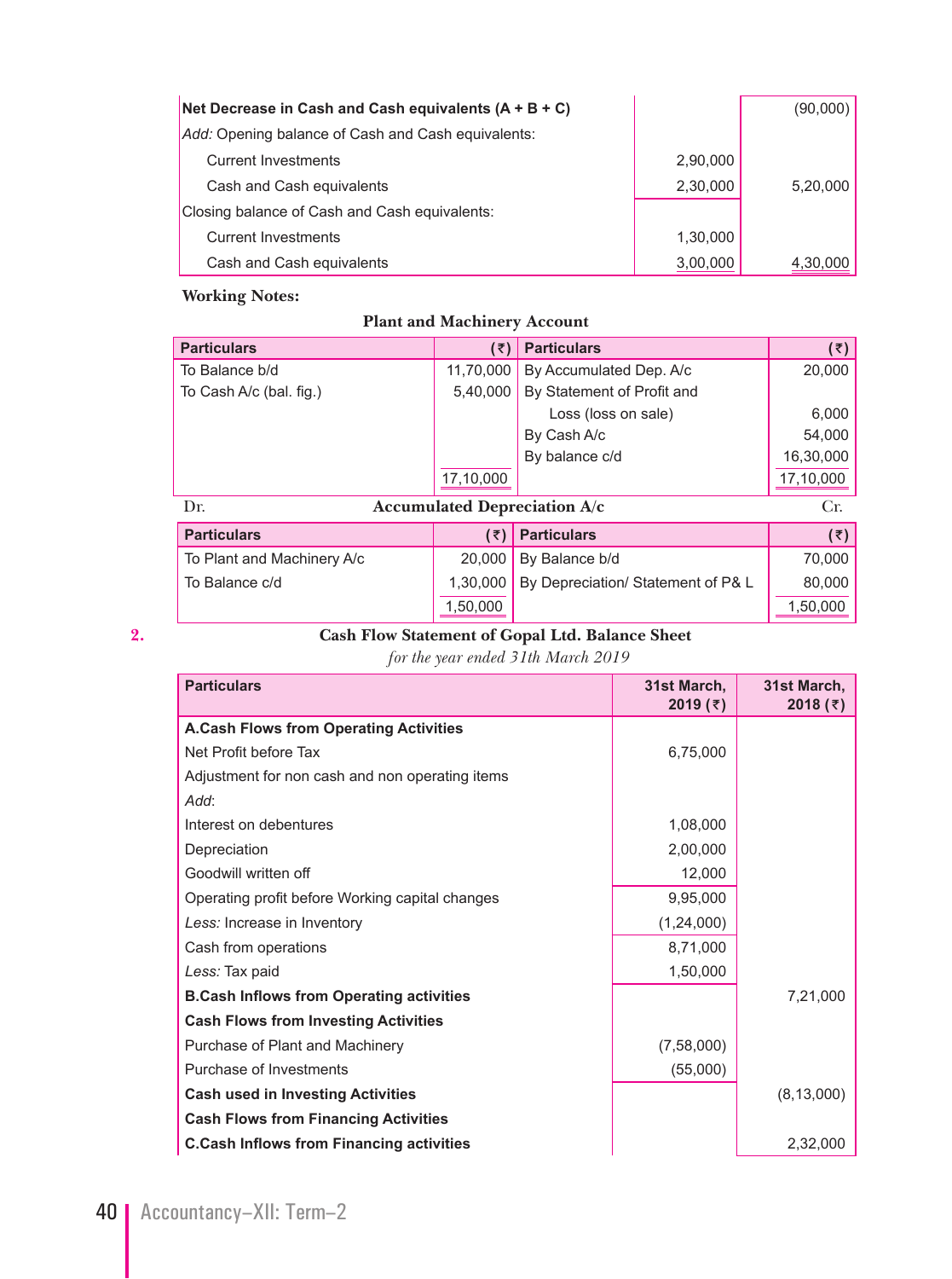| Net increase in Cash and Cash equivalents (A+B+C)   |          | 1,40,000 |
|-----------------------------------------------------|----------|----------|
| Add: Opening balance of Cash and Cash equivalents   |          |          |
| <b>Current Investments</b>                          | 1,20,000 |          |
| Cash and Cash Equivalents                           | 1,20,000 | 2,40,000 |
| <b>Closing balance of Cash and Cash equivalents</b> |          |          |
| <b>Current Investments</b>                          | 2,00,000 |          |
| Cash and Cash Equivalents                           | 1,80,000 | 3,80,000 |
| <b>Working Notes:</b>                               |          |          |

| Calculation of Net Profit before Tax:          |          |
|------------------------------------------------|----------|
| Net Profit as per Statement of Profit and Loss | 5,00,000 |
| <i>Add</i> : Provision for Tax made            | 1,75,000 |
|                                                | 6.75.000 |

| Dr.                    | <b>Provision for Tax Account</b> |                                                                 | $C_{\Gamma}$ |
|------------------------|----------------------------------|-----------------------------------------------------------------|--------------|
| <b>Particulars</b>     |                                  | <b>Particulars</b>                                              | (₹           |
| To Cash A/c (Tax Paid) | 1,50,000                         | By Balance b/d                                                  | 1,75,000     |
| To Balance c/d         | 2,00,000                         | By Statement of Profit and Loss<br>(Provision made) (Bal. Fig.) | 1,75,000     |
|                        | 3,50,000                         |                                                                 | 3,50,000     |

# **3. Cash Flow Statement**

 *for the year ending 31st March, 2013*

| <b>Particulars</b>                                                          | 31st March,<br>2019(7) | 31st March,<br>2018 $(5)$ |
|-----------------------------------------------------------------------------|------------------------|---------------------------|
| 1. Cash Flow from Operating Activities:                                     |                        |                           |
| (A) Net Profit before Tax                                                   | 15,000                 |                           |
| (B) Adjustments for non-cash and non-operating items                        |                        |                           |
| (C) Operating profit before working capital changes                         | 15,000                 |                           |
| (D) Add: Decrease in Current Assets and Increase in Current<br>Liabilities  |                        |                           |
| Decrease in Trade Receivables                                               | 13,500                 |                           |
| Decrease in Inventories                                                     | 1,500                  |                           |
| (E) Less: Increase in Current Assets and Decrease in Current<br>Liabilities |                        |                           |
| Decrease in Trade Payables                                                  | (66,000)               |                           |
| Cash used in Operating Activities $(C + D - E)$<br>(X)                      |                        | (36,000)                  |
| 2. Cash Flow from Investing Activities:                                     |                        |                           |
| Purchase of Fixed Tangible Assets                                           | (47, 500)              |                           |
| Purchase of Non-current Investments                                         | (3,000)                |                           |
| Net Cash used in Investing Activities<br>(Y)                                |                        | (50, 500)                 |
| 3. Cash Flow from Financing Activities:                                     |                        |                           |
| <b>Issue of Share Capital</b>                                               | 50,000                 |                           |
| Cash generated from Financing Activities<br>(Z)                             |                        | 50,000                    |
| 4. Net Decrease in Cash and Cash Equivalents $(X + Y + Z)$                  |                        | (36, 500)                 |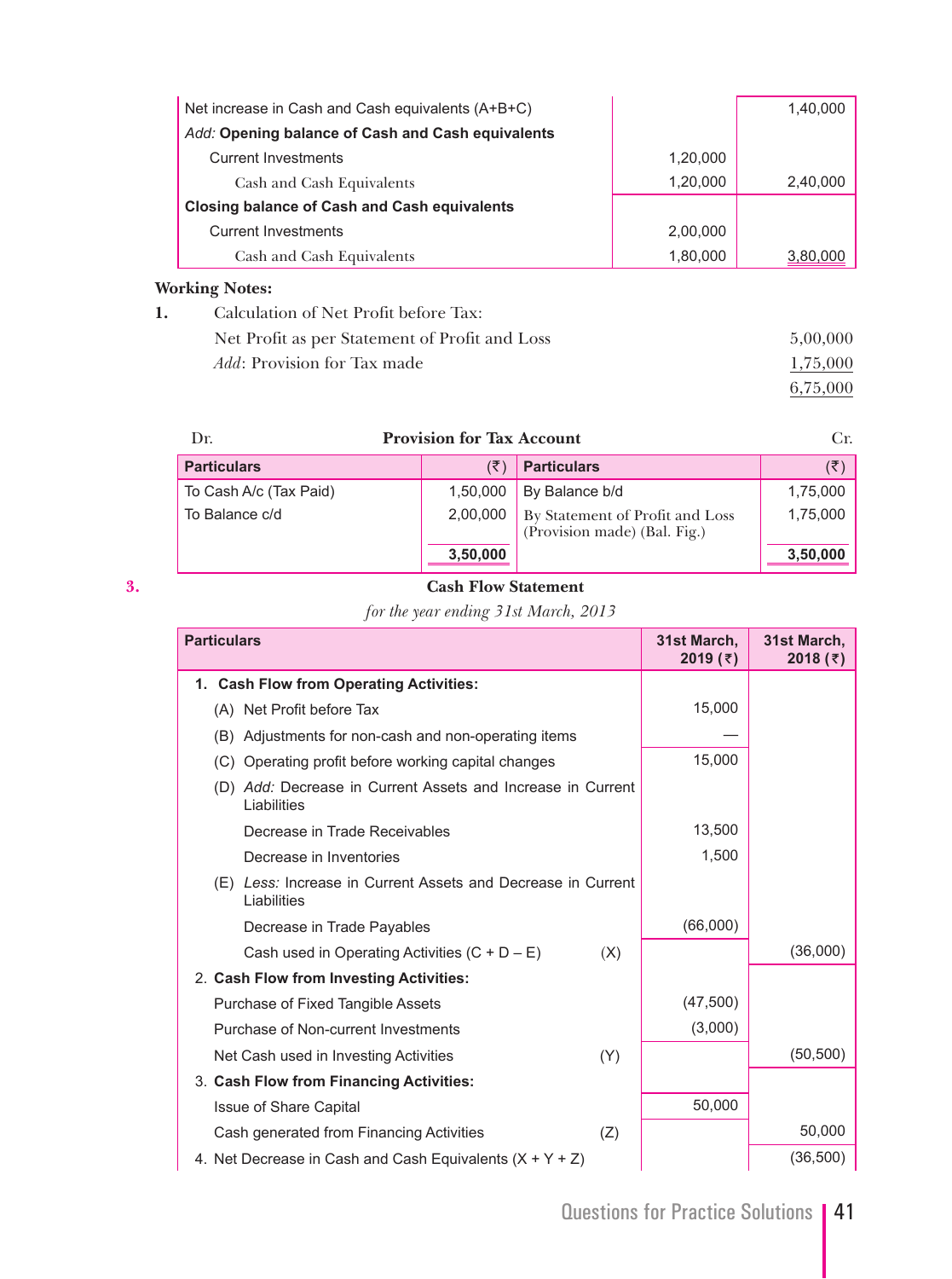| 5. Add: Cash and Cash Equivalents in the beginning of the year<br>$(84.000 + 33.500)$ | 1.17.500 |
|---------------------------------------------------------------------------------------|----------|
| 6. Cash and Cash Equivalents at the end of the year (68,500 + 12,500)                 | 81.000   |

#### **4. Cash Flow Statement**

 *As per AS-3 (Revised)*

| <b>Particulars</b>                              | <b>Details</b> | Amount     |
|-------------------------------------------------|----------------|------------|
|                                                 | (₹)            | (₹)        |
| <b>Cash Flows from Operating Activities:</b>    |                |            |
| Net Profit before Tax                           |                |            |
| Profit during the year $(3,50,0000 - 2,00,000)$ | 1,50,000       |            |
| Add: Provision for Tax (31.3.2018)              | 50,000         | 2,00,000   |
| Add: Non-Cash and Non-Operating Expenses:       |                |            |
| Depreciation provided (WN)                      | 40,000         |            |
| Loss on Sale of Assets                          | 18,000         |            |
| Goodwill Amortised                              | 5,000          | 63,000     |
| Operating profit before working capital change  |                | 2,63,000   |
| Operating Profit before Working Capital         | 17,000         | 17,000     |
|                                                 |                | 2,80,000   |
| Less: Increase in Inventory                     | (75,000)       |            |
| Increase in Trade Receivables                   | (67,000)       | (1,42,000) |
| Cash from Operating Activities before Tax       |                | 1,38,000   |
| Less: Tax Paid (previous provision)             |                | (30,000)   |
| Cash from Operating Activities                  |                | 1,08,000   |

### **Working Notes:**

| 1. Dr. |                            | <b>Machinery Account</b> | Cr.                                               |          |
|--------|----------------------------|--------------------------|---------------------------------------------------|----------|
|        | <b>Particulars</b>         | (₹)                      | <b>Particulars</b>                                | (₹)∣     |
|        | To Balance b/d             | 2,00,000                 | By Accumulated Depeciation                        | 20,000   |
|        | To Bank A/c (Purchase b/f) | 1.60.000                 | By Statement of Profit and Loss (Loss<br>on sale) | 18,000   |
|        |                            |                          | By Bank A/c $(80,000 - 20,000 - 18,000)$          | 42,000   |
|        |                            |                          | By Balance c/d                                    | 2,80,000 |
|        |                            | 3,60,000                 |                                                   | 3,60,000 |

**Accumulated Depreciation Account** Cr.

| <b>Particulars</b> |          | $(\bar{z})$ Particulars                                            | $(\bar{z})$ |
|--------------------|----------|--------------------------------------------------------------------|-------------|
| To Machinery A/c   |          | 20,000   By Balance $b/d$                                          | 80,000      |
| To Balance c/d     |          | 1,00,000 By Statement of Profit and Loss<br>(Depreciation charged) | 40,000      |
|                    | 1,20,000 |                                                                    | 1,20,000    |

### **5. Mevanca Ltd.**

#### **Cash flow Statement**

*for the year ending 31st March, 2017*

| <b>Particulars</b>                      | Details $(\bar{z})$ | Amount $(\bar{z})$ |
|-----------------------------------------|---------------------|--------------------|
| A. Cash Flow from Operating Activities: |                     |                    |
| Net Profit before Tax                   | (44,000)            |                    |
| Add: Deprecation on Fixed Assets        | 25,000              |                    |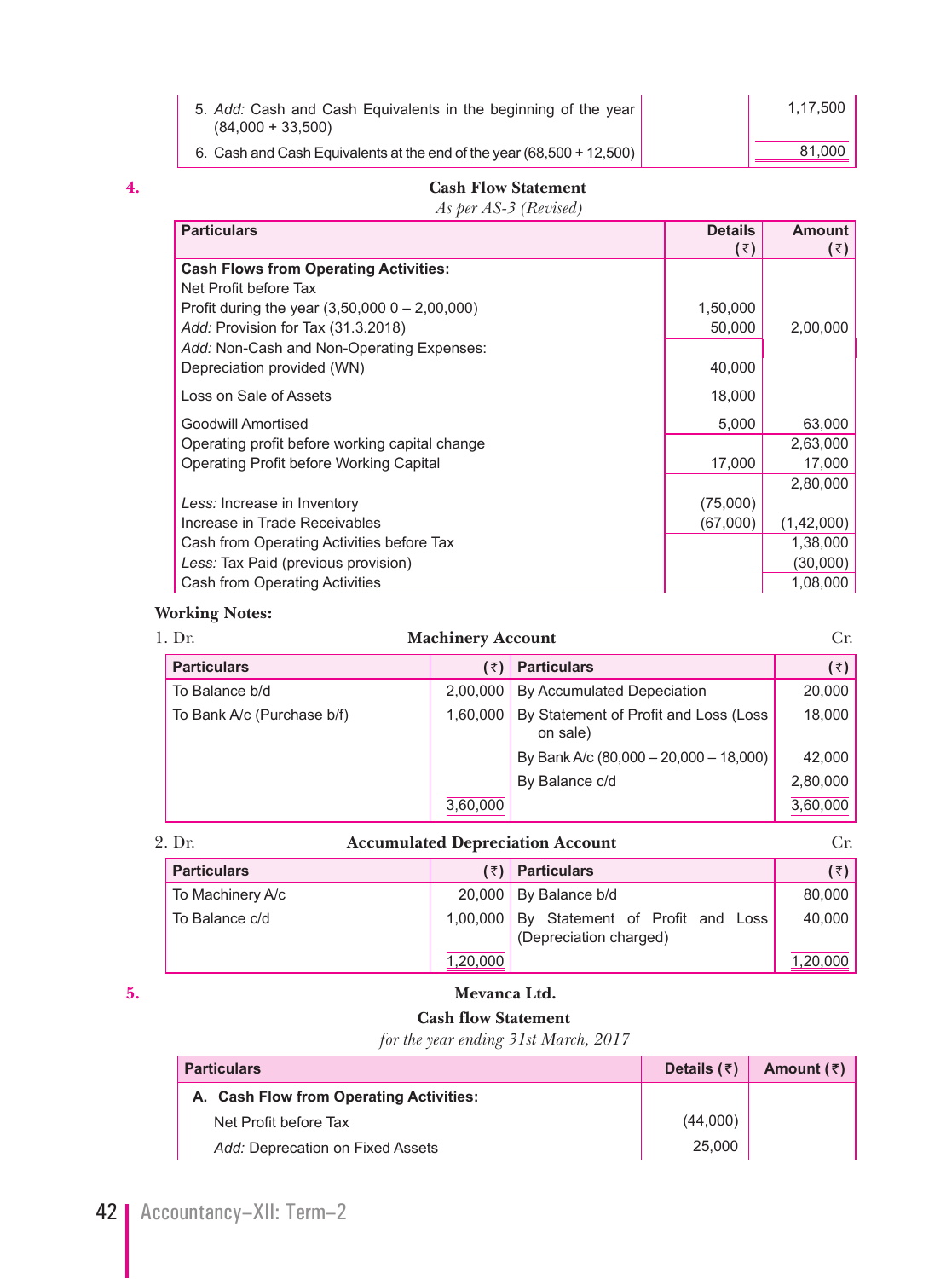| Add: Interset on Loan                             | 7,500      |            |
|---------------------------------------------------|------------|------------|
| Operating profit before working capital changes   | (11,500)   |            |
| Add: Decrease in Trade Receivables                | 14,000     |            |
| Decrease in Other current Assets                  | 4,000      |            |
| Less: Decrease in Trade Payable                   | (14,000)   |            |
| Increase in Inventories                           | (7,000)    |            |
| Cash flow from Operations before tax              | (14,500)   |            |
| Less: Tax Paid                                    | (53,000)   |            |
| Net Cash used in Operating Activities             |            | (67, 500)  |
| <b>B. Cash Flow from Investing Activities:</b>    |            |            |
| Purchase of Fixed Assets                          | (1,69,000) |            |
| Net Cash used in Investing Activities             |            | (1,69,000) |
| C. Cash Flow from Financing Activities:           |            |            |
| <b>Issue of Share</b>                             | 2,00,000   |            |
| Raising of long term loans                        | 20,000     |            |
| Interest on loan paid                             | (7,500)    |            |
| Cash flow from Financing Activities               |            | 212,500    |
| Net Decrease in Cash and Cash Equivalents (A+B+C) |            | (24,000)   |
| Add: Opening Balance of Cash and Cash Equivalents |            | (49,000)   |
| Closing Balance of Cash and Cash Equivalents      |            | 25,000     |

#### **Notes:**

#### **Calculation of Profit before Tax:**

| Net Profit for the year $= (95,000)$     |              |
|------------------------------------------|--------------|
| <i>Add:</i> Provision for tax $= 51,000$ |              |
| Net profit before tax                    | $= (44,000)$ |

#### **Provision for Tax A/c**

| <b>Particulars</b> |          | $(\bar{z})$ Particulars                               | ( ₹)     |
|--------------------|----------|-------------------------------------------------------|----------|
| To Bank A/c        |          | $53,000$ By Balance b/d                               | 70.000   |
| To Balance c/d     |          | 68,000 By Statement of Profit and Loss (Bal.<br>Fig.) | 51,000   |
|                    | 1,21,000 |                                                       | 1,21,000 |

#### **6. Cash Flow Statement of M.M. Ltd.**

*for the year ended 31st March, 2015 as per AS-3 (Revised)*

| <b>Particulars</b>                                 | Details $(3)$ | Amount $(\bar{z})$ |
|----------------------------------------------------|---------------|--------------------|
| A. Cash Flows from Operating Activities:           |               |                    |
| Net Profit before tax & extraordinary items (WN 1) | 3,00,000      |                    |
| Add: Non-cash and Non-operating items              |               |                    |
| Goodwill written off                               | 10,000        |                    |
| Depreciation on machinery                          | 99,000        |                    |
| Interest on debentures                             | 60,000        |                    |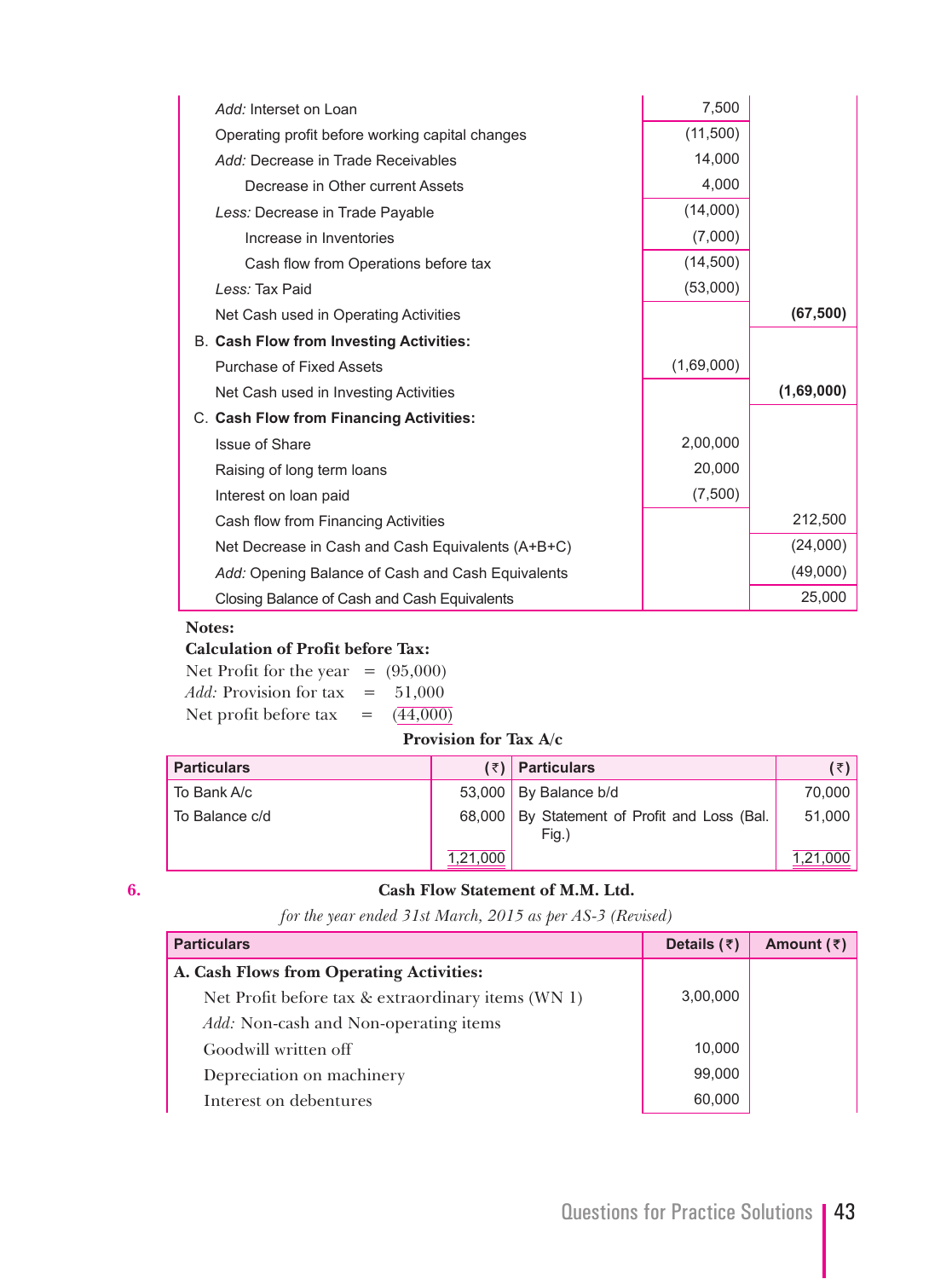| Operating profit before working capital changes             |                                            | 4,69,000   |             |
|-------------------------------------------------------------|--------------------------------------------|------------|-------------|
| Less: Increase in Current Asset                             |                                            |            |             |
| Increase in Inventories                                     |                                            | (62,000)   |             |
| Cash from operations                                        |                                            | 4,07,000   |             |
| Less: Tax paid                                              |                                            | (70,000)   |             |
| Net Cash generated from Operating Activities                |                                            |            | 3,37,000    |
| <b>B. Cash Flows from Investing Activities:</b>             |                                            |            |             |
| Purchase of machinery                                       |                                            | (3,82,000) |             |
| Purchase of non-current investments                         |                                            | (25,000)   |             |
| Net Cash used in Investing Activities                       |                                            |            | (4,07,000)  |
| C. Cash flows from Financing Activities:                    |                                            |            |             |
| <b>Issue of Share Capital</b>                               |                                            | 1,00,000   |             |
| Redemption of 12% Debentures                                |                                            | (50,000)   |             |
| Interest on Debentures paid                                 |                                            | (60,000)   |             |
| <b>Bank Overdraft raised</b>                                |                                            | 1,00,000   |             |
| Net Cash flow from Financing Activities                     |                                            |            | 90,000      |
| Net increase in Cash and Cash Equivalents $(A + B + C)$     |                                            |            | 20,000      |
| Add: Cash and Cash Equivalents in the beginning of the year |                                            |            |             |
| <b>Current Investments</b>                                  |                                            | 60,000     |             |
| Cash and Cash Equivalents                                   |                                            | 60,000     | 1,20,000    |
| Cash and Cash Equivalents at the end of the year            |                                            |            |             |
| <b>Current Investments</b>                                  |                                            | 50,000     |             |
|                                                             |                                            | 90,000     | 1,40,000    |
| Cash and Cash Equivalents<br><b>Working Notes:</b>          |                                            |            |             |
| 1. Calculation of Net Profit before tax:                    |                                            |            |             |
| Net profit as per Statement of Profit and Loss              |                                            |            | 2,50,000    |
| Add: Provision for tax made                                 |                                            |            | 50,000      |
| Net Profit before tax and extraordinary items               |                                            |            | 3,00,000    |
| 2.<br>Dr.                                                   | <b>Provision for Tax Account</b>           |            | Cr.         |
| <b>Particulars</b>                                          | <b>Particulars</b><br>$(\overline{\zeta})$ |            | $(\bar{z})$ |

| <b>Particulars</b>     | (₹)      | <b>Particulars</b>                                   | (₹)      |
|------------------------|----------|------------------------------------------------------|----------|
| To Bank A/c (Tax Paid) |          | 70,000 By Balance b/d                                | 90,000   |
| To Balance c/d         |          | 70,000 By Statement of Profit and Loss (Bal.<br>Fig. | 50,000   |
|                        | 1,40,000 |                                                      | 1,40,000 |

### **7. Cash Flow Statement**

*for the year ended 31st March, 2007*

| <b>Particulars</b>                              | Amount $(\bar{z})$ | Amount $(\bar{z})$ |
|-------------------------------------------------|--------------------|--------------------|
| A. Cash Flows from Operating Activities:        |                    |                    |
| Net Profit before tax                           |                    | 10,000             |
| Add: interst on debentures                      | 20,000             |                    |
| Add: loss on sale of machinery                  | 30,000             | 50,000             |
| Operating profit before Working Capital changes |                    | 60,000             |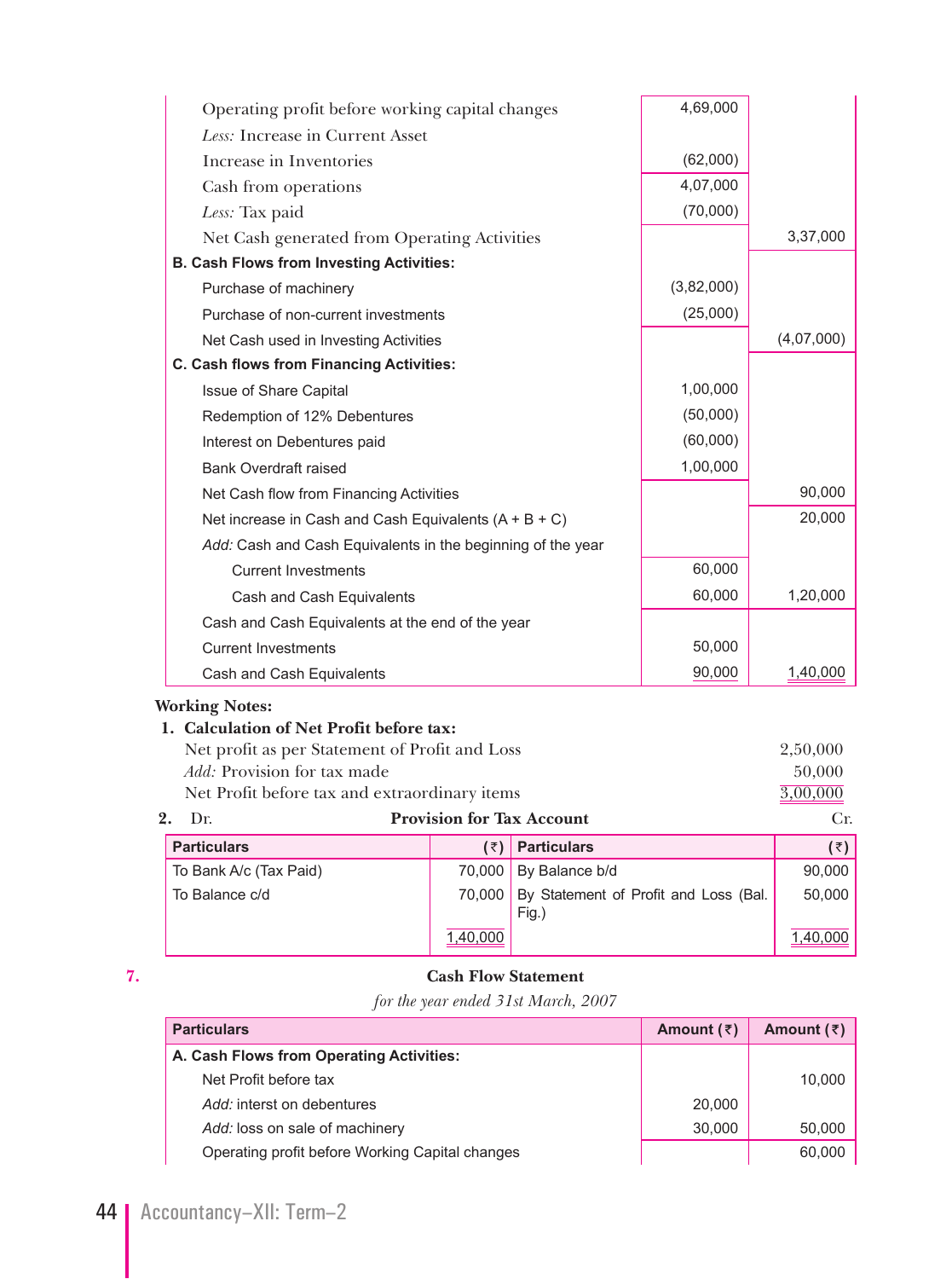| Less: Increase in Debtors                         | (50,000)   |            |
|---------------------------------------------------|------------|------------|
| Increase in Stock                                 | (40,000)   | (90,000)   |
| <b>Cash used in Operating Activities:</b>         |            | (30,000)   |
| <b>B. Cash Flows from Investing Activities</b>    |            |            |
| Purchase of fixed assets                          | (2,80,000) |            |
| Sale of machinery                                 | 50,000     |            |
| <b>Cash used in Investing Activities:</b>         |            | (2,30,000) |
| C. Cash flows from Financing Activities           |            |            |
| Issue of equity Share Capital                     | 3,50,000   |            |
| Issue of preference shares                        | 40,000     |            |
| Redemption of Debentures                          | (20,000)   |            |
| Dividend paid                                     | (80,000)   |            |
| Interest paid on Debentures                       | (20,000)   |            |
| <b>Cash generated from Financing Activities:</b>  |            | 2,70,000   |
| Net increase in Cash and Cash Equivalents (A+B+C) |            | 10,000     |
| Add: opening balance of Cash and Cash equivalents |            | 50,000     |
| Closing balance of Cash and Cash equivalents      |            | 60,000     |

| Dr.                | Fixed assets $A/c$ |                                 | Cr.      |
|--------------------|--------------------|---------------------------------|----------|
| <b>Particulars</b> | , ₹).              | <b>Particulars</b>              | (3)      |
| To Balance b/d     | 5,00,000           | By Bank-sale                    | 50,000   |
| To Bank (purchase) | 2.80.000           | By Loss on sale of Fixed Assets | 30,000   |
|                    |                    | By Balance c/d                  | 7,00,000 |
|                    | 7,80,000           |                                 | 7,80,000 |

#### **Calculation of NP befor tax**

| Net loss                    | (50,000) |
|-----------------------------|----------|
| <i>Add:</i> dividend        | 80,000   |
| Less: transfer from reserve | (20,000) |
| Net profit before tax       | 10,000   |

## **8. Cash flow statement of Vikas Ltd.**

*for the year ending 31st March 2016* 

| <b>Particulars</b>                                                 | Amount $(\bar{z})$ | Amount $(\bar{z})$ |
|--------------------------------------------------------------------|--------------------|--------------------|
| Net Profit before interest and tax                                 |                    | 42.000             |
| A cash flow from operating activities:                             |                    |                    |
| Non cash items:                                                    |                    |                    |
| Add: Depreciation                                                  |                    | 20,000             |
| Cash flow from operating activities before working capital changes |                    | 62.000             |
| Less: increase in stock                                            | (4,000)            |                    |
| Less: Increase in Debtors                                          | (3,000)            |                    |
| Add: increase in creditors                                         | 4,600              | (2,400)            |
| Net cash flow from operating activities before tax                 |                    | 59,600             |
| Less Paid Tax                                                      |                    | 5,000              |
| Cash flow from operating activities aftere tax:                    |                    | 54,600             |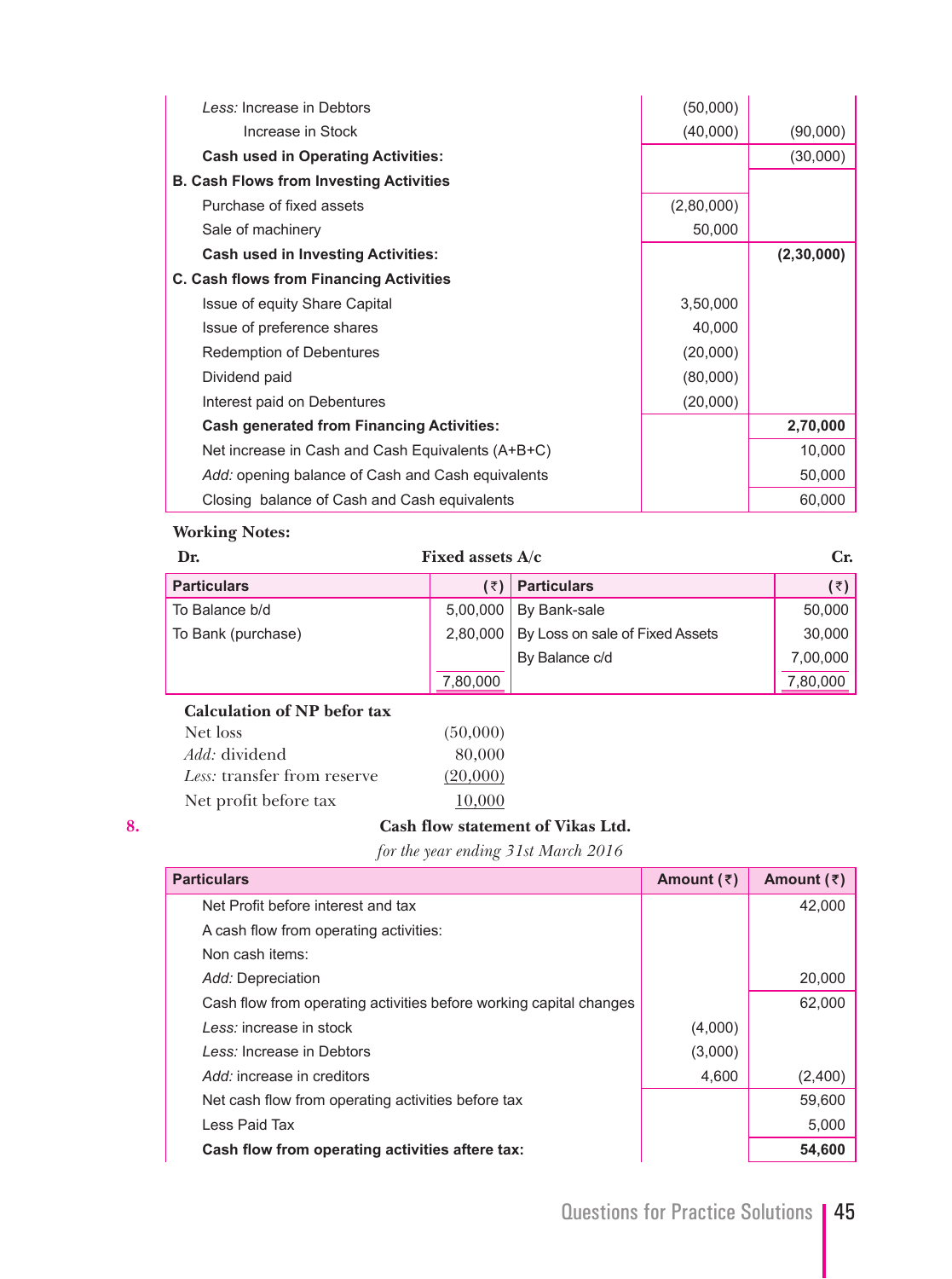| Purchase of fixed assets<br>(92,600)<br>Net cash usee in investing activities<br>(92,600)<br>C. Cash flow from financing activities<br>Issue of shares<br>40,000<br>Net cash flow from financing activities<br>40,000<br>Net cash flow from $(A + B + C)$<br>2.000<br>Cash and cash equivalent in the beginning<br>4,000<br>6,000 | <b>B. Cash flows from investing activities</b> |  |
|-----------------------------------------------------------------------------------------------------------------------------------------------------------------------------------------------------------------------------------------------------------------------------------------------------------------------------------|------------------------------------------------|--|
|                                                                                                                                                                                                                                                                                                                                   |                                                |  |
|                                                                                                                                                                                                                                                                                                                                   |                                                |  |
|                                                                                                                                                                                                                                                                                                                                   |                                                |  |
|                                                                                                                                                                                                                                                                                                                                   |                                                |  |
|                                                                                                                                                                                                                                                                                                                                   |                                                |  |
|                                                                                                                                                                                                                                                                                                                                   |                                                |  |
|                                                                                                                                                                                                                                                                                                                                   |                                                |  |
|                                                                                                                                                                                                                                                                                                                                   | Cash and cash equivalent at the end            |  |

|                                 | <b>Calculation of Net Profit befor tax:</b> |          |
|---------------------------------|---------------------------------------------|----------|
| Net profit                      |                                             | (12,000) |
| <i>Add:</i> Transfer to reserve |                                             | 25,000)  |
| <i>Add:</i> Income tax paid     |                                             | 5.000    |
|                                 |                                             | 42,000   |

### **9. Cash Flow Statement of Yogita Ltd.**

*for the year ended 31st March, 2018*

| <b>Particulars</b>                                | Amount $(3)$ | Amount $(3)$ |
|---------------------------------------------------|--------------|--------------|
| A. Cash Flow from Operating Activities:           |              |              |
| Net Profit before Tax (WN1)                       | 2,10,000     |              |
| Adjustments for:                                  |              |              |
| Add: Items to be added:                           |              |              |
| Depreciation                                      | 50,000       |              |
| Operating Profit before change in working capital | 2,60,000     |              |
| Add: Decrease in Current Assets:                  | Nil          |              |
| Add: Increase in Current Liabilities:             |              |              |
| <b>Trade Payables</b>                             | 20,000       |              |
|                                                   | 2,80,000     |              |
| Less: Increase in Current Assets:                 |              |              |
| Inventories                                       | (70,000)     |              |
| <b>Trade Receivables</b>                          | (50,000)     |              |
| <b>Cash from Operating Activities</b>             | 1,60,000     |              |
| Less: Income Tax Paid                             | (40,000)     |              |
| Net Cash from Operating Activities (A)            |              | 1,20,000     |
| <b>B. Cash Flow from Investing Activities:</b>    |              |              |
| Purchase of Fixed Assets (WN2)                    | (3,50,000)   |              |
| Net Cash used in Investing Activities (B)         |              | (3,50,000)   |
| C. Cash Flow from Financing Activities:           |              |              |
| Issue of Equity Share Capital                     | 1,00,000     |              |
| Issue of Preference Share Capital                 | 1,00,000     |              |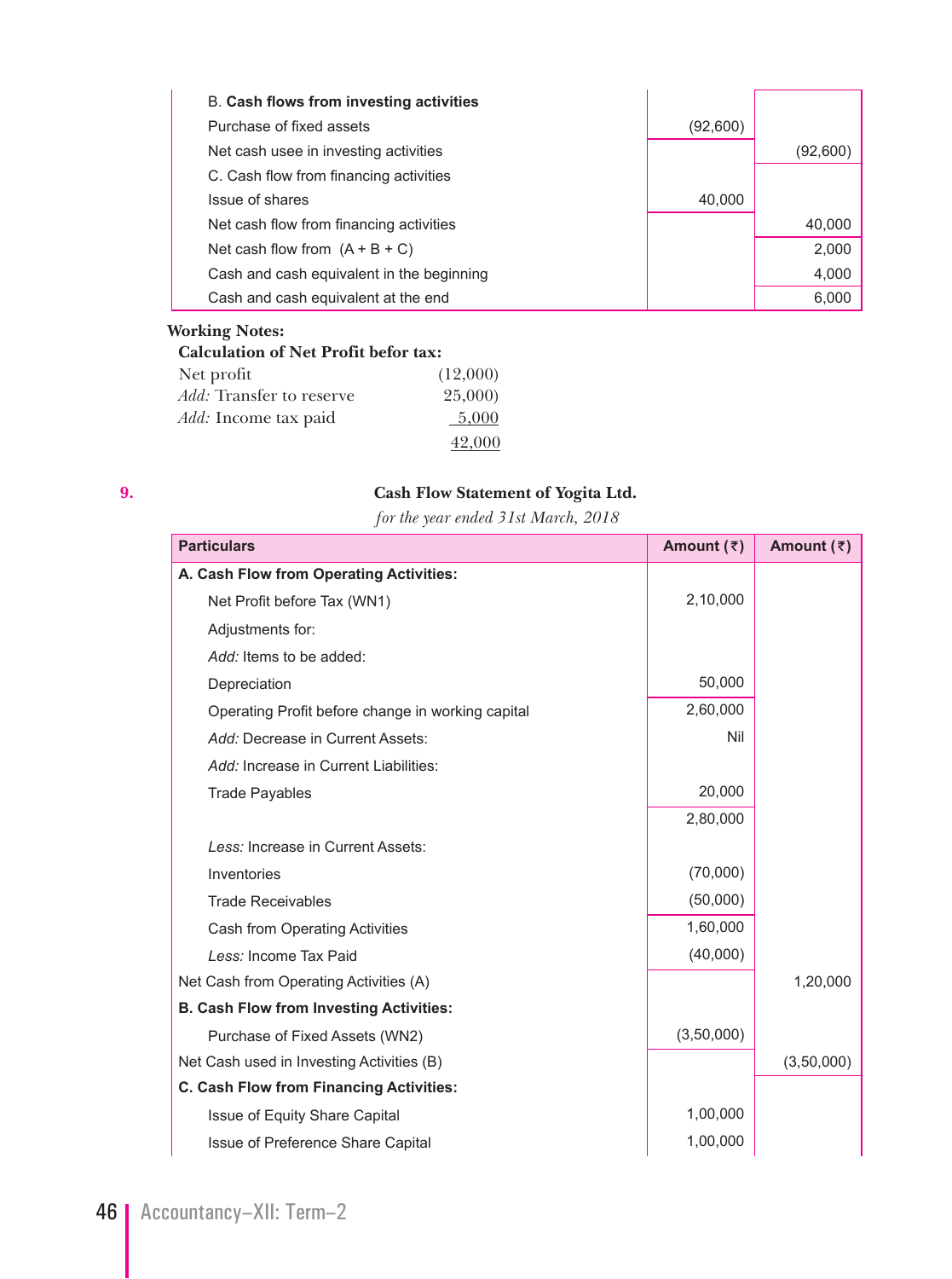| Payment of Long-term Borrowings (10% Bank Loan)                     | (2,00,000) |            |
|---------------------------------------------------------------------|------------|------------|
| Interim Dividend Paid                                               | (50,000)   |            |
| Proceeds from Bank Overdraft                                        | 2,30,000   |            |
| Net Cash from Financing Activities<br>(C)                           |            | 1,80,000   |
| D. Net Decrease in Cash and Cash Equivalents $(A + B + C)$          |            | (50,000)   |
| E. Add: Cash and Cash Equivalents in the beginning (45,000 + 5,000) |            | 50,000     |
| F. Cash and Cash Equivalents at the end                             |            | <b>NIL</b> |

#### (1) **Calculation of Net Profit before Tax:**

| <b>Particulars</b>                                                            | $(\bar{z})$ |
|-------------------------------------------------------------------------------|-------------|
| Profit [Difference between Closing and Opening Surplus (2,00,000 – 1,00,000)] | 1,00,000    |
| Add: Provision for Tax made                                                   | 60,000      |
| Interim Dividend paid during the year                                         | 50.000      |
|                                                                               | 2,10,000    |

| $(2)$ Dr.                          |          | <b>Fixed Assets Account</b>  |             |
|------------------------------------|----------|------------------------------|-------------|
| <b>Particulars</b>                 |          | $(\bar{z})$ Particulars      | $(\bar{z})$ |
| To Balance b/d                     |          | 4,00,000 By Depreciation A/c | 50,000      |
| To Bank A/c (Purchase) (Bal. fig.) | 3,50,000 | By Balance c/d               | 7,00,000    |
|                                    | 7,50,000 |                              | 7,50,000    |

| $(3)$ Dr.               | <b>Provision for Taxation Account</b> |                                                     |        |
|-------------------------|---------------------------------------|-----------------------------------------------------|--------|
| <b>Particulars</b>      | (₹)                                   | <b>Particulars</b>                                  | (₹)    |
| To Bank A/c (Bal. fig.) | 40,000                                | By Balance b/d                                      | 30,000 |
| To Balance c/d          | 50,000                                | By Statement of Profit and Loss<br>(Provision made) | 60,000 |
|                         | 90,000                                |                                                     | 90,000 |

 (4) Bank overdraft has been treated as Short-term Borrowings, hence it is shown under Financing Activities.

|   | ٦  |  |
|---|----|--|
| ٠ | ۰. |  |
|   |    |  |

#### **10. Cash Flow Statement of Krishtec Ltd.**

 *(For the year ended 31st March 2012)*

| <b>Particulars</b>                              | $(\bar{z})$ |
|-------------------------------------------------|-------------|
| Net Profit before Tax                           | (50,000)    |
| Add: Depreciation                               | 1,20,000    |
| Interest paid on Long term borrowing            | 36,000      |
| Operating profit before working capital changes | 1,06,000    |
| Add: Increase in trade payable                  | 10.000      |
| Less: Increase in Inventories                   | (1,00,000)  |
| Increase in Trade receivable                    | (80,000)    |
| A. Net Cash used in Operating Activities        | (64,000)    |
| Cash Flow from Investing Activities:            |             |
| Purchases of Tangible Assets                    | 4,20,000    |
| <b>B. Cash used in Investing Activities</b>     | 4.20.000    |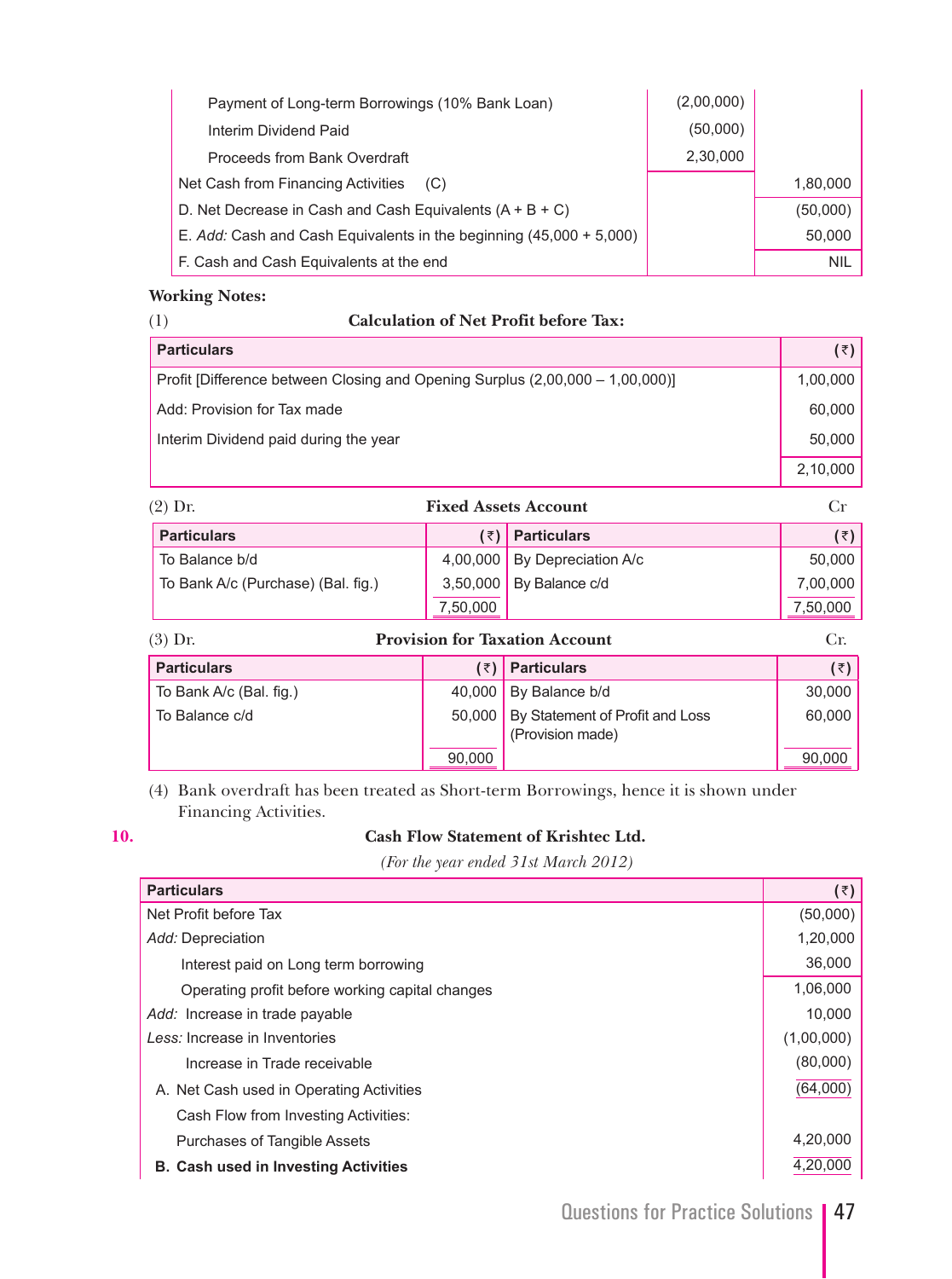| Cash flow Financing Activities:        |          |
|----------------------------------------|----------|
| <b>Issue of Share Capital</b>          | 4,00,000 |
| Increase in Long term borrowing        | 90,000   |
| Interest paid on Long term borrowing   | (36,000) |
| C. Cash flow from Financing Activities | 4,54,000 |
| Decrease in cash $(A + B + C)$         | (30,000) |
| Add: Opening Cash equivalents          | 3,70,000 |
| Closing Cash equivalents               | 3,40,000 |

### **11. Cash Flow Statement of AXE Ltd.**

 *for the year ending 31-3-18 (As per AS-3)*

|    | <b>Particulars</b>                                          | Amount $(3)$ | Amount $(3)$ |
|----|-------------------------------------------------------------|--------------|--------------|
|    | A. Cash Flow from Operating Activities                      |              |              |
|    | Profit before Tax and extraordinary items                   | 1,98,000     |              |
|    | Non Operating and Non Cash Items-                           |              |              |
|    | Depreciation charged during the year                        | 6,000        |              |
|    | Profit on sale of assets/machinery                          | (42,000)     |              |
|    | Operating Profits before tax and changes in working Capital | 1,62,000     |              |
|    | <b>Changes in working Capital</b>                           |              |              |
|    | Increase in trade payables                                  | 26,000       |              |
|    | Decrease in other current liabilities                       | (14,000)     |              |
|    | Decrease in inventories                                     | 56,000       |              |
|    | Increase in trade receivables                               | (2, 10, 000) |              |
|    | Cash from Operating Activities (A)                          |              | 20,000       |
| В. | <b>Cash Flows from Investing Activities:</b>                |              |              |
|    | Purchase of Machinery                                       | (1,32,000)   |              |
|    | Sale of machinery                                           | 56,000       |              |
|    | Cash Used in Investing Activities (B)                       |              | (76,000)     |
| C. | <b>Cash Flows from Financing Activities</b>                 |              |              |
|    | <b>Issue of Shares</b>                                      | 70,000       |              |
|    | Cash from Financing Activities (C)                          |              | 70,000       |
| D. | Net Cash Inflow During the year $(A + B + C)$               |              | 14,000       |
| Е. | Add: Opening Cash Equivalents                               |              | 70,000       |
| F. | <b>Closing Cash Equivalents</b>                             |              | 84,000       |

# **Working Notes:**

| $1.$ Dr.<br><b>Machinery Account</b> |          |                                              |          |
|--------------------------------------|----------|----------------------------------------------|----------|
| <b>Particulars</b>                   | (₹)      | <b>Particulars</b>                           | (₹)∣     |
| To Balance b/d                       | 3,60,000 | By Accumulated Depreciation<br>(Prev. Depr.) | 28,000   |
| To Statement of P&L (Profit)         | 42.000   | By Bank A/c                                  | 56,000   |
| To Bank A/c (Purchase)               | 1,32,000 | By Balance c/d                               | 4,50,000 |
| (Balancing Figure)                   |          |                                              |          |
|                                      | 5,34,000 |                                              | 5,34,000 |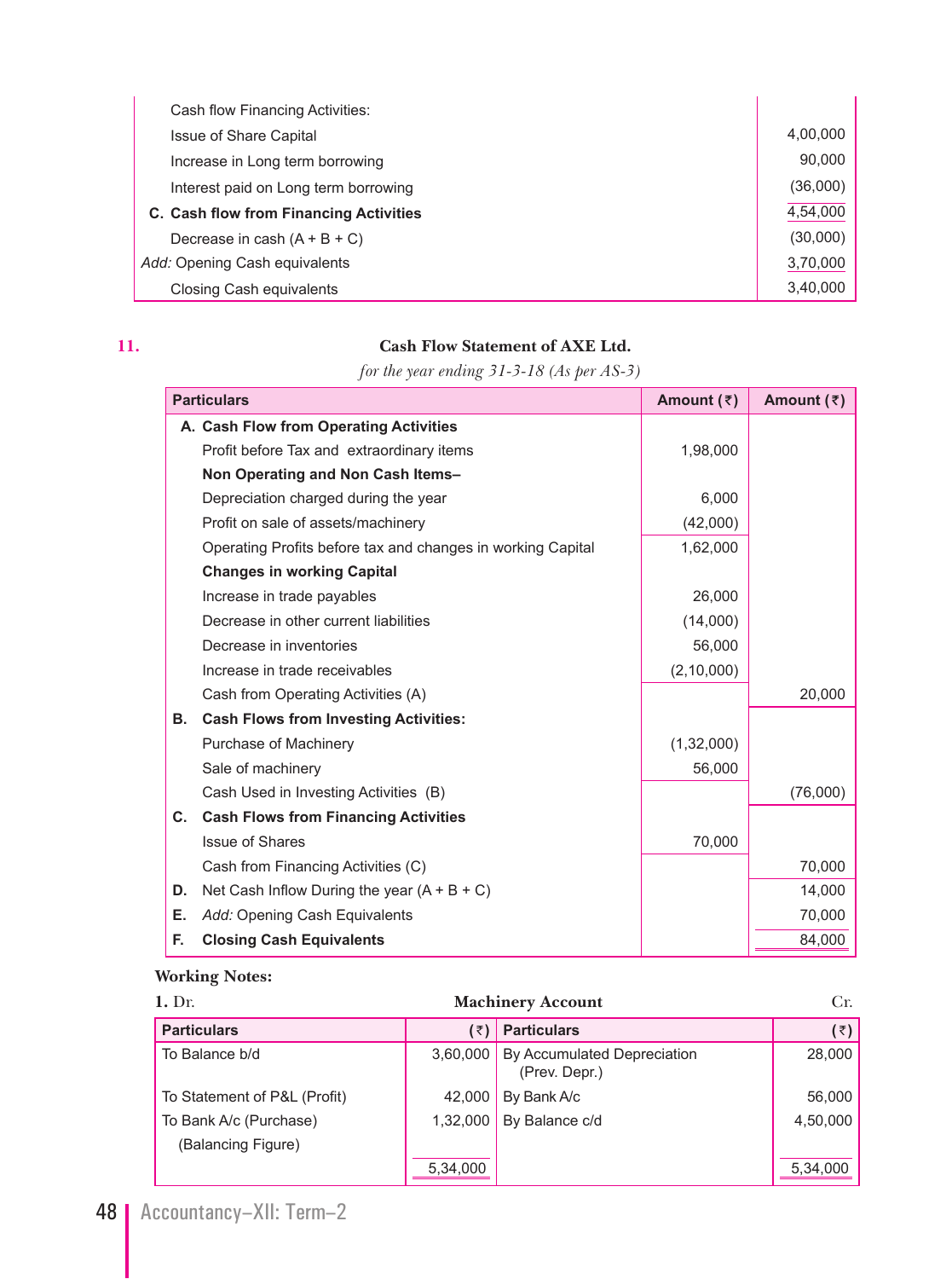| $2.$ Dr.<br><b>Accumulated Depreciation A/c</b> |        |                               | Cr.    |
|-------------------------------------------------|--------|-------------------------------|--------|
| <b>Particulars</b>                              | ′₹)    | <b>Particulars</b>            | (₹)∣   |
| To Machinery A/c<br>(previous depreciation)     | 28,000 | By Balance b/d                | 80,000 |
| To Balance c/d                                  | 58,000 | By Depreciation A/c (Charged) | 6,000  |
|                                                 | 86,000 |                               | 86,000 |

#### **12. DCX Ltd.**

# **Cash flow Statement for the year ending 31st March 2018**

| <b>Particulars</b>                                  | Details $(3)$ | Amount $(\bar{z})$ |
|-----------------------------------------------------|---------------|--------------------|
| A. Cash Flow from Operating Activities              |               |                    |
| Net Profit before Tax                               | (24,000)      |                    |
| Add : Depreciation on Machinery                     | 4,20,000      |                    |
| Add: Interest on Debentures                         | 64,000        |                    |
| Less: Gain on sale of machinery                     | (1,60,000)    |                    |
| Operating profit before the working Capital changes | 3,00,000      |                    |
| Add: Increase in Trade Payables                     | 50,000        |                    |
| Less: Increase in Inventories                       | (4,00,000)    |                    |
| Cash generated from Operations before tax           | (50,000)      |                    |
| Less: Tax Paid                                      | (56,000)      |                    |
| <b>Net Cash used in Operating Activities</b>        |               | (1,06,000)         |
| <b>B. Cash flows from Investing Activities:</b>     |               |                    |
| Purchase of Machinery                               | (16,00,000)   |                    |
| Purchase of Intangible Assets                       | (1,00,000)    |                    |
| Sale of Machinery                                   | 6,40,000      |                    |
| Net Cash used in investing activities               |               | (10,60,000)        |
| C. Cash flows from financing Activities             |               |                    |
| Issue of shares                                     | 9,00,000      |                    |
| <b>Issue of Debentures</b>                          | 3,00,000      |                    |
| Interest paid on debentures                         | (64,000)      |                    |
| <b>Cash Inflows from Financing Activities</b>       |               | 11,36,000          |
| Net Decrease in Cash and Cash Equivalents           |               | (30,000)           |
| Add: Opening Balance of Cash and Cash equivalents   |               |                    |
| <b>Current Investments</b>                          | 78,000        |                    |
| Cash & cash equivalents                             | 78,000        | 1,56,000           |
| <b>Closing Balance of Cash and Cash equivalents</b> |               |                    |
| <b>Current Investments</b>                          | 89,000        |                    |
| Cash & cash equivalents                             | 37,000        |                    |
|                                                     |               | 1,26,000           |

### **Working Notes:**

#### **Calculation of Profit before Tax:**

Net Profit for the year  $= (1,00,000)$